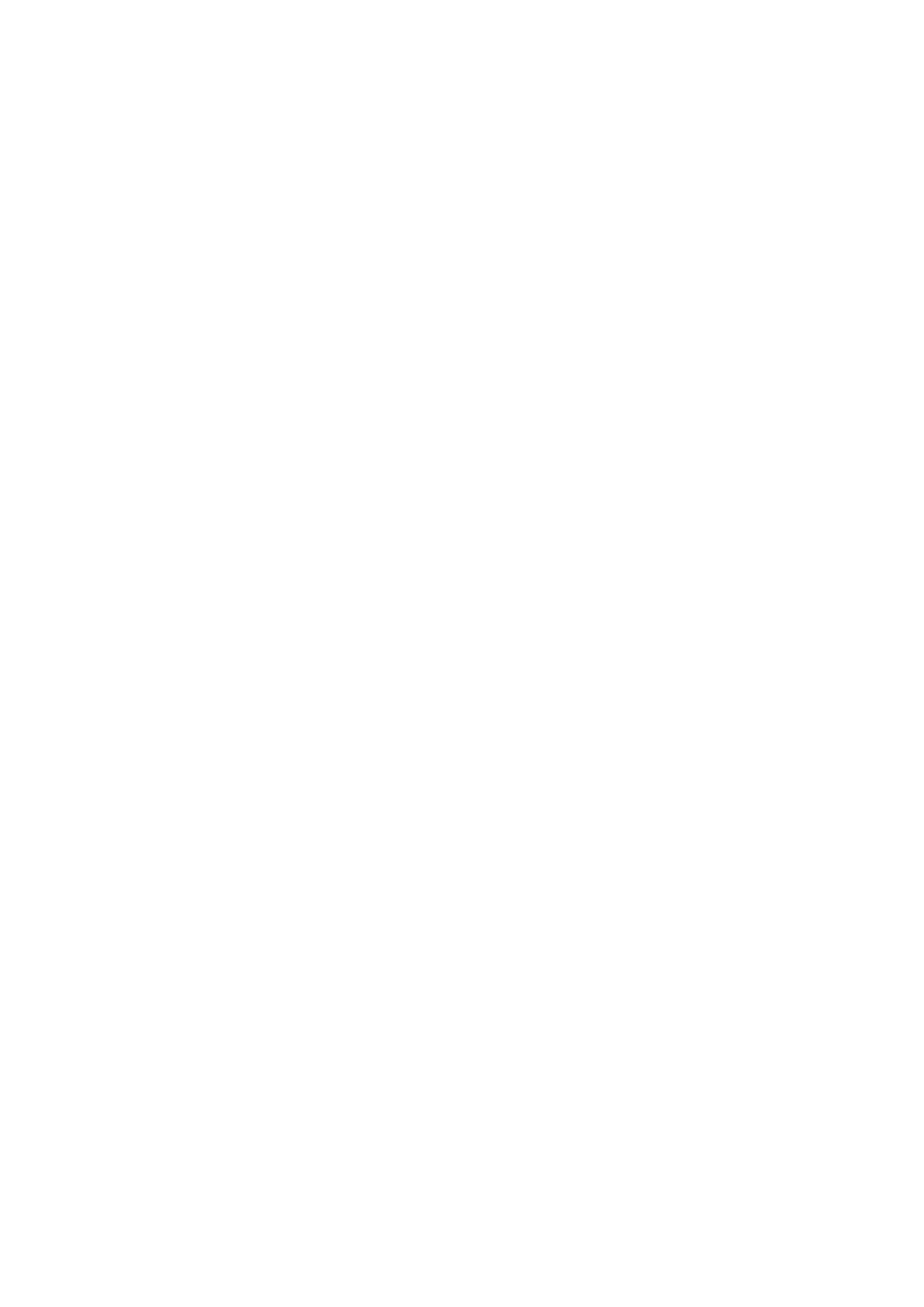## **Acknowledgements**

*"Discussion and brainstorm were my favourite activities; they were in the most literal sense the ludic, fun, pleasure dimensions of academic life. What I did alone, usually, was the slow and careful analysis of data. But that's the only thing that's really individual in a range of activities that were collective and involved intense sharing, exchange and generosity. And even that thing – the data analysis – was usually submitted to the judgment of others before it could be publicly shown. So much for being the lone, unique and autonomous genius researcher"* (J. Blommaert, p.1 - Looking back: What was important in my academic life?).

The above quotation from a beautiful essay by professor Blommaert perfectly illustrates why scientific products are always the result of positive cooperation between minds. Moreover, it highlights the importance of acknowledgements. I was lucky enough to be part of such a 'collective of minds' this year. I am profoundly grateful to 'the precarious team' for the openness with which they welcomed me and especially for all the interesting discussions, questions and meetings that we had. Two members of this team deserve a special thanks. My promotor, professor Christophe Vanroelen, for all his time, guidance and support in writing this thesis. And especially for his encouragement and trust during my first steps in fieldwork. And my supervisor, Jessie Gevaert, who I could always count on for clear feedback, especially when I got stuck with the structure of the text or the composition of the measurement scale.

I would also like to express my gratitude to all the couriers in Brussels who agreed to complete our survey, and to the ABVV and ACV for sharing the questionnaire on their social media. Without them, this research would simply have been impossible. Then I would like to thank Herman, Gerben, Anuar, Nada, Kanu, Anthony and all my keypersons for the pleasant conversations and practical help that I received from them. My sincere thanks also goes to the members of the SEAD consortium for their suggestions and feedback.

Finally, I would like to thank a couple of people close to me, without whom this year (and all the rest, for that matter) would undoubtedly have been much more difficult. Malu and Gwendolyne, for their eternal patience in listening to my concoctions and worries, and for cooking when I was away again at night chasing couriers. But above all for sharing ambition, aspiration and drive. You have taught me the value of sisterhood in the life of a young woman. Jens, for reminding me with all your serenity, love, confidence and ability to put things into perspective, that there are much more important things in life than work. I am so grateful that I could to come home to you. And finally, my dear parents, who have always supported me with blind faith in the search for what made me happy, which eventually enabled me to find my way to sociology.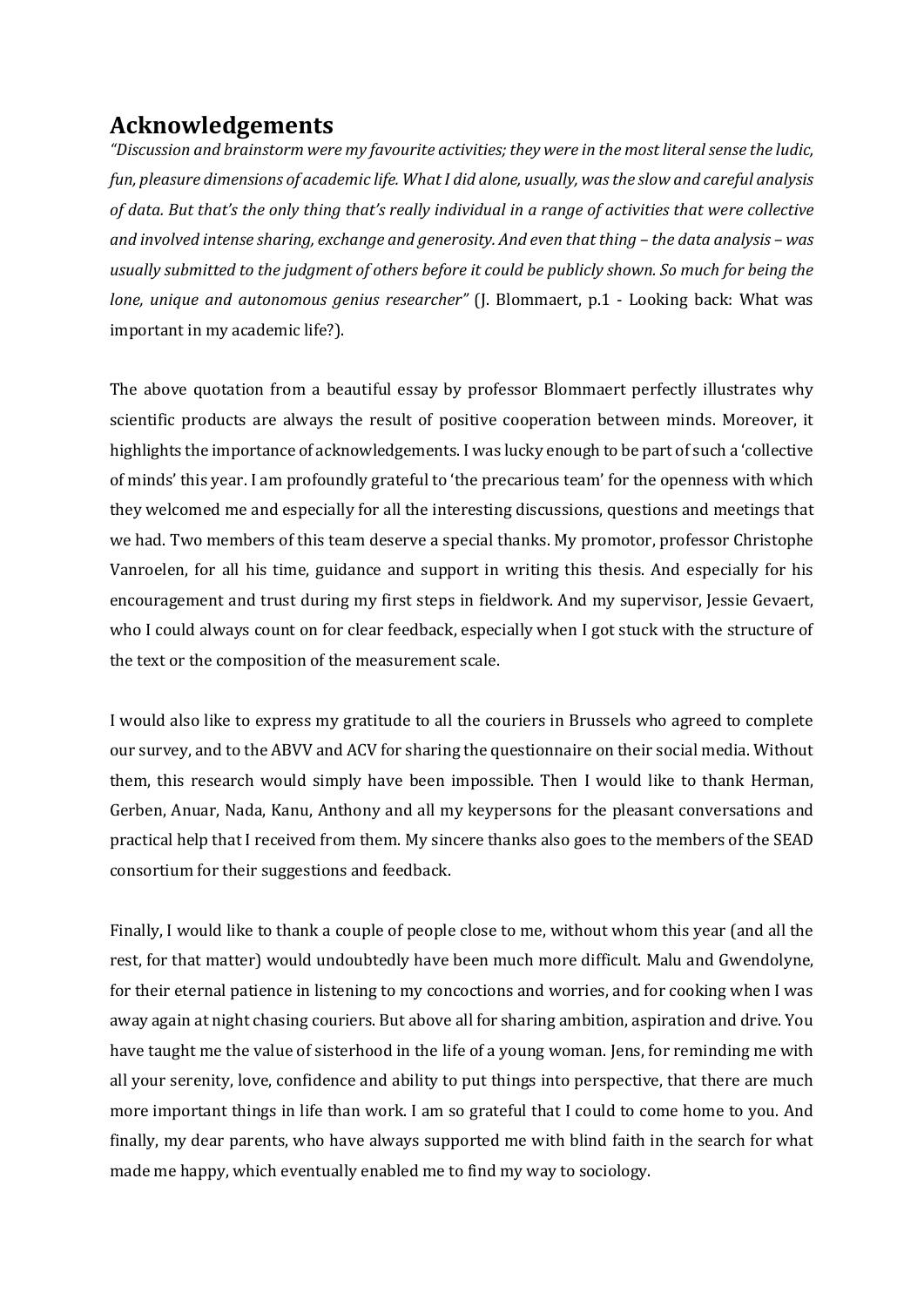## **Table of contents**

| 1. |                                                                                |  |
|----|--------------------------------------------------------------------------------|--|
| 2. |                                                                                |  |
|    | 2.1                                                                            |  |
|    |                                                                                |  |
|    | 2.3 Using the EPRES as a theory-based, multidimensional approach to employment |  |
| 3. |                                                                                |  |
|    |                                                                                |  |
|    |                                                                                |  |
| 4. |                                                                                |  |
|    |                                                                                |  |
|    |                                                                                |  |
|    |                                                                                |  |
|    |                                                                                |  |
|    |                                                                                |  |
|    |                                                                                |  |
| 5. |                                                                                |  |
|    |                                                                                |  |
|    |                                                                                |  |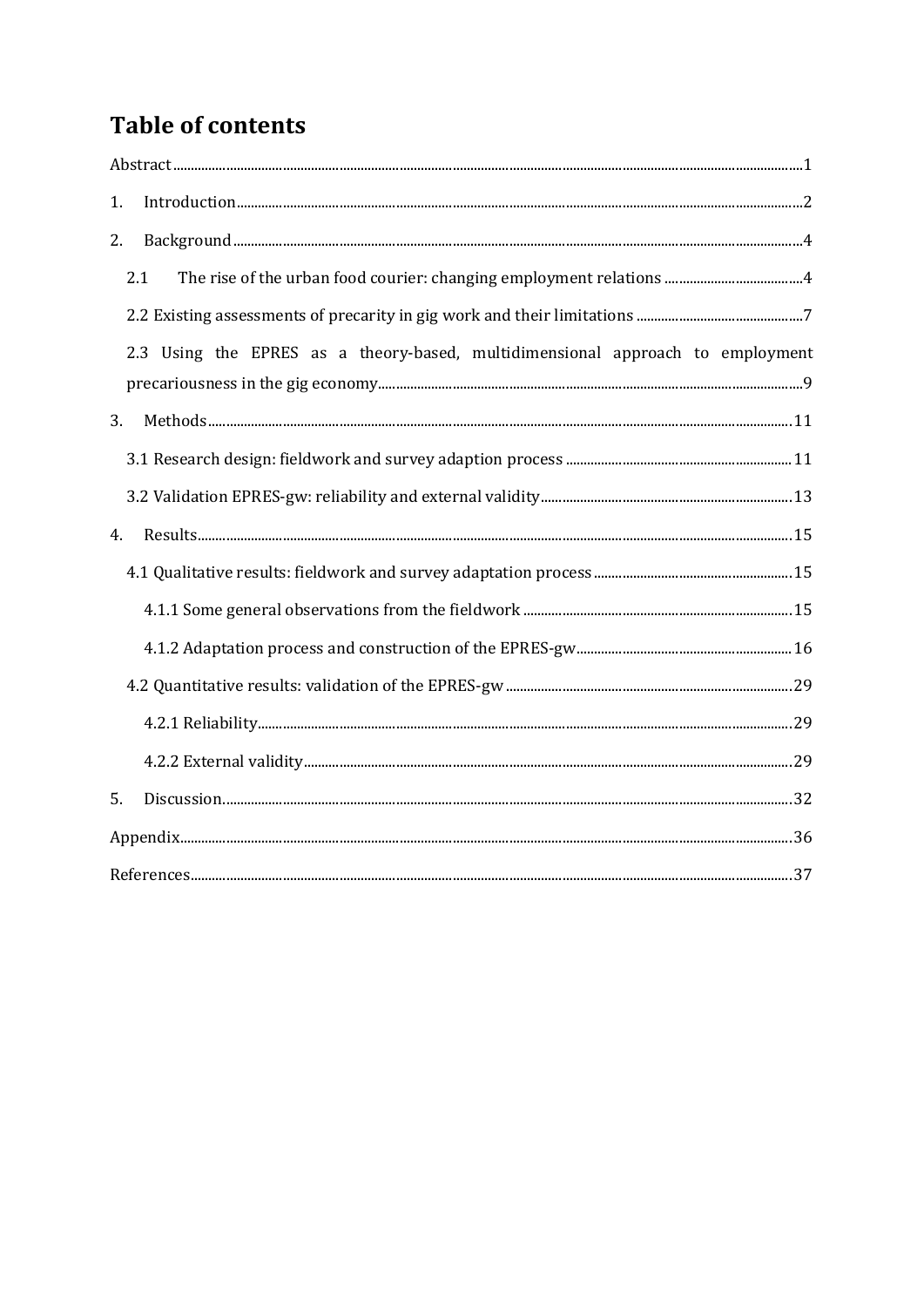### <span id="page-4-0"></span>**Abstract**

Background: Digitalisation of labour markets has led to new business models that aim to be more flexible and cost-efficient by creating online platforms that match workers and customers. These platforms do not operate as traditional employers, but instead hire large numbers of workers, often with non-standard contracts, that perform demarcated tasks (i.e. 'gigs') in a flexible manner. Platform-based food couriers are exemplary of this employment model, and many authors argue that their jobs are precarious. A formal measurement approach for precarious work among gig workers has however not yet been developed. Objective: The central objective of this research was to find a suitable data-collection approach for gig workers and to adapt, test and validate the theory-based, multidimensional Employment Precariousness Scale (EPRES) to the context of platform-based food couriers in Belgium. Methods: To this end, fieldwork observations were combined with primary survey-data ( $N=123$ ). The scale was then quantitatively validated by testing reliability and external validity. Results: The results of this pilot study showed that indepth and tailored fieldwork is a promising strategy for reaching a "hard to reach" population such as couriers. The EPRES-gw ('gig work') revealed metric potential for the population of food couriers. It showed good reliability through sufficiently high internal consistency. The scale also showed a good external validity through a significant positive correlation with poor well-being. The results were found to be comparable with previous research on precarious work among other Belgian worker populations. No significant differences in precariousness could be found between the socio-economic and demographic groups in the sample.

**Key words:** Gig economy; Food couriers; Precarious work; Digitalisation; Fieldwork; Methodological Challenges.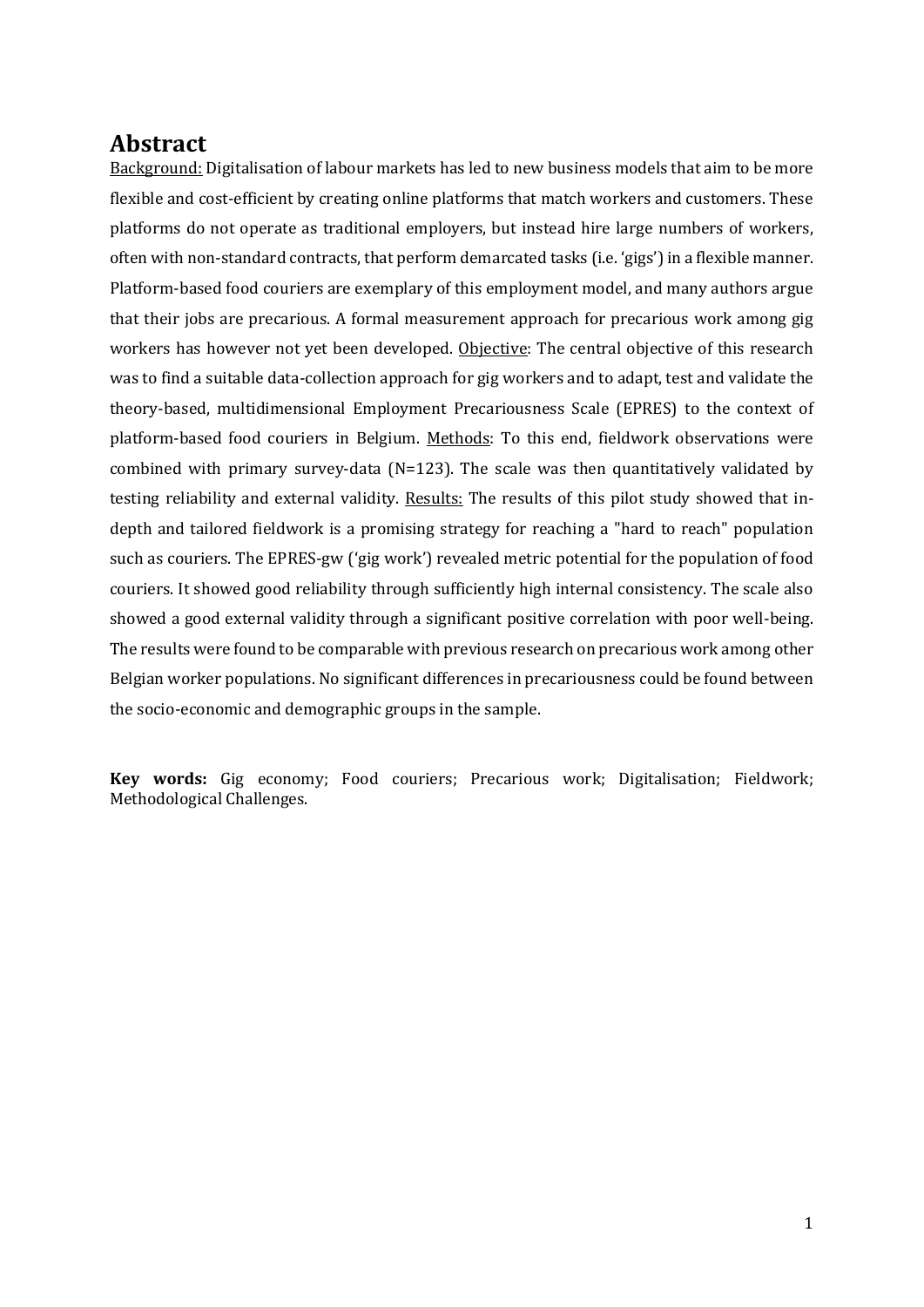#### <span id="page-5-0"></span>**1. Introduction**

The past five decades have been characterised by a flexibilisation of labour markets (Bosch, 2004). One of the most visible consequences is the decline of standard jobs, which were characterised by security through full-time employment, permanent contracts, regular working hours and internal labour market careers (Vives et al., 2010). Temporary, part-time and other 'non-standard jobs', instead, have been on the rise. In addition, a growing amount of the permanent jobs also show characteristics of non-standard jobs (e.g. unpredictable working hours) (Eurofound, 2013). Certain types of self-employed work, such as solo self-employment, also show similar features of insecurity, unpredictability, less sustainable incomes, and low bargaining power (Gevaert et al., 2020). Moreover, these types of self-employed work are often used to replace standard employee contracts (Schmidt, 2017). Non-standard types of employment often entail poor employment quality (Vives et al., 2011), which is why an emerging group of researchers argue that this decline of standard jobs can best be described as an evolution towards precarious employment (Kalleberg, 2009; Standing, 2011).

On top of this broader trend, the digitalisation of labour markets has led to new business models that aim to be (even) more flexible and cost-efficient by creating online platforms that match available workers and customers, lowering transaction costs as well as expenditures (Schmidt, 2017). To guarantee this flexibility and cut (wage-) costs, these platforms do not operate as traditional employers. Instead, they hire large numbers of workers - often independent contractors who perform demarcated tasks (i.e. 'gigs') and can quickly be put in and out of work (Friedman, 2014). These atypical types of work are not uncontested (Dablanc et al., 2017). Concerns have been raised on how digitalisation affects the job quality of those who do these gig jobs (Goods et al., 2019). The most prominent topic in this debate concerns the unclear employment status of many gig workers. Often, they are formally classified as independent contractors, while factually working as employees (Graham & Woodcock, 2018). This frequently results in a situation of uncertainty and economic risk that is magnified by a lack of social protection (Friedman, 2014).

The model described above is clearly visible in the food delivery sector (Drahokoupil & Piasna, 2019). Ordering prepared meals online is becoming an ordinary consumption habit, particularly in urban areas (Graham, 2020). This leads to an increasing number of platform-based food couriers (De Groen et al., 2018). While many food couriers enjoy the intrinsic aspects of the job itself (e.g. cycling through the city, exercise, etc.), most of them find the conditions of the job (e.g. the wages) problematic (Goods et al., 2019). It can therefore be argued that the disruptive character of these jobs is primarily due to the employment relationship under which they are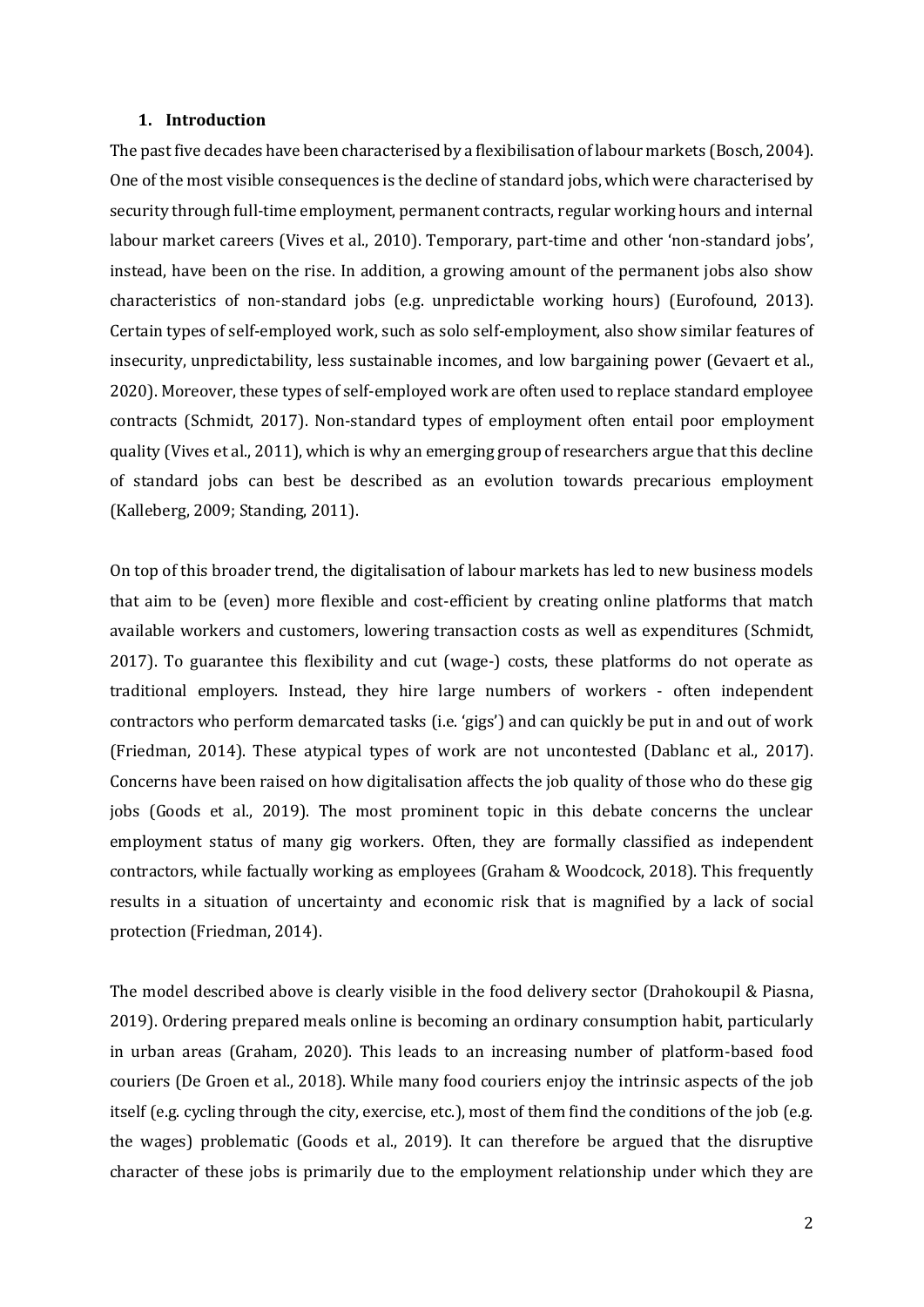#### organised (Drahokoupil & Fabo, 2016).

Food couriers usually don't get stable nor guaranteed incomes (CEPS, 2021) and wages are often low (Drahokoupil & Piasna, 2019). Furthermore, they cannot enjoy the customary financial security that comes with employment, should they not be able to work (Bérastégui, 2021). Most of them – depending on their employment status – are not eligible for sick pay or paid holidays and they rarely have the opportunity to participate in employer-subsidised training or other activities that maintain working capacity (Juntunen, 2017). Although their working hours are flexible, job availability depends on customer demand and the opening hours of restaurants (Vallas & Schor, 2020), so couriers often work during non-standard working hours (Drahokoupil & Piasna, 2019) and cannot always work when and as much as they would like to. Moreover, they have higher risks of getting involved in traffic accidents and often lack work-related accident insurance (European Trade Union Institute, 2017). They encounter difficulties in becoming a collectively represented group of workers with bargaining power (e.g. the absence of regulatory institutions for work arrangements), making it harder for them to enforce those rights (Vandaele, 2018).

Many of these features (work accident insurance, collective representation, stable working hours, …) are nevertheless labour rights that were acquired after WWII and established in the so called standard employment relationship (SER) (Bosch, 2004). This regulated framework of the employment conditions and relations, was an important aspect in constituting workers' relative power position in relation to their employers (Benach et al., 2014). However, when platforms hire workers as independent contractors and not as employees, workers fall outside the safety net provided by established employment relations, consequently removing minimum employment standards (Goods et al., 2019).

Since platform-based food couriers share similar characteristics (irregular working hours, low bargaining power, etc.) with other worker populations in which precarious employment has been identified (e.g. the self-employed: Gevaert et al., 2020), it can be suspected that they also have precarious jobs (Drahokoupil & Piasna, 2017). A formal measurement approach for precarious work among gig workers, in which precarity can be assessed based on a fixed number of criteria, has however not yet been developed. A successful empirical instrument for investigating employment precariousness in employee populations, is the theory-based, multidimensional Employment Precariousness Scale (EPRES). It showed good metric properties in Spain (Vives et al., 2010) and was recently extended to Belgium (Vandevenne et al., 2020). This instrument can grasp the interplay of different dimensions of employment precariousness and identify precarious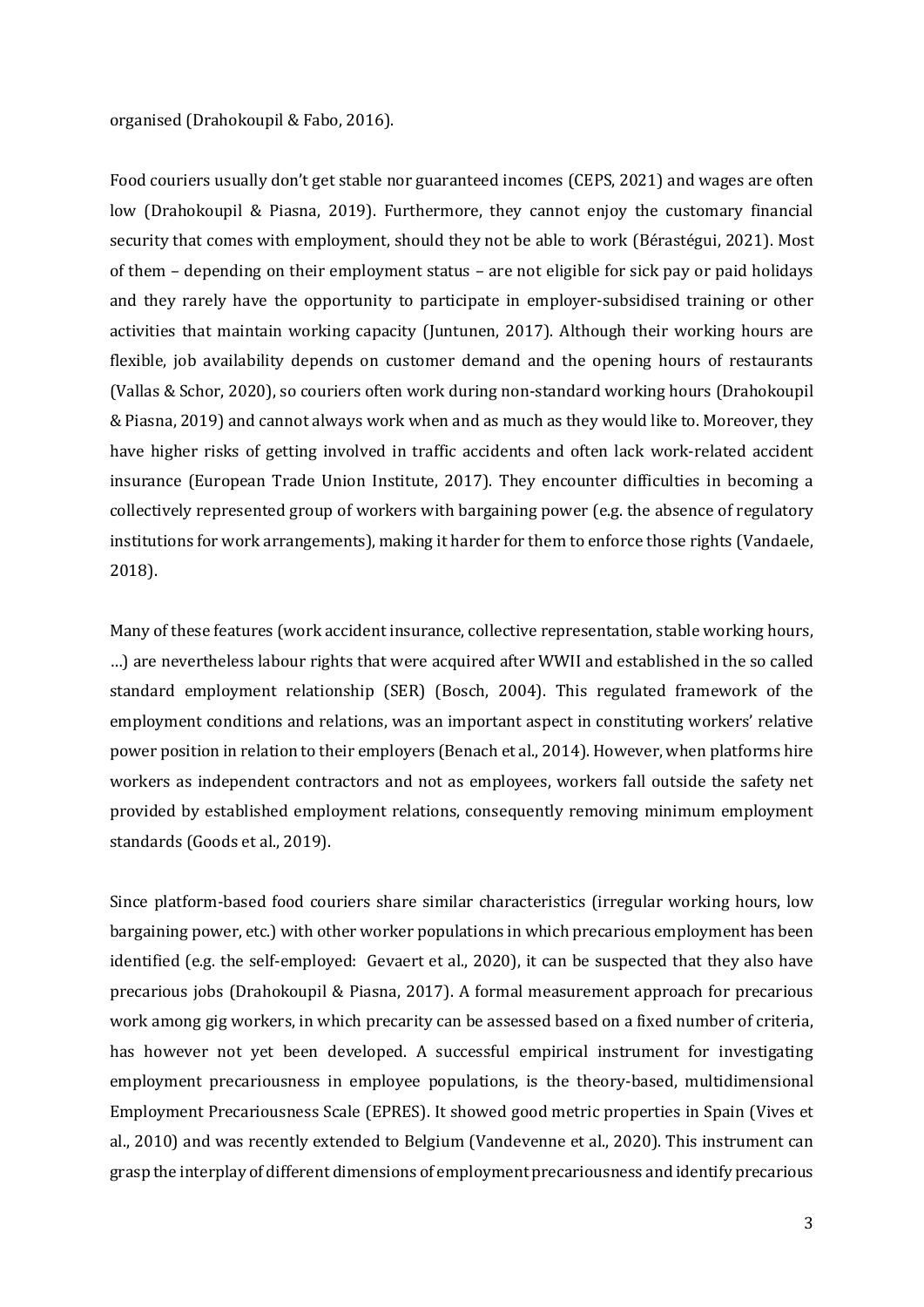work as a social determinant of health and well-being (Benach et al., 2014). It has however not been tested with gig workers before.

Developing a measurement tool for employment precariousness among food couriers is challenging. This population can typically be described as 'hard to reach': large-scale survey data are scarce and often of poor quality (Badger & Woodcock, 2019). Furthermore, applying the standard dimensions of employment precariousness to gig work, that in some respects profoundly diverges from waged employment, requires adaptation. Messier and Floro (2008) conducted a similar exercise when they tried to measure employment quality in the Ecuadorian informal economy. The authors came to the conclusion that, as these quasi-legal jobs are not governed by a minimum of protective laws or worker rights, the standard measures of employment were of limited use (Messier & Floro, 2008). In other words, these 'new' worker populations require an adapted measure of employment precariousness (ILO, 2013). It is within that context, that this study aims to make a contribution by adapting, testing and validating the EPRES for platform-based food couriers in Brussels.

#### <span id="page-7-0"></span>**2. Background**

In this section, the position of food couriers within the growing gig economy is examined with a focus on changing employment relations. Subsequently, two existing measurement approaches of precarity in this population and their limitations are evaluated. Finally, the EPRES-gw ('Employment Precariousness Scale - gig work') is introduced as an alternative measurement approach, followed by an outline of the research objectives.

#### <span id="page-7-1"></span>**2.1 The rise of the urban food courier: changing employment relations**

In 1994, Pizza Hut was the first company ever to offer online pizza delivery (LA Times, 1994). Ever since, the popularity of food delivery is on the rise. Around 2010, various online platforms were created with the aim of matching available couriers and customers (Dablanc et al., 2017). Delivering prepared meals that are ordered online has become increasingly popular in several parts of the world, including Belgium (Lenaerts & Vandekerckhove, 2020), resulting in an increase of the number of platform-based food couriers as well (De Groen et al., 2018).

Compared to the EU-27 countries Belgium has fewer platforms, platform workers and clients who use platforms (Hauben, Lenaerts, & Kraatz, 2020). However, the platform economy, including food delivery, is growing rapidly (Lenaerts & Vandekerckhove, 2020). Most of the platform work in Belgium is locally based (Lenaerts & Vandekerckhove, 2020) and can be considered as 'gig work',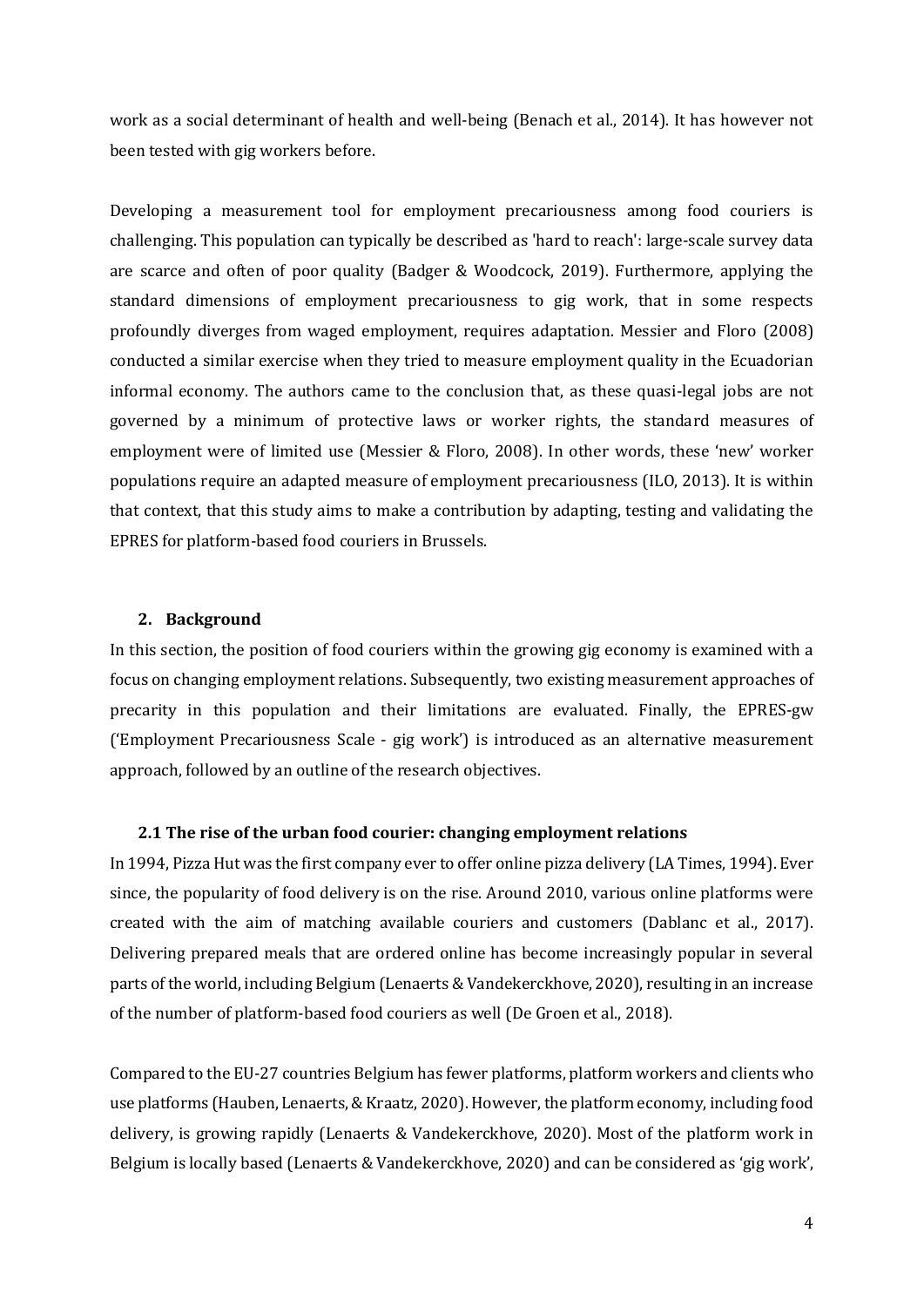meaning that it concerns work tasks that cannot be practiced online (Vallas & Schor, 2020). Couriers are paid for isolated 'gigs' and online platforms mediate the interaction with customers. These jobs mostly take place in urban areas (Graham, 2020) and are typically performed by young men who also live in urban areas (Hauben, Lenaerts, & Kraatz, 2020). Although the work is lowskilled, many of the workers are highly educated (Vandaele, Piasna, & Drahokoupil, 2019). This general socio-demographical profile also holds for Belgium; a recent study found that 85,5% of the food couriers were students. One third were migrant workers (Vandaele, Piasna & Drahokoupil, 2019).

The rapid expansion of platform mediated food delivery and their employment relations and conditions are the subject of a broader debate on job quality and the future of work (Méda, 2017; Sundararajan, 2016). Unlike traditional labour relations, digital platforms intermediate the relationship between a courier and a customer, acting as 'shadow employers' (Friedman, 2014). The transformative power of these gig jobs is therefore not so much related to the job content, but rather to the employment relationship (Dundon, 2018). The job of food courier - and other activities that are currently organised in a platform-like manner – is not new, but already existed before the digitalisation of labour markets took place. The debate and policy issues mainly revolve around the unclear employment status of food couriers. This refers to the difficulty in classifying these jobs within the classic dichotomy, as either work that happens within the framework of an employment relationship (as employee or 'worker'), or as work for own account (self-employed) (Council of the European Union, 2019). In sum, it is not so much the work task, but rather the employment relationship – i.e. brokering 'gigs' mediated by online platforms (Vallas & Schor, 2020)– that is new and often disruptive (Dundon, 2018).

Much has been written about the transformative power of gig jobs in terms of employment relations, both from a rather optimistic and rather pessimist perspective (Brynjolfsson & Mcaffee, 2014). The optimistic view considers the gig economy as a driver of entrepreneurship: it enables people to put underused assets to work and as such expand their economic opportunities (Sundararajan, 2016). Furthermore, the gig economy offers a large supply of democratically accessible, flexible work tasks, allowing excluded workers access to the labour market (van Doorn, Ferrari, & Graham, 2020). The gig economy is then portrayed as offering services of low cost and maximal choice for consumers, while workers can enjoy flexibility in a labour market that is able to quickly respond to volatile demand (Sundararajan, 2016).

Critics have nuanced this positive narrative of gig jobs by arguing that this flexibility generates a lot of disadvantages for workers. The basic argument is that businesses can use these forms of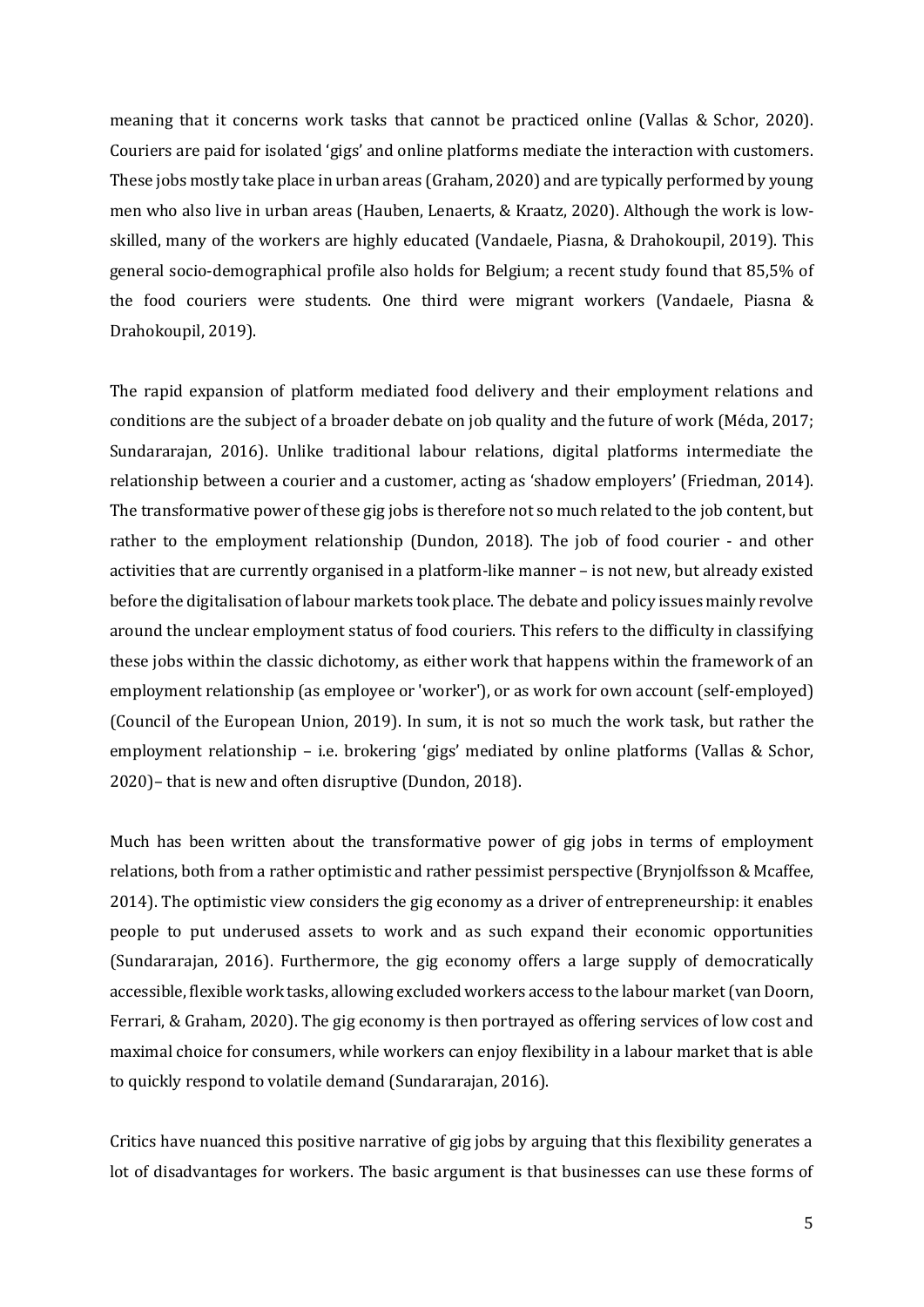flexible employment to undermine the social rights that formed the basis for the standard employment relationship (SER) (Friedman, 2014). The SER characterised the post-war labour market through lifelong, stable, full-time employment with regular, predictable working hours, trade unions representing large groups of workers and a long-term perspective on work (Bosch, 2004). Moreover, it was an important aspect in constituting workers' relative power position in relation to their employers (e.g. stability of contracts and working hours, social protection, etc.) (Benach et al., 2014). In research on precarity, the SER is often used as a golden standard against which to position changes in employment relations (Julià et al., 2017). From this perspective, digital labour platforms can be perceived in relation to the progressing degrading of SERemployment – i.e. as an extreme example of a much wider trend towards de-standardisation and 'precarisation' of employment (e.g. Dundon, 2018).

There are good reasons to assume that food couriers are exemplary for (precarious) digital platform labour because they are, first of all, vulnerable to all kinds of social risks (Friedman, 2014). Food couriers usually work 'on demand', which means that the availability of work directly depends on demand conditions (Dablanc et al., 2017). Consequently, there is little certainty of continued employment. Second, hiring workers for the 'gig' rather than being full members of staff, ensures employers more liberty in adjusting employment and wages entirely to their needs without any liabilities towards their workforce (Friedman, 2014). Economic risks are passed on to employees, costs such as benefits or unemployment insurance are avoided and minimum wage norms are not met with (Aloisi, 2016). Trade unions in several European countries accuse food delivery companies of bogus self-employment (Bruzz, 2020; El Pais, 2020; The Guardian, 2021b). Finally, gig jobs also generate a shift in the focus from 'the career' (e.g. jobs with career opportunities), to 'the job' (one single task or 'gig') (Davis, 2015). Food delivery companies often claim that young couriers can acquire useful 'employability skills' and 'soft skills' and that their gig job can be a steppingstone to a long-term career (e.g. the 'Deliveroo academy'). However, it seems difficult to build a career in these jobs, as the turnover is very high: on average, food couriers work for a food delivery company for one month up to a year (European Agency for Safety and Health at Work, 2010). Moreover, the business model of these platforms is based on the Taylorist breakdown of a job into smaller components (i.e. accept one order, go pick it up, deliver it) (Schmidt, 2017). As a consequence, the job of food courier is generally considered to require limited skills (Van Doorn, 2020) which results in low entry barriers, but also in limited opportunities (Juntunen, 2017) and limited career mobility.

In sum, labour becomes increasingly fragmented and the traditional employment relationship and associated social protection and employer-responsibilities are undermined (Dundon, 2018). This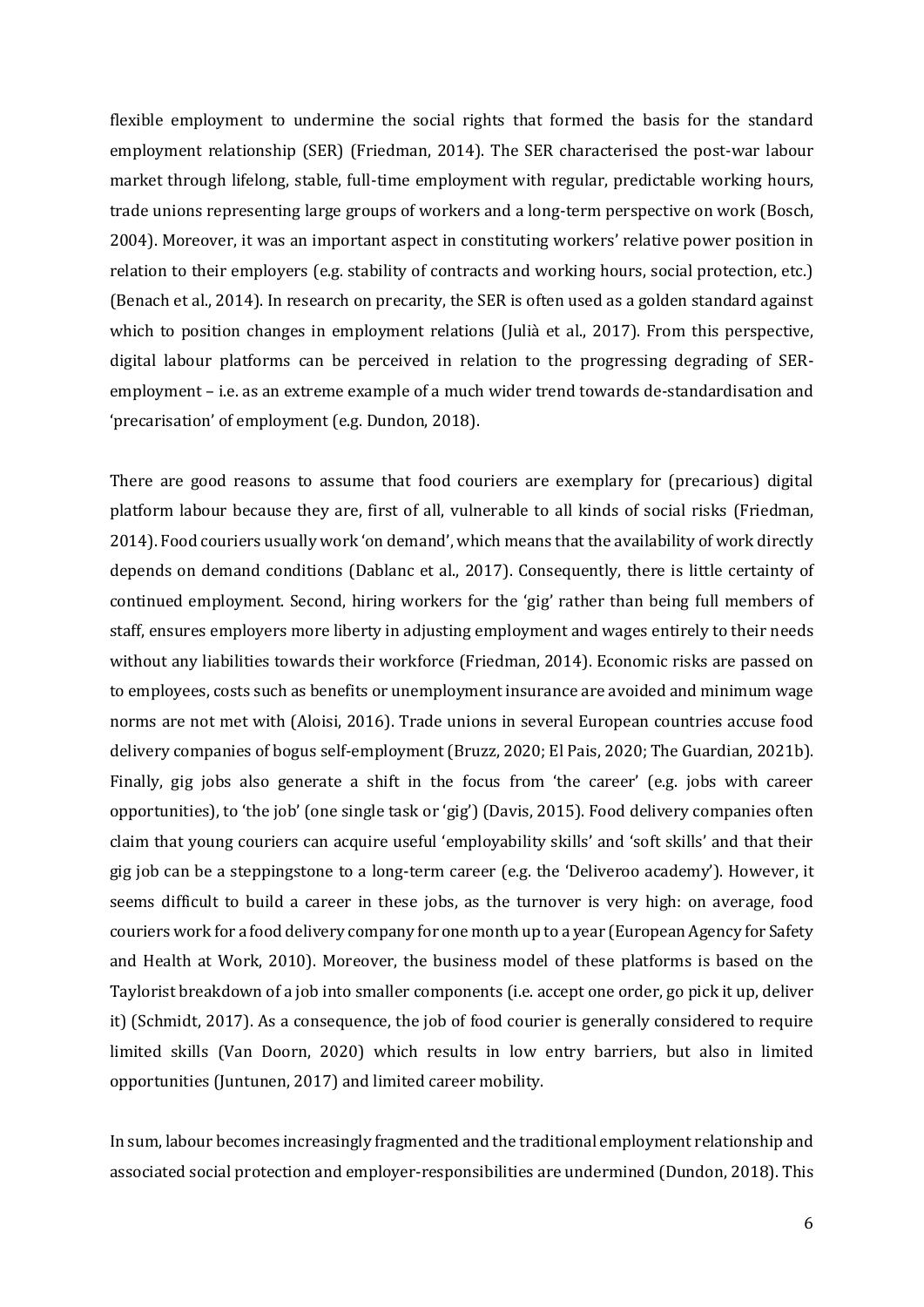is not only relevant because the gig economy is a growing segment of the labour market, but also because it reflects a broader set of trends that sooner or later may affect more traditional jobs as well (Huws, Spencer, & Holts, 2016). The development of non-union employee representation channels (Dundon, 2018), employee ratings based on customer reviews and working on a project basis (rather than within a job) (Schmidt, 2017) are some examples of this so-called 'platformisation' of the traditional labour market.

#### <span id="page-10-0"></span>**2.2 Existing assessments of precarity in gig work and their limitations**

It has often been theorised before that gig workers, including food couriers, are exposed to employment precariousness (e.g. Scholz, 2016; Vallas, 2019). However, studies that empirically identify precarity in gig work populations by using a formal measurement approach, whereby precarity can be assessed based on a fixed set of criteria are more scarce (Kahancová et al., 2020). Nevertheless, the development of measurement tools in this domain is necessary to 1) reach a common understanding of what constitutes employment precariousness in gig work (Montgomery & Baglioni, 2020), 2) properly identify it – and study its consequences and antecedents (Bérastégui, 2021), and 3) base policy recommendations on these comparable findings (Kahancová et al., 2020). Two assessments of precarity and their shortcomings are discussed below and subsequently the EPRES-gw is introduced as an alternative, multidimensional measurement tool.

One of the best known and most recent evaluations of precarity in gig work is the fair work foundation project by Graham et al. (2020). This action research project is designed to promote greater transparency about working conditions in the platform economy and to encourage fairer working arrangements. More than measuring precarity, this project aims to develop rating schemes to determine whether platforms are providing 'decent work'. The project adopts a platform-oriented approach; platforms are scored, evaluated, ranked and compared. Nevertheless, this research offers a contribution to the understanding of what precarity (which is in many ways the opponent of fairness) means in the broad sense (i.e. across places and sectors), because it develops thresholds of measurement. The dimensions included are: pay, conditions, contracts, management and representation. Although a focus on the platform has the advantage of holding companies accountable for their policy strategies regarding labour relations with their workers (Graham & Woodcock, 2018), from a worker perspective, it is also important to focus on the perceived working conditions and to give the impact on workers' psychological and physical well-being a prominent place (Holman, 2013). An empirical tool that examines the 'precarious experience' of food couriers could therefore complement the fair work project.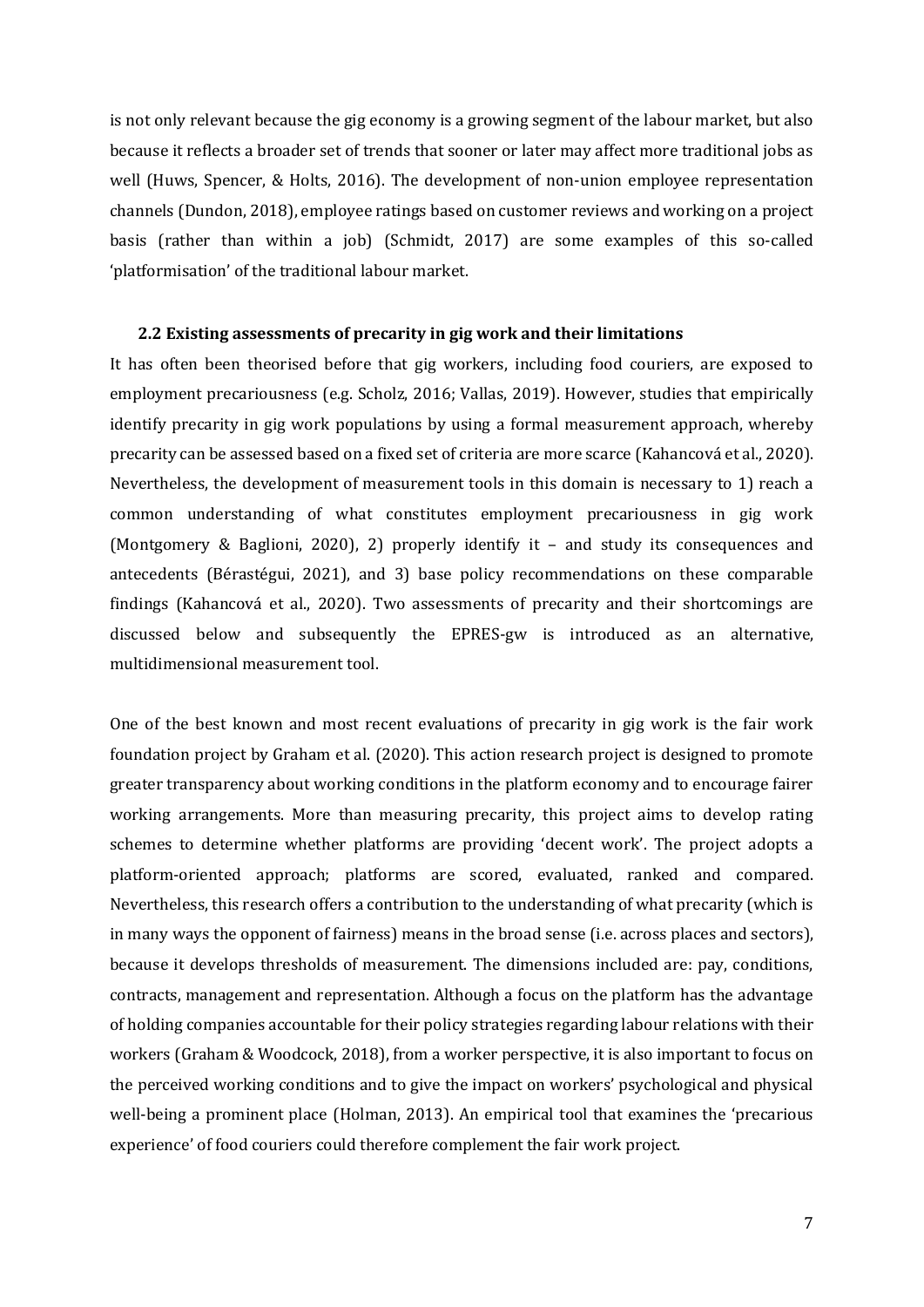The multidimensional conceptualisation of precariousness by Kahancová et al. (2020) makes an important contribution as well. The authors develop a clear conceptual delineation of precarity which is specifically applied to the gig economy in Eastern-Europe. It contains six dimensions: income, working time, autonomy at work, job security, social security, and representation. This approach is focused on capturing different types of gig work and evaluate how gig work impacts the overall reconfiguration of precarity and related labour market institutions. However, there are some limitations to this approach. First, the six dimensions are put together inductively based on interviews with gig workers and themes from the gig work literature. This method, however, runs the risk of subsuming isolated, adverse job characteristics into a single measurement scale for precarity, whereas the broader literature on job quality points to the importance of distinguishing between intrinsic job characteristics and characteristics of the employment relationship (Gevaert, De Moortel, & Vanroelen, 2018). Autonomy, for example, is an intrinsic characteristic of the job itself, whereas the concept of precarity addresses the tendency of degrading employment conditions and relations (Bosch, 2004). As already mentioned in the background, the disruptive aspect of gig jobs is mainly situated in this area. Rather than the job itself, it is the circumstances under which the job is performed (i.e. contract, working time, social rights, etc.) that break with post-war labour relations, and tend to foster precarity (Dundon, 2018).

Second, although the six dimensions are theoretically subsumed under the concept of precarity, the tool methodically treats all six aspects of precarity as mutually independent and separable. The authors for instance attribute precarity in gig work to the dimensions of autonomy and collective representation (Kahancová et al., 2020). While a closer look at the dimensions can indeed provide insight into the problematic aspects of a particular gig sector, precarity should primarily be approached as the interplay of all these dimensions reflecting an overall situation of powerlessness and lack of bargaining power (Vanroelen et al, 2021). It is precisely the accumulation of these adverse employment characteristics that is referred to in the literature as 'precarious employment' (Vosko, 2006).

Finally, while this approach identifies the heterogeneity of the gig work population as an important issue (Schor et al., 2020), it does not provide a methodological assessment of it. For example, low incomes or lack of employment do not affect all groups of gig workers equally. Students, groups who do gig work as a side job and groups who are entirely depending on their gig job, differ significantly in terms of risk of precarity (Schor et al., 2020). In sum, measuring instruments for employment precariousness have to be adapted to specific types of gig workers. In what follows, the EPRES scale will be introduced as an alternative measurement instrument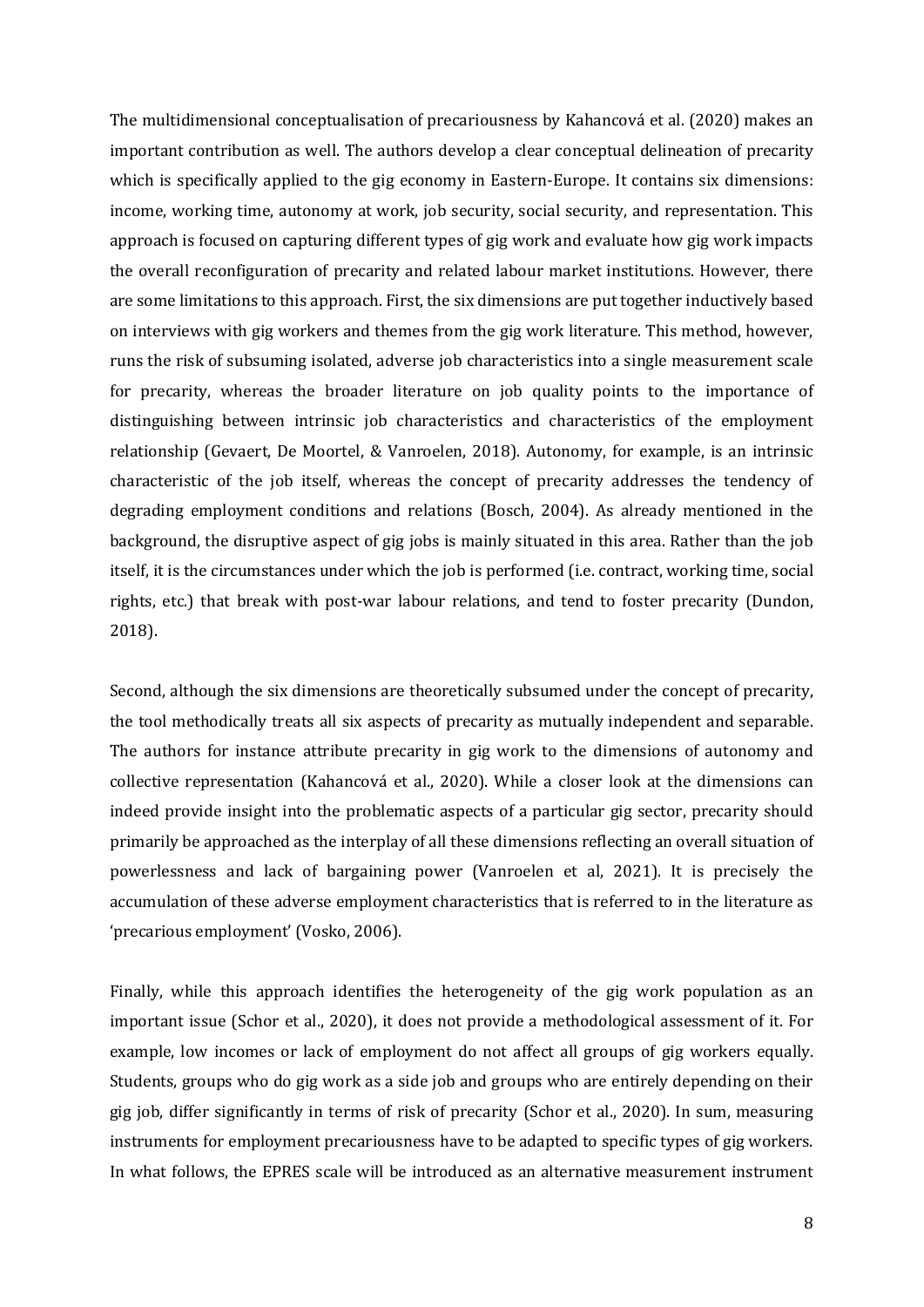that builds on the aforementioned measurement approaches, but also attempts to address their limitations.

### <span id="page-12-0"></span>**2.3 Using the EPRES as a theory-based, multidimensional approach to employment precariousness in the gig economy**

The concept of employment precariousness is embedded in a research tradition that attempts to understand the transformation of employment systems and the new social fault lines emerging around labour market insecurity (Rodgers, 1989). This is understood to be a wider consequence of the erosion of the post WWII standard employment model (Puig-Barrachina et al., 2014). Using the EPRES to understand the gig economy allows us to study its connection to these broader trends and changes in labour markets (De Stefano, 2016).

The EPRES, originally developed by Vives et al. (2010) in Spain and later applied in the Belgian context (Vandevenne et al., 2020), consists of seven dimensions related to the employment conditions and relations of workers: 1) temporariness (i.e. the duration of the formal contract), 2) disempowerment (i.e. representation and participation), 3) vulnerability (i.e. adverse interpersonal relations and administrative issues), 4) workplace rights (i.e. lack of access and lack of power to exercise rights), 5) economic unsustainability (i.e. low or unstable income), 6) undesirable working times (i.e. long, irregular, unpredictable or at 'unsocial' moments) and 7) low employability opportunities (i.e. training and internal labour market careers) (Vanroelen et al., 2021).

This theory-based, multidimensional tool is used predominately in epidemiological studies. Consequently, a key advantage of this scale is its ability to capture the relationship with healthrelated outcomes, in particular (mental) well-being (Benach et al., 2014). Uncovering its relationship with well-being concretises the impact of precarity in gig work, which also makes it easier for policymakers to localise potential problems. This is especially relevant in relation to food couriers, given the previously mentioned health and well-being risks (Lehdonvirta, 2018). Furthermore, the EPRES also proves successful in detecting differences in precarity between several socio-economic and demographic groups. For example, women, younger people and people with a migration background tend to score higher on precarity (Vives et al., 2011). Similarly, workers with lower levels of education and skills also tend to have more precarious jobs (Puig-Barrachina et al., 2014).

The scale is developed from a worker perspective: it is worker-reported and evaluates employment characteristics based on whether they are favourable to the worker (Julià et al.,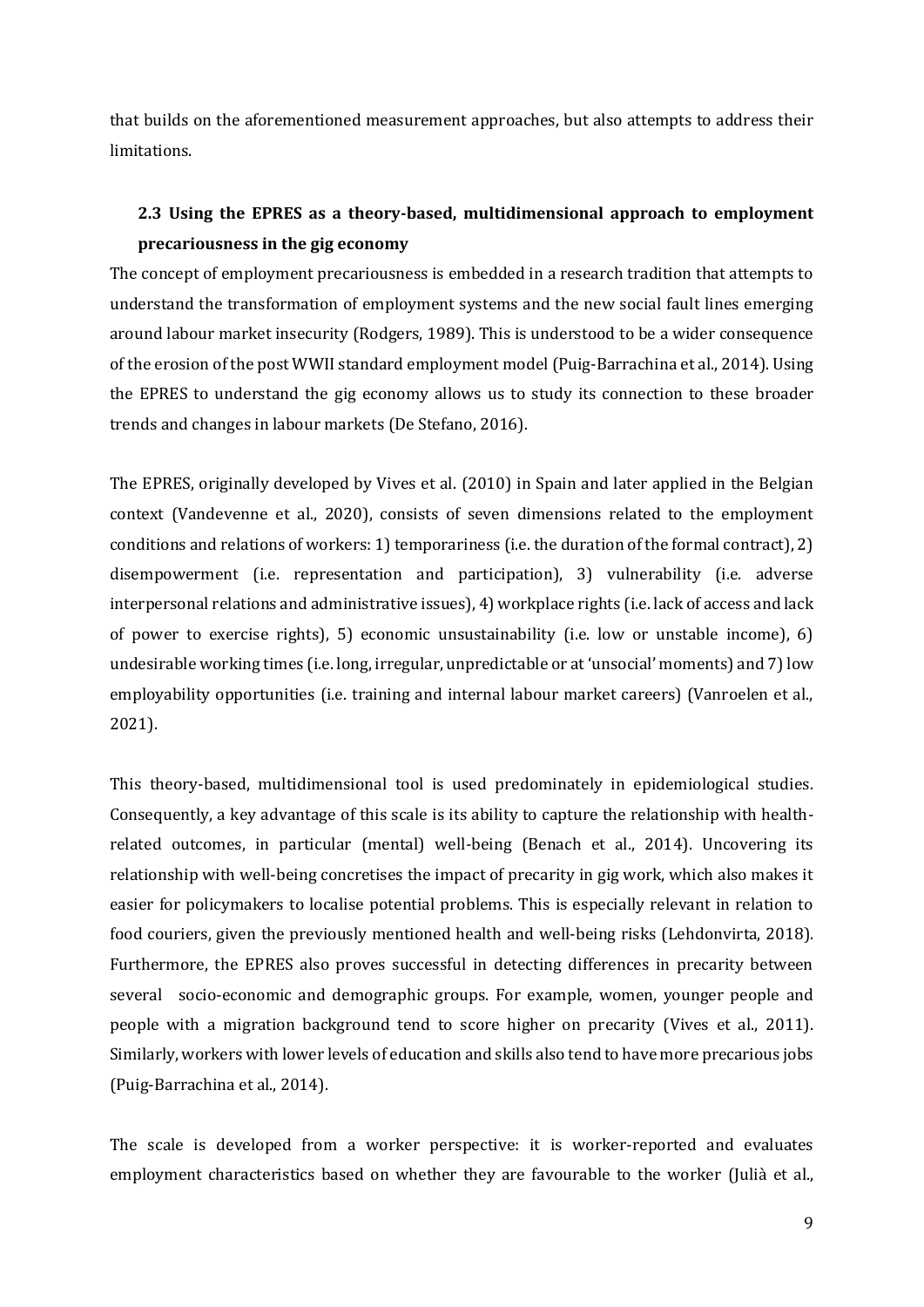2017). It can be used in various types of employee populations. The EPRES has already been applied in different worker groups in various countries (a.o. Sweden, Chile, Norway, Portugal, Greece, Belgium, etc.) and can contribute to cross-national comparative research (Padrosa et al., 2021). Nevertheless, the EPRES scale has primarily been used among formal employees, often excluding students, self-employed workers or informal workers from the analysis (e.g. Padrosa et al., 2020). These groups are however overrepresented among food couriers (Vandaele, Piasna & Drahokoupil, 2019). The main reason for this exclusion is that these groups relate differently to social legislation, social benefits and collective representation than formal employees (De Stefano & Aloisi, 2018). Measuring instruments based on a 'traditional' employment relationship between employers and employees are insufficiently adapted to address precarity in these groups of workers. This shows that the EPRES has to be further aligned with worker populations that are likely to be exposed to precarity (De Stefano & Aloisi, 2018) but do not fit the standard definition of employee (Padrosa, 2021), which is why gig workers make an interesting case. In that respect, this pilot study with platform-based food couriers could be a first step towards a broader assessment of precarity in gig jobs. Using the EPRES scale to measure precarious employment among gig workers presents us with three challenges: 1) collect data in these hard-to-reach populations, 2) adapt the standard dimensions for precarious work to the working conditions specific to these populations and 3) grasp potentially other aspects of precariousness in the gig economy.

Therefore, the objective of this pilot study<sup>1</sup> is to find a suitable data-collection approach for gig workers and to develop and test a measuring instrument that can provide a foundation for assessing employment precariousness among gig workers. The instrument will be tested with platform-based food couriers in Brussels. The measurement instrument will be developed based on the EPRES, but adapted to food couriers. This version will be referred to as the EPRES-gw (EPRES gig work). The first research question is: how can platform-based food couriers be approached for data collection? (RQ1) Once the data are collected, the suitability of the adopted EPRES-gw measure for assessing employment precariousness among Brussels, platform-based food couriers, will be tested (RQ2). To validate the instrument, two quality criteria will be evaluated:

RQ2.1) Reliability: Are the items a reliable representation of the dimensions underlying EPRESgw?

- H2.1: We expect internal consistency between the items in the sub-dimensions of the EPRES-gw .

 $1$  This study serves as a pilot study for a broader research project on sustainable employment in the age of digitalisation (SEAD: [https://sead.be/\)](https://sead.be/).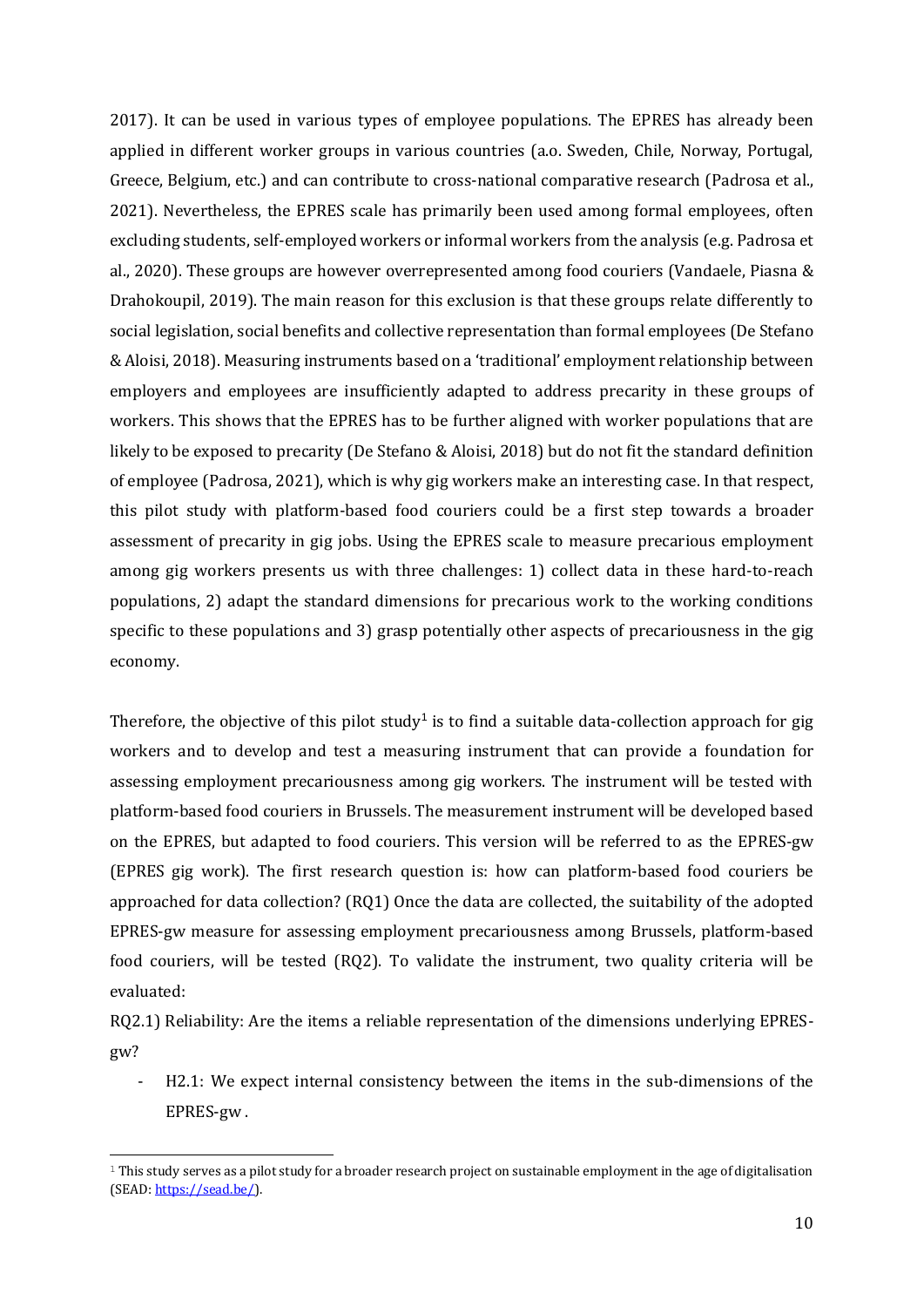RQ2.2) External validity: Are the findings of the study consistent with the results from previous research in other workers populations that made use of the EPRES?

- H2.2: Based on the consulted literature, we expect higher precarity scores among younger, female food couriers with low educational levels or a migration background that work exclusively as a food courier.
- H2.3: We expect a positive correlation between the degree to which a job is precarious and adverse scores on well-being<sup>2</sup>.
- H2.4: We expect the EPRES-gw scores to be comparable with previous research on precarious work among other Belgian workers populations that made use of the EPRES ('EPRES-Be').

#### <span id="page-14-0"></span>**3. Methods**

The methods section follows the same structure as the challenges outlined above: 1) Datacollection and adaptation of the EPRES to food couriers (RQ1), and 2) validation of the measuring instrument (RQ2).

#### **3.1 Research design: fieldwork and survey adaption process**

<span id="page-14-1"></span>The target population in this study is the platform-based food couriers in Brussels. To select them, the following definition for fast deliveries was used and adapted to food delivery: *"Instant delivery services provide on-demand delivery within two hours – by either private individuals, independent contractors, or employees – by connecting consignors, couriers and consignees via a digital platform*" (Dablanc et al., 2017, p. 2). Two types of data collection methods were used, namely qualitative fieldwork and a quantitative survey. The research design of this study thus concerns a crosssectional analysis of fieldwork data and primary survey data. Since little data are available on the employment quality of platform-based food couriers (Lenaerts & Vandekerckhove, 2020), the collection of primary data was necessary.

Fieldwork methods were used to support the survey development process (see next paragraph) and to stimulate food couriers to answer the survey. Findings from fieldwork can indeed inform the process of both data collection and survey design (Sieber, 1973). Subsequently, they serve as a form of 'legitimisation' of the survey by the research population and as a yardstick to evaluate the nature and completeness of the survey data (Sieber, 1973). Direct contact with respondents

 $2$  The relationship between precarity and (poor) well-being is a relevant study topic in its own right, as is also indicated in the literature (Julià et al., 2017). However, in this study it is primarily addressed as an external validation of the EPRES that was designed for epidemiological research and has been used successfully in the past to capture the relationship with poor well-being (Benach et al., 2014).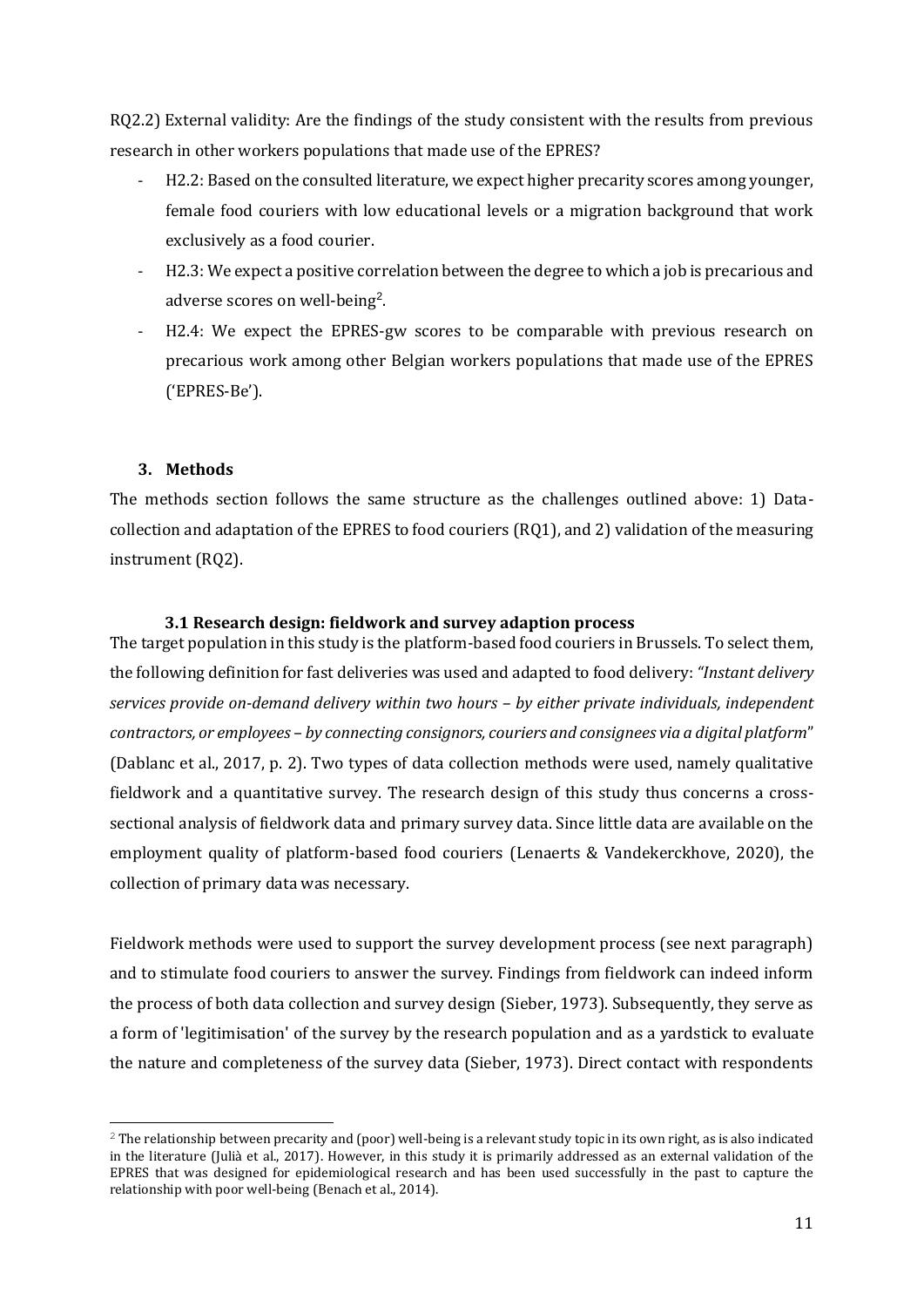also allows for a more tailored contact strategy and can potentially reduce non-response (De Leeuw & Hox, 1998). The fieldwork in this study consisted of short and long informal conversation with couriers, observations, attendance at events (meetings with courier collectives, strikes), observations in online courier groups on social media and discussions with trade unions, courier collectives and key persons who have close contact with couriers. First, a series of observations were carried out to find out which locations were frequently visited by food couriers and at what times they were there. Then, one researcher went out on the streets every night for a period of three months (from February 2021 to April 2021), asking people to complete the survey, which often led to informal conversations. A flyer with a QR code on it provided quick access to the survey, so it could be easily completed with a smartphone. Additionally, social media were used to spread the survey (e.g. rider groups on Facebook). Both textual and graphic messages were posted (e.g. videos in three languages). Moreover, snowball sampling techniques were used (i.e. asking participants if they know other couriers who might also want to complete the survey). The survey was also shared on the social media of the 'Koerierscollectief' ('courier collective') as well as on those of the two largest trade unions in Belgium: the Socialist (ABVV) and the Christian (ACV) trade union.

The development of the survey took place through a process of adaptation of the original EPRES to platform-based food couriers. This entailed searching for alternative indicators to reflect the seven original dimensions. To this end, three sources of information were used: first, a literature review was conducted based on a thematic search on terms such as 'platform work in the food delivery sector', 'quality of employment', 'precariousness' and 'well-being'; second, previously used measurement instruments from research on gig work were reviewed (i.e. NEA-TNO; Graham & Woodcock, 2018; Kahancová et al., 2020; Vandaele, Piasna & Drahokoupil, 2019); and finally, the insights from the initial steps in the fieldwork were used to shape and adapt the dimensions of the employment precariousness scale. The seven final dimensions used to compile the EPRESgw for food couriers are hence the result of an extensive adaptation process that is presented in the results. The survey was made available in French, Dutch and English. Beforehand, attention was paid to a good intelligibility of the questions, by testing the survey with a pilot group ( $n=12$ ). The final version was launched through an online surveying software tool: 'Qualtrics TM', in order to let respondents complete it by using their computer or smartphone, via the principle of selfreport. Attention was also paid to the length, so that it took no longer than twelve minutes to complete it. The research sample (n=123) concerns a convenience sample. Due to the adopted reach-out strategy, a representative sample of the Brussels, platform-based food delivery couriers was not obtained. Using probability sampling techniques is inconvenient in a population about whom there is so little information. For example, until now researchers don't know how many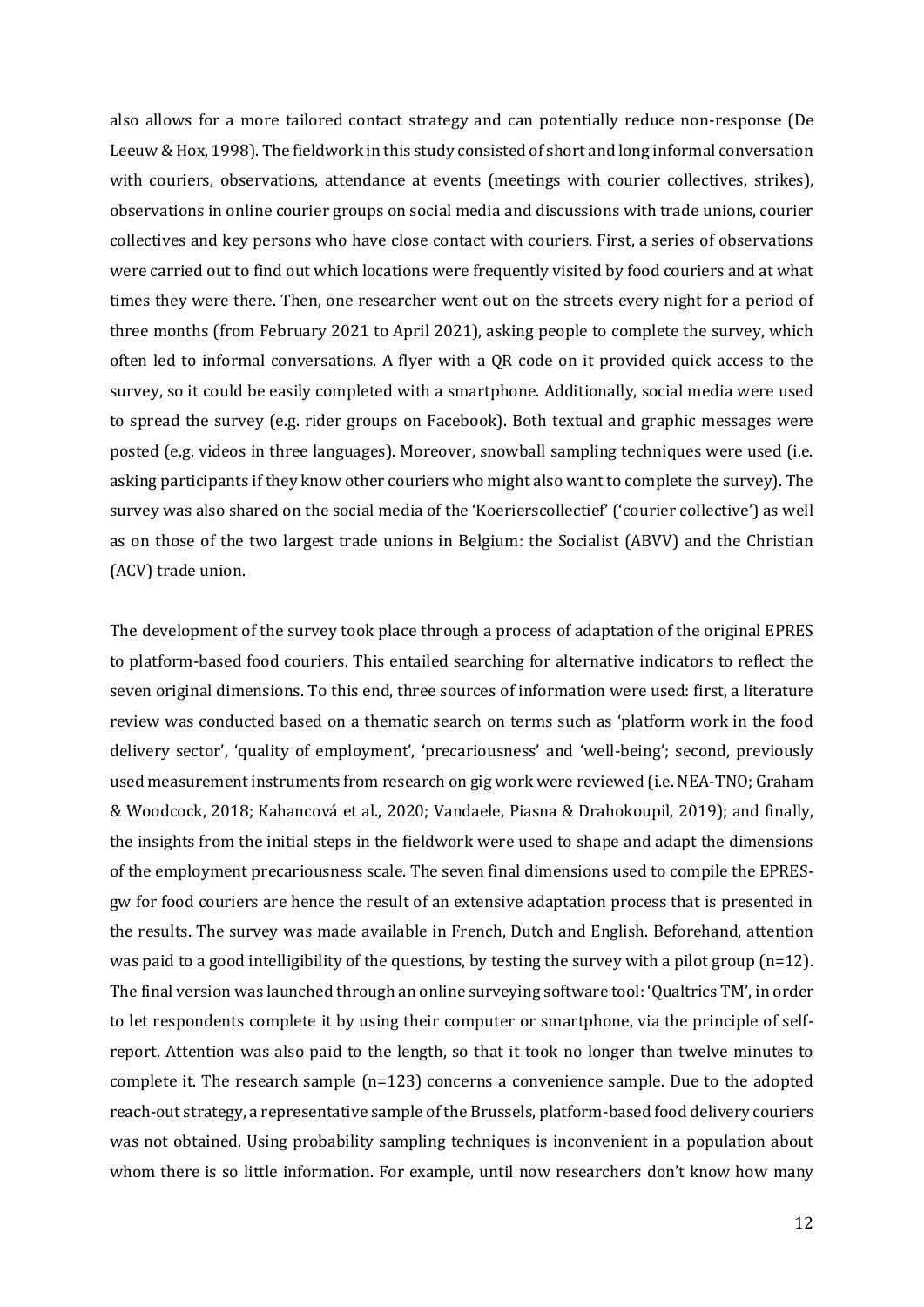food couriers are working in Brussels (Drahokoupil & Piasna, 2019). Considering this lack of information, this study can provide a relevant contribution to the field by sampling as described above. Table 1 gives an overview of the general characteristics of the sample. The self-drawn survey made it possible to accurately gauge the aspects of employment arrangements that were important for this research. It is a convenient design in populations that are difficult to reach, because completing a short online survey on a smartphone, requires relatively little effort. This design does however not allow to make statements about causality.

|                                                                                          | 74,0 |
|------------------------------------------------------------------------------------------|------|
| 91<br><b>Sex</b><br>Male                                                                 |      |
| 8<br>Female                                                                              | 6,5  |
| Other/Missing<br>24                                                                      | 19,5 |
| 7<br>$0 - 18$<br>Age                                                                     | 5,7  |
| 19-25<br>45                                                                              | 36,6 |
| 21<br>26-30                                                                              | 17,1 |
| 20<br>$31 - 40$                                                                          | 16,3 |
| 3<br>$41 - 60$                                                                           | 2,4  |
| $60+$<br>$\mathbf{1}$                                                                    | 0,8  |
| 26<br>Other/Missing                                                                      | 21,1 |
| <b>Educational level</b><br>Low-educated<br>$\overline{c}$                               | 1,6  |
| Higher secondary education<br>33                                                         | 26,8 |
| Higher education<br>44                                                                   | 35,8 |
| Unrecognised diploma<br>16                                                               | 13,0 |
| Other/Missing<br>28                                                                      | 22,8 |
| Other job besides food courier<br>21<br><b>Employment status</b>                         | 17,1 |
| <b>Student</b><br>42                                                                     | 34,1 |
| 20<br>Looking for a job                                                                  | 16,3 |
| 12<br>Exclusively working as a food courier                                              | 9,8  |
| Other/Missing<br>28                                                                      | 22,8 |
| <b>Migration background</b><br>Born in Belgium and both parents born<br>16<br>in Belgium | 13,0 |
| Born in Belgium and (one of the) parents<br>27<br>not born in Belgium                    | 22,0 |
| Not born in Belgium and (one of the)<br>54<br>parents not born in Belgium                | 43,0 |
| 26<br>Other/Missing                                                                      | 21,1 |

**Table 1** *Sample characteristics: gender, age, educational level, employment status and migration background (n=123)*

**Source**: *EPRES-gw survey (own analysis).*

#### **3.2 Validation EPRES-gw: reliability and external validity**

<span id="page-16-0"></span>After designing and conducting the survey and fieldwork, the EPRES-gw was constructed and quantitively validated. The final EPRES-gw was constructed by means of a sum scale that consist of seven dimensions. Each of these dimensions expresses a component of the underlying theoretical concept of employment precariousness. Precarity was thus operationalised as the accumulated occurrence of adverse scores on each of the dimensions. These dimensions sometimes consist of several sub-dimensions and a series of items. The sub-dimensions within each dimension were first constructed separately by summing the items and then dividing by the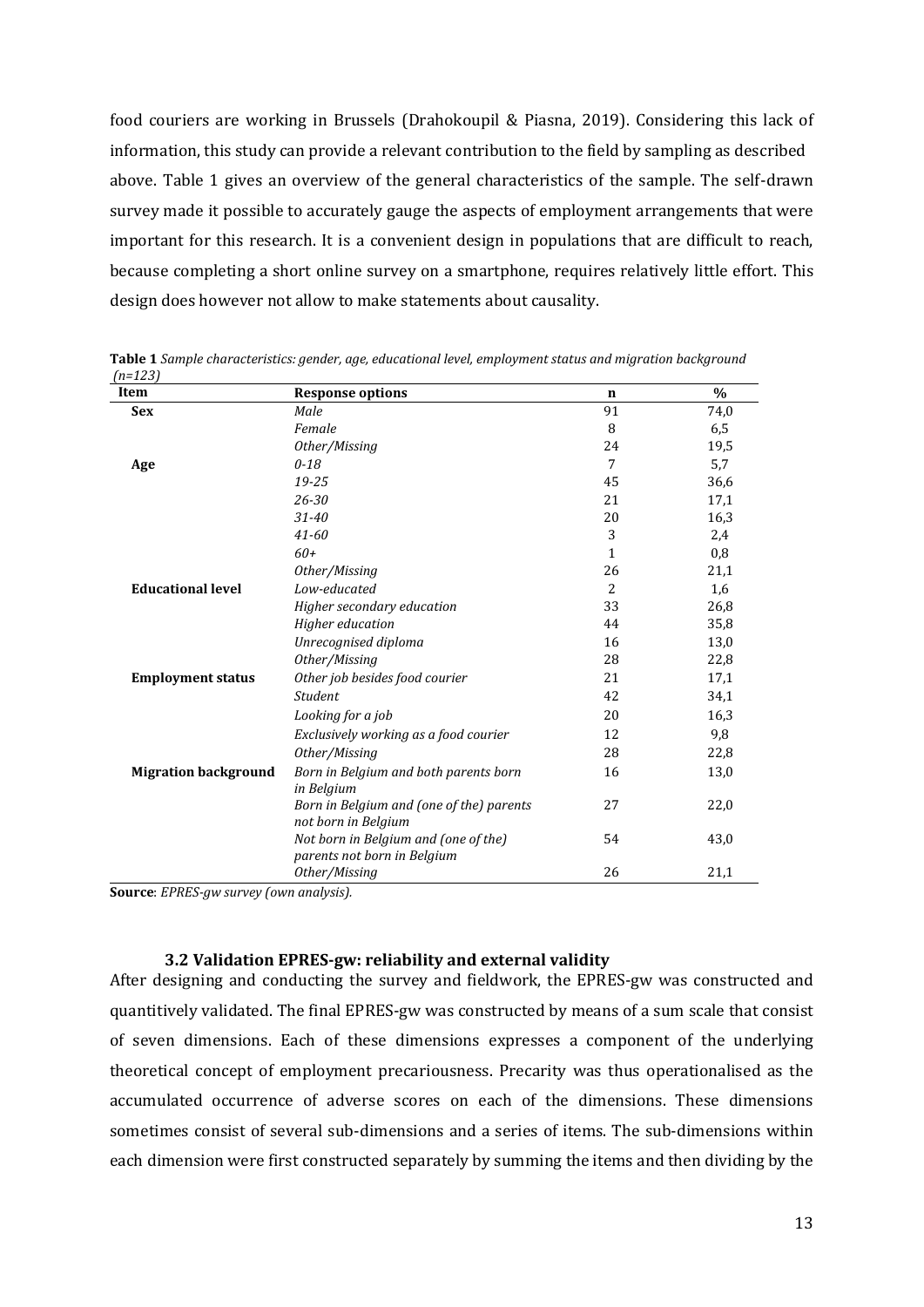total number of items. Then, to construct the entire dimension, this step was repeated by summing all sub-dimensions and dividing by the number of sub-dimensions. This means that all dimensions and sub-dimensions were given equal weight in the final measurement instrument, regardless of the number of sub-dimensions per dimension, or number of items per sub-dimension. Each subdimension was coded so that a score close to 1 always indicated the most precarious situation and a score close to 0 indicated the least precarious situation. The final sum scale thus expresses an overall, decimal score for precarious employment ranging from 0 (not precarious) to 1 (very precarious). The final EPRES-gw and coding of the scale is shown in Table 2. The metric potential of the EPRES-gw was evaluated by assessing both the criteria of reliability and (external) validity (see objectives). Reliability was tested via the calculation of Cronbach's Alpha's and a correlation matrix (hypothesis 2.1). To test for external validity, the distribution of the EPRES-gw scores by demographic and socio-economic groups (hypothesis 2.2), the statistical relationship between EPRES-gw and poor well-being (hypothesis 2.3), and the comparability with previous research on precarious work among other Belgian workers populations (EPRES-Be: Vandevenne et al., 2020) (hypothesis 2.4) were examined.

*Poor well-being (dependant variable)* In order to measure (poor) well-being, the WHO-5 index, was used. It exists out of five statements on which respondents can answer using a five point Likert scale, ranging from all the time to - at no time (Topp et al., 2015). The following statements were questioned: 1) I have felt cheerful and in good spirits; 2) I have felt calm and relaxed; 3) I have felt active and vigorous; 4) I woke up feeling fresh and rested; 5) My daily life has been filled with things that interest me. A sum scale was calculated expressing for each respondent a continuous decimal score ranging between 0 (good state of well-being) and 1 (poor state of wellbeing) for poor well-being ( $\alpha$ = 0,886).

*Sociodemographic variables* The EPRES-gw scores were compared between different demographic and socio-economic groups: sex (male/female); age (25 or younger, 26 to 35 and older than 35); level of education (no education + higher secondary education, higher education and unrecognised diploma); migration background (born in Belgium and parents born in Belgium, born in Belgium and parents not born in Belgium, not born in Belgium and parents not born in Belgium); and employment status (other job besides food courier, student, looking for a job and exclusively working as a food courier).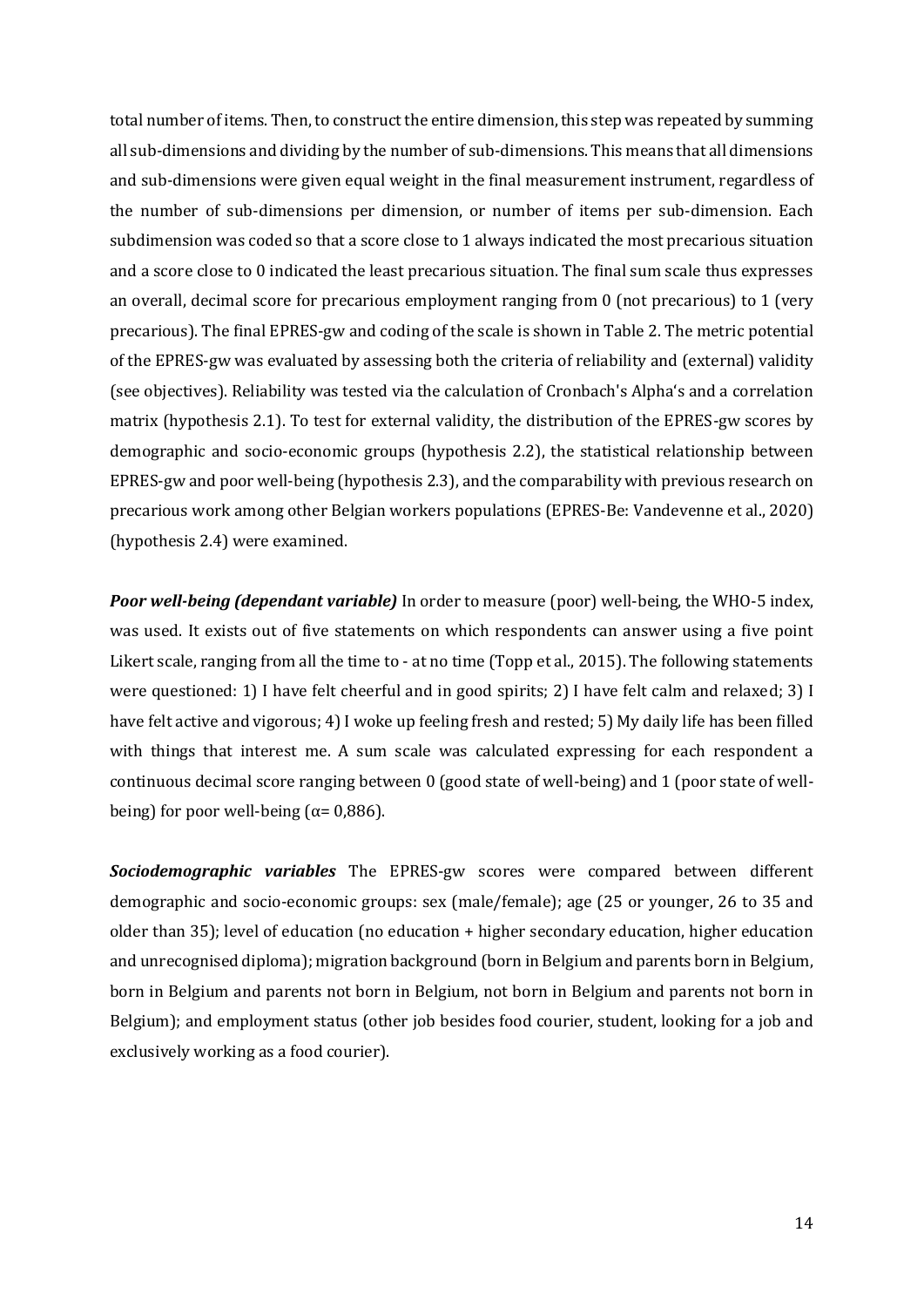#### <span id="page-18-0"></span>**4. Results**

<span id="page-18-1"></span>4.1 Qualitative results: fieldwork and survey adaptation process

The first part of the results is qualitative and concerns an assessment of the reachability of food couriers (RQ1) and the adaptation process of the EPRES to the context of food couriers.

4.1.1 Some general observations from the fieldwork

<span id="page-18-2"></span>Below, three general observations from the fieldwork in the population of Brussels food couriers will be briefly discussed. The focus lies on whether and how the fieldwork approach has contributed to reaching (a higher number of) respondents.

#### *a) Boundaries: a lack of response due to suspicion and distrust?*

A first observation concerns feelings of distrust by the couriers towards the researcher when asked to participate in the survey. During the fieldwork I was regularly suspected of working for one of the food delivery platforms, presumably carrying out an inspection. Around that time Deliveroo announced that they were going to conduct field inspections on the usage of rider accounts under false names (Bruzz, 2021). The same experience was previously reported by another researcher who conducted fieldwork among food couriers in China (Sun, 2019). I was also often suspected of looking for negative testimonies about courier-jobs and of wanting to use that to 'attack' platforms. When I asked about working conditions, the responses were sometimes defensive. Couriers would say thing like: *"at least this is a job, otherwise I have nothing at al"* and "*you shouldn't try to abolish these jobs" (location 5, author's own fieldnotes March).* Last, I was frequently asked if the survey could be completed anonymously. This seemed to be an important requirement for some couriers. Possibly because some practiced their job unlawfully (e.g. being underaged, undocumented migrants) (Zuev, Psarikidou, & Popan, 2021). Feelings of distrust are typically mentioned as a symptom of a conflict situation; a situation in which individuals or groups perceive their needs, goals or interests as contradictory to those of 'the other side' (Kriesberg, 1998). In those situations, communities typically go through a process of internal unification (i.e. feelings of 'togetherness' and 'belonging'), while the researcher is viewed as an outsider who should be approached with suspicion (Cohen & Arieli, 2011). This general distrust could partly explain the boundaries that researchers tend to encounter (Badger & Woodcock, 2019) when trying to reach couriers.

#### *b) Gender-based motives for completing the survey*

During the period of fieldwork, I was also regularly confronted with romantic proposals from the couriers whom I tried to reach. The outsider position I held by presenting myself as a researcher (Cohen & Arieli, 2011) was confirmed by my appearance (female, white, young), as I did not look like a courier (usually men). However, this outsider-position may also have provided an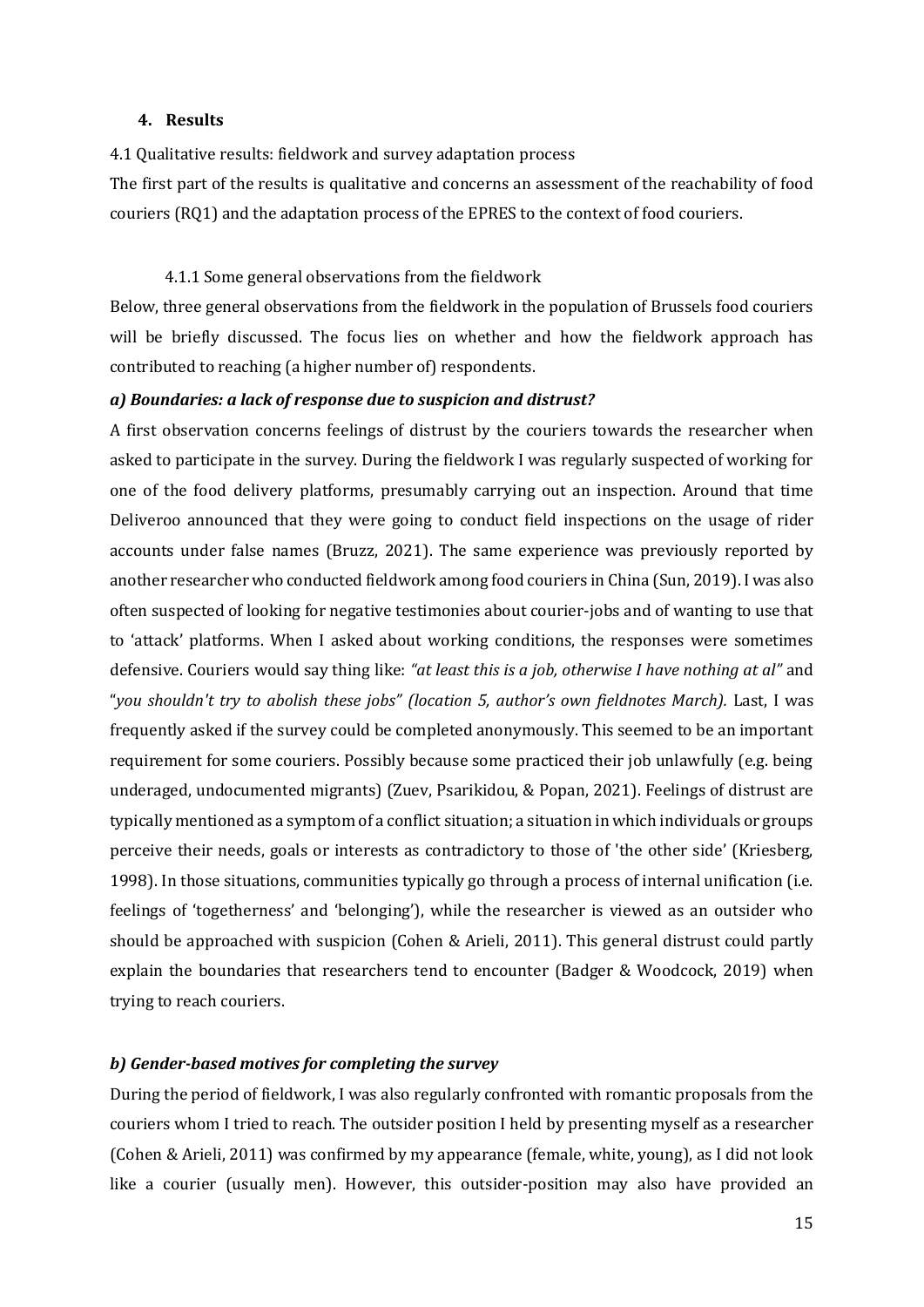advantage as women are usually considered less threatening, especially in male-dominated communities (Pawelz, 2018) and sexuality may have been a motive for some couriers to participate (Lisiak, 2015). Important in relation to the number of responses is awareness of the fact that appearance and behaviour of a researcher, especially in this context of hard-to-reach participants, can be a determining factor for the amount of responses obtained (Lisiak, 2015).

#### *c) Limited impact of advocacy groups*

A last observation concerns the limited impact of trade unions and other advocacy groups in acquiring additional respondents. The two largest trade unions in Belgium (Socialist and Christian) both shared the survey on their social media channels, but this hardly yielded extra responses. The same applies to the courier collective that shared the survey ('Koerierscollectief'). While in many academic studies, 'traditional' trade unions prove to be helpful allies in data collection (e.g. Vandevenne et al., 2020), this may to a lesser extent be the case for platform-based food couriers.

#### 4.1.2 Adaptation process and construction of the EPRES-gw

<span id="page-19-0"></span>The section below shows the adaptation process and the development of the EPRES-gw. For each dimension, the conceptual considerations, fieldwork findings and adjustments are discussed. The end product of this adaptation process, the precarity scale 'EPRES-gw', is quantitatively validated in the second part of the results (RQ2). The EPRES-gw, consisting of seven dimensions and its coding are shown in Table 2.

#### *a) Temporariness*

This first dimension aims to capture contract instability, referring to the increase in non-standard contracts and the corresponding increase in flexible work forms (Julià et al., 2017). Permanent contracts are considered the least precarious, while deviations of the permanent contract type (e.g. forms of temporal or triadic employment) are considered precarious to various extents (Vanroelen et al., 2021). Traditional indicators for this dimension are contract type, short tenure (in permanent employment) and contract duration. The underlying rationale is that an employment contract acts as the main gateway for labour protection (Hotvedt, 2018).

The contractual status is perhaps the most discussed aspect of (food delivery-) gig work. Many food couriers tend to work as self-employed independent contractors, but it has been argued that this status does not truly reflect the employment relationship between food couriers and the platforms (De Stefano & Aloisi, 2018). Namely, because food couriers do not have the required autonomy that is associated with self-employment, but yet bear the risks that come with selfemployment (Eurofound, 2018). For example, food couriers technically only work for one client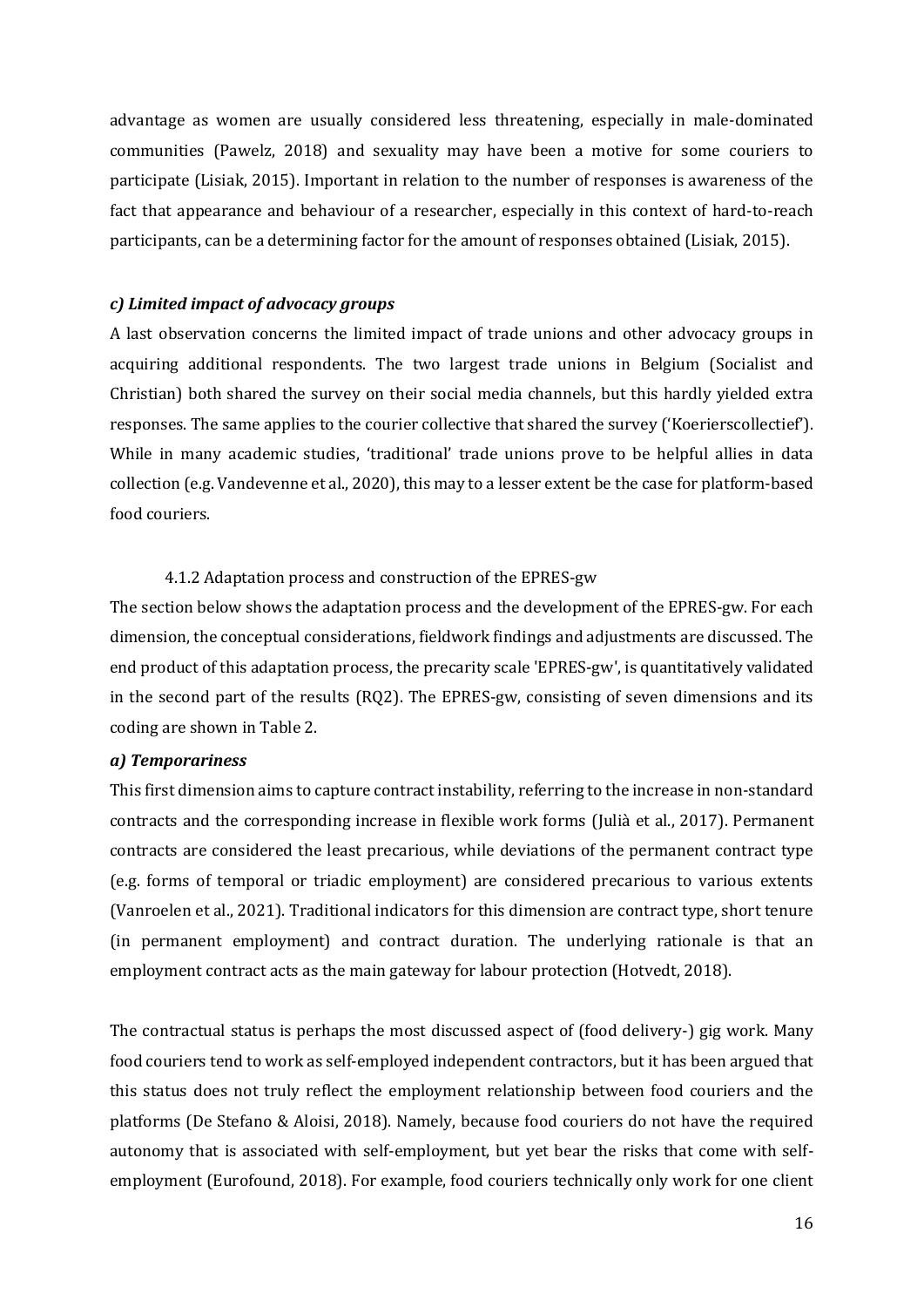(the platform) and yet find themselves in socially vulnerable positions (e.g. no access to social security). To operationalise this dimension for food couriers, it should therefore be taken into account that their contracts are by default uncertain and temporary and often take place in a legal 'grey zone' (Vallas & Schor, 2020). Nevertheless, despite this 'general uncertainty', food couriers work statutes are still quite heterogeneous. Their terms and conditions vary (e.g. wages), and they do not always share the same characteristics (e.g. student job or not) (De Stefano & Aloisi, 2018). The challenge for the adaptation of this dimension is thus to capture this variation.

Open-ended contracts tend to be very scarce among food couriers and many work as job students (Vandaele, Piasna & Drahokoupil, 2019). The latter usually have a relatively favourable and transparent employment status, including a tax advantage applicable to all student-workers. They are also insured for work accidents and should have a clear contract duration that is set in advance (Rijksdienst voor Sociale zekerheid, 2021). Interim jobs, contracts of temporary duration and flexi-jobs are moderately stable. They have in common that they are fixed in time and that there is a certain degree of social protection and social security entitlement (VDAB, 2021). Couriers working as self-employed (the majority of the couriers) are argued to find themselves in an unstable employment situation as platforms can terminate without prior notice (Drahokoupil & Piasna, 2019). Moreover, self-employed are responsible for compliance with all registration procedures, the management of financial and administrative aspects of their work and revenue, and have to pay for their social security themselves (Deliveroo, 2021). Finally, it can be assumed that the most precarious contractual situation occurs when couriers work without a contract, or are not aware of the contract which they are working with.

In addition to the contractual indicator, there was also added a question to the survey on driving with an account under a different name. Two respondents in the pilot round  $(n=12)$  reported this as a missing aspect of the questionnaire. This was also discussed in other literature (see, for example: Zuev, Psarikidou, & Popan, 2021). The disadvantage of including this question is that respondents may feel threatened and quit the survey (see section 4.1.1). The amount of missing responses on this question was 10.3 %. Furthermore, the chances of couriers answering honestly may be low. It was therefore chosen not to include this aspect in the final version of the scale, although conceptually it is a relevant indicator.

#### *b) Disempowerment*

'Disempowerment' is a dimension that consists of two subdimensions: collective representation and the involvement of the individual employee in the regulation of employment conditions, such as working hours or the way of doing ones job (Vives et al., 2011). Social dialogue and collective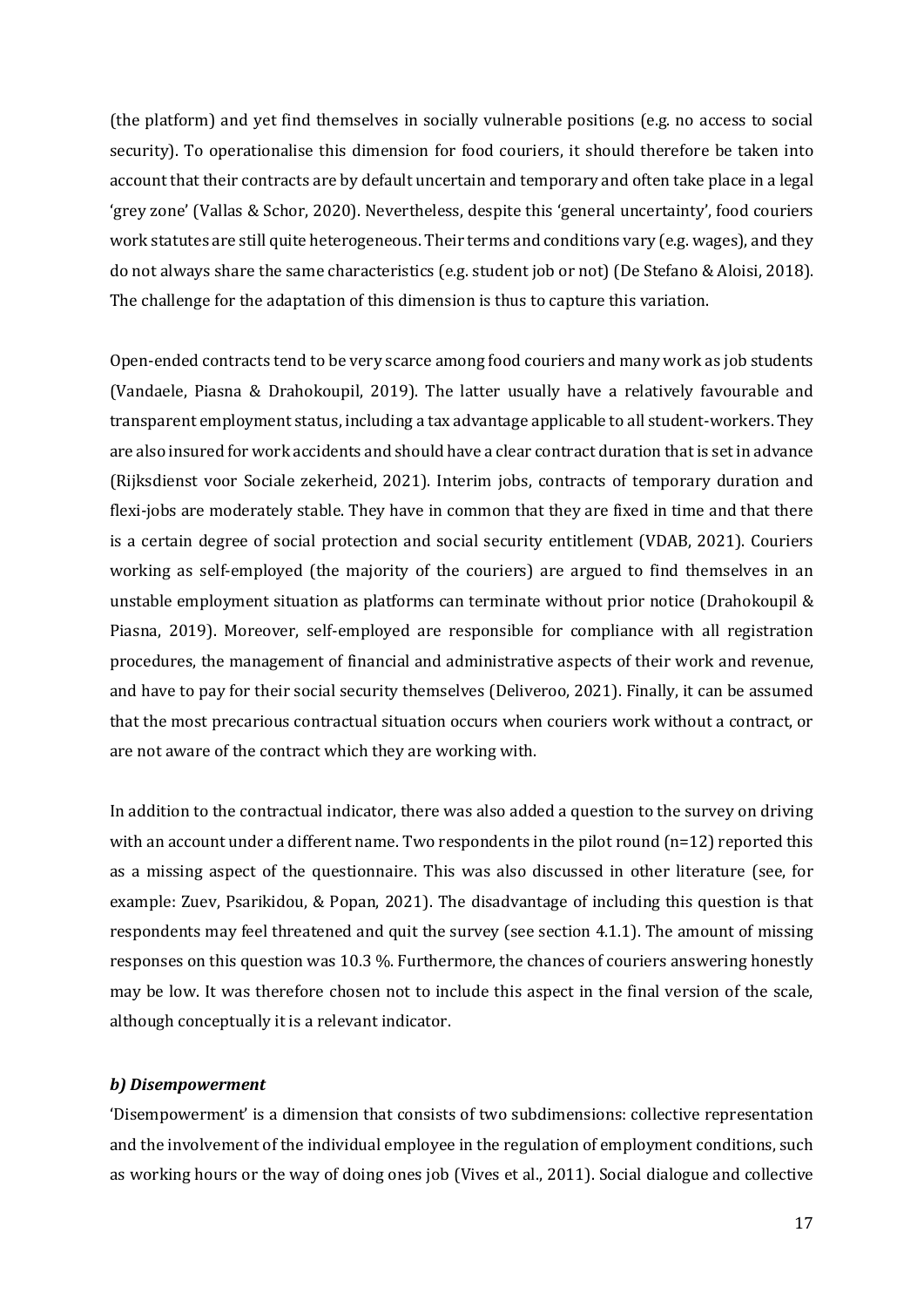bargaining are key elements of the industrial labour relations, especially in Belgium where unionisation is strong (Vandaele, 2018). Collective representation is also an important factor in protecting the rights and employment conditions of workers (Vosko, 2006).

Trade unions find it difficult to represent platform-based couriers, inter alia because the regular institutional frameworks do not apply to them (Dunn, 2020). Furthermore, the job of platformbased food courier raises new social questions for trade unions. For example, questions on privacy protection because the job involves data collection on workers by the platforms and the so-called 'algorithmic management' of workers via apps (Rosenblat & Stark, 2016). Finally, many couriers hold this job as a second job and the turnover among food couriers is very high, which makes it difficult for trade unions to (permanently) retain these workers (Vandaele, 2018). The limited impact of trade unions discussed earlier in the general observations from the fieldwork illustrates this. Consequently, new trade union models emerge, both on- and offline (Vandaele, 2018). These developments pose a challenge regarding adapting the essential dimension of (collective) representation and voice for food couriers.

Unions are trying to adapt to this changing situation by launching new initiatives to reach gig workers (Vandaele, 2018). In addition to trade unions, alternative courier collectives emerge (Vandaele, 2018). Although these collectives often have stem from trade unions, they are separate organisations with their own name and board. An example of this is the collective 'Coursiers en Luttes' ('Struggling couriers'), which stems from the youth work of the Christian trade union (i.e. JOC/MOC) and was founded during the period of the study<sup>3</sup>. In order to account for this diversity of interest groups, the questionnaire did not only ask about trade union representation, but about any form of interest representation.

The operationalisation of the second aspect of disempowerment, the individual participation of workers in their employment conditions, could be taken from the original EPRES-be (see Table 2). The autonomy that couriers have with regard to their working hours, tasks, way of doing their job, etc. is often propagated as an advantage of the job by platforms (Lehdonvirta, 2018) and is one of the main motivations for couriers to do this job (Kilhoffer et al., 2019). However, this supposed autonomy has been challenged in research (e.g. Vallas & Schor, 2020). It is therefore important to evaluate this aspect of precarity in empirical research.

#### *c) Workplace rights*

This dimension reflects a lack of entitlement to established workplace rights (e.g. paid holidays,

<sup>3</sup> https://www.facebook.com/Coursiers.en.lutte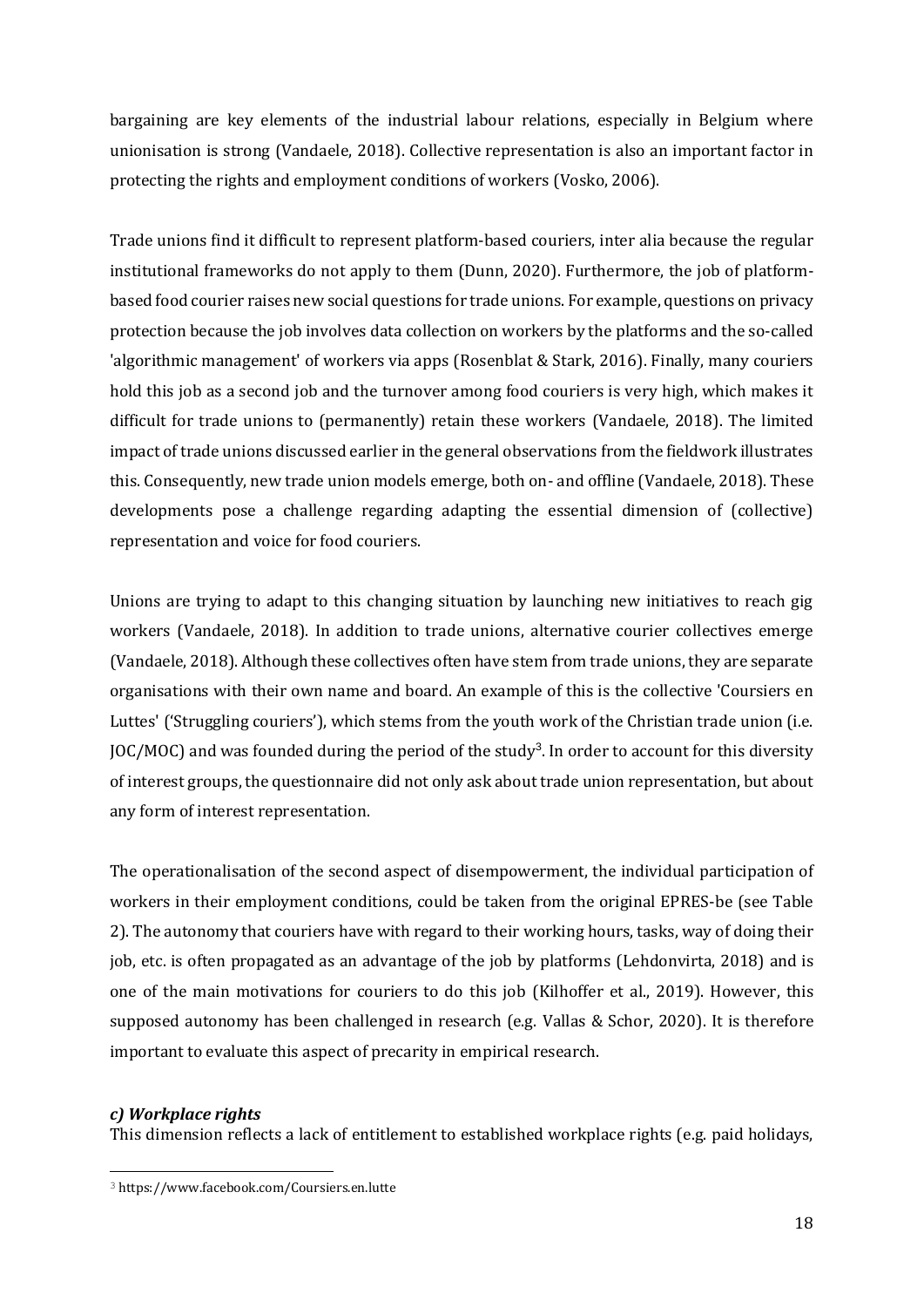paid sick leave, pensions, taking time off for important reasons, …) (Vanroelen et al. 2021). It aims to evaluate to what extent acquired workplace rights are undermined in (precarious) jobs (Vives-Vergara et al., 2017).

As was already discussed in the background, due to their lack of employee status, food couriers are generally not entitled to unemployment benefits or labour protection, and have no right to occupational health care (Juntunen, 2017). This dimension thus concerns a similar adaptationproblem to the temporariness-dimension because the vast majority of food couriers are potentially exposed to sub-optimal rights (De Stefano & Aloisi, 2018). In other words, a degree of 'variation in rights' should be sought within a group of workers who are not generally entitled to established workplace rights. Therefore, alternative rights were sought in the literature and through the fieldwork. The four indicators used for EPRES-gw are highlighted below.

First, some platforms offer equipment (e.g. helmet, bicycle, clothing, etc.) to their couriers, either for rent or sometimes free of charge (Kilhoffer et al., 2019). Others do not, and in that case, couriers must provide the equipment themselves. The cost of the equipment is then deducted from the income earned by couriers. Couriers who are (partly) reimbursed for their equipment have an advantage. Furthermore, if there is something wrong with the equipment, replacement can also be arranged if the platform provides it (Kilhoffer et al., 2019). Otherwise, the courier in question is responsible for the repair costs. The second and third indicator of workplace rights concerns a lack of insurance (accidents and damage to third parties). Previous research has already shown that this is one of the major concerns of food couriers (Kilhoffer et al., 2019). Some platforms offer insurance in case of accidents, but many couriers drive around unprotected (CEPS, 2021). Informal interviews during the fieldwork also showed that couriers are concerned about this, especially because should there be a problem, they do not only have to pay for the costs themselves but are also incapacitated and thus unable to earn an income (Location 5 , author's own fieldnotes Keyperson 1). Fourth, some platforms (e.g. Take-Away) offer their (employed) couriers a fixed wage on top of the additional amount that they receive per order (De Groen et al., 2018). As such, a certain degree of stability is provided during the periods with fewer orders. In the fieldwork, the difference in dissatisfaction between couriers who were entitled to this right and those who did not was indeed noticeable. Particularly during the period of Ramadan when the number of orders fell very sharply: *Today I had a long conversation with a young courier of Macedonian origin. After a while, I asked him if he had any runs and if he minded that it took so long. "No, now I'm paid to do nothing," he said, laughing. That is a very contradictory reaction compared to the negative attitude of most couriers I have spoken to in recent days... (Location 16, author's own fieldnotes April 14th).*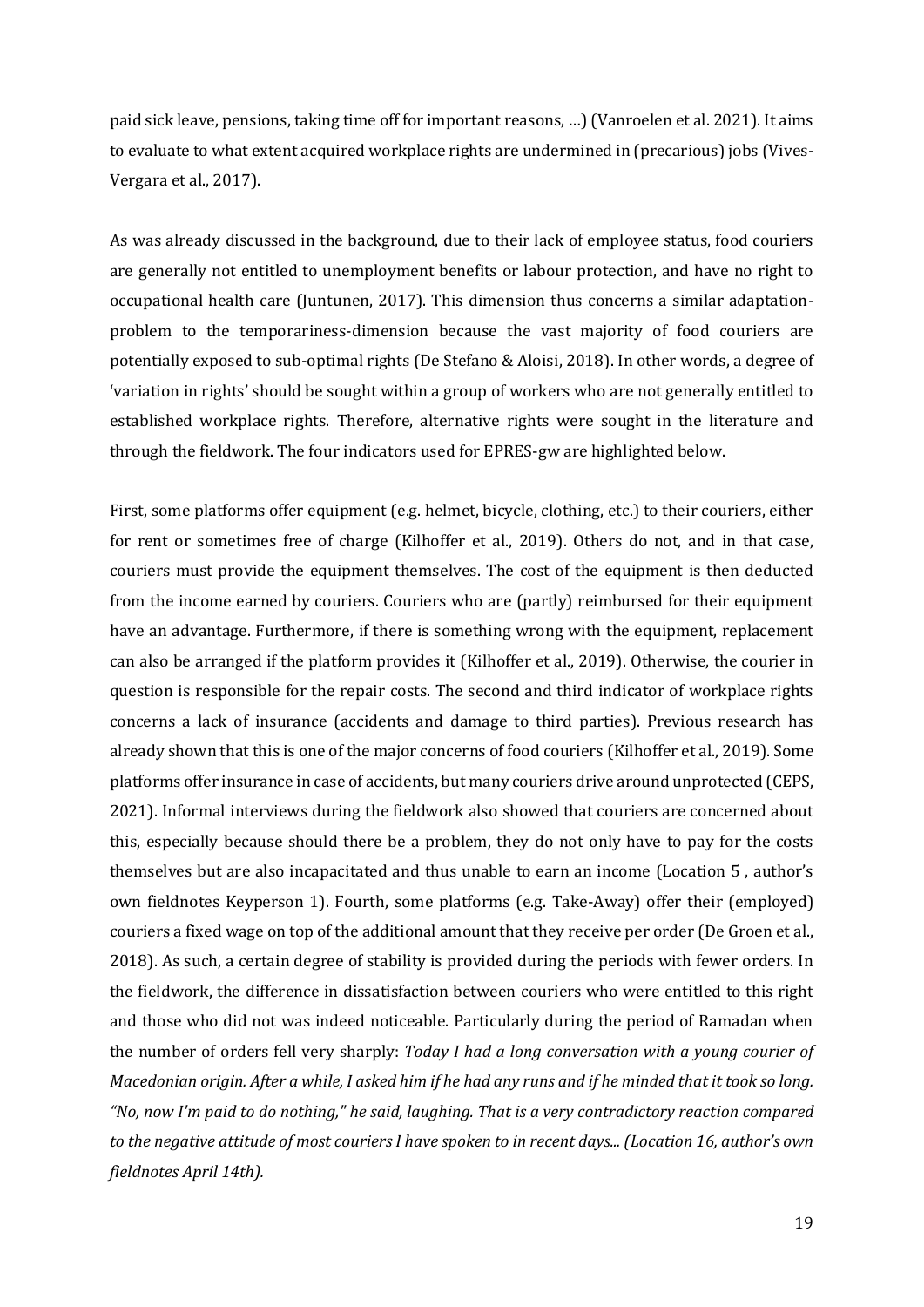In the original EPRES, 'workplace rights' consists of a second subdimension 'exercise of rights' (see table 2) which gauges the possibility of actually enforcing the acquired rights (Vanroelen et al., 2021). However, this subdimension was not included in the EPRES-gw as couriers have no legal grounds on which they can enforce the above rights (De Stefano & Aloisi, 2018). These are rather 'favours' from the platform.

#### *d) Vulnerability*

The dimension of vulnerability aims to detect adverse aspects in the interpersonal relationship with an employer (e.g. discrimination) and possible inaccuracies in administrative arrangements (e.g. payment of wages) (Julià et al., 2017). It typically consists of four subdimensions: authoritarian treatment, abusive treatment, being uninformed and being cheated (Vanroelen et al., 2021).

The most important difference with employees, and thus the challenge in adapting this dimension for food couriers, derives from the fact that there is no dual relationship between an employer and employee. Rather, there is a so-called triangular relationship between the courier, the intermediary platform and the customer (Stewart & Stanford, 2017). Food delivery platforms position themselves as companies that do not offer delivery-services but only operate as 'neutral' market intermediaries (Rosenblat & Stark, 2016). Therefore, there is very little direct contact between the platform and the courier. A lot of food couriers work through a platform without ever having spoken to anyone from that platform (Waters & Woodcock, 2017). The challenge is therefore to evaluate the aspects of vulnerability within this indirect relationship.

Despite that triangular employment relationship, the platform does instruct, monitor and evaluate food couriers from a distance. Work settings and jobs are assigned, optimised, and evaluated through algorithms and tracked data (Lee et al., 2015). Hence, there may also be instances of abuse, inaccuracies, authoritarian treatment, etc. The four sub-dimensions used in EPRES-gw are briefly explained below.

First, couriers' performances are evaluated by the algorithm through which the platform app operates. Platforms collect information about couriers' delivery speed, percentage of refused rides, customer reviews, etc. (Sutherland & Jarrahi, 2018). How this happens and what criteria are being used is very unclear (Sutherland & Jarrahi, 2018). This leads some authors to speak about an information asymmetry between the worker and employer (Rosenblat & Stark, 2016), which makes the detection of any potential discrimination more difficult. The dimension of abusive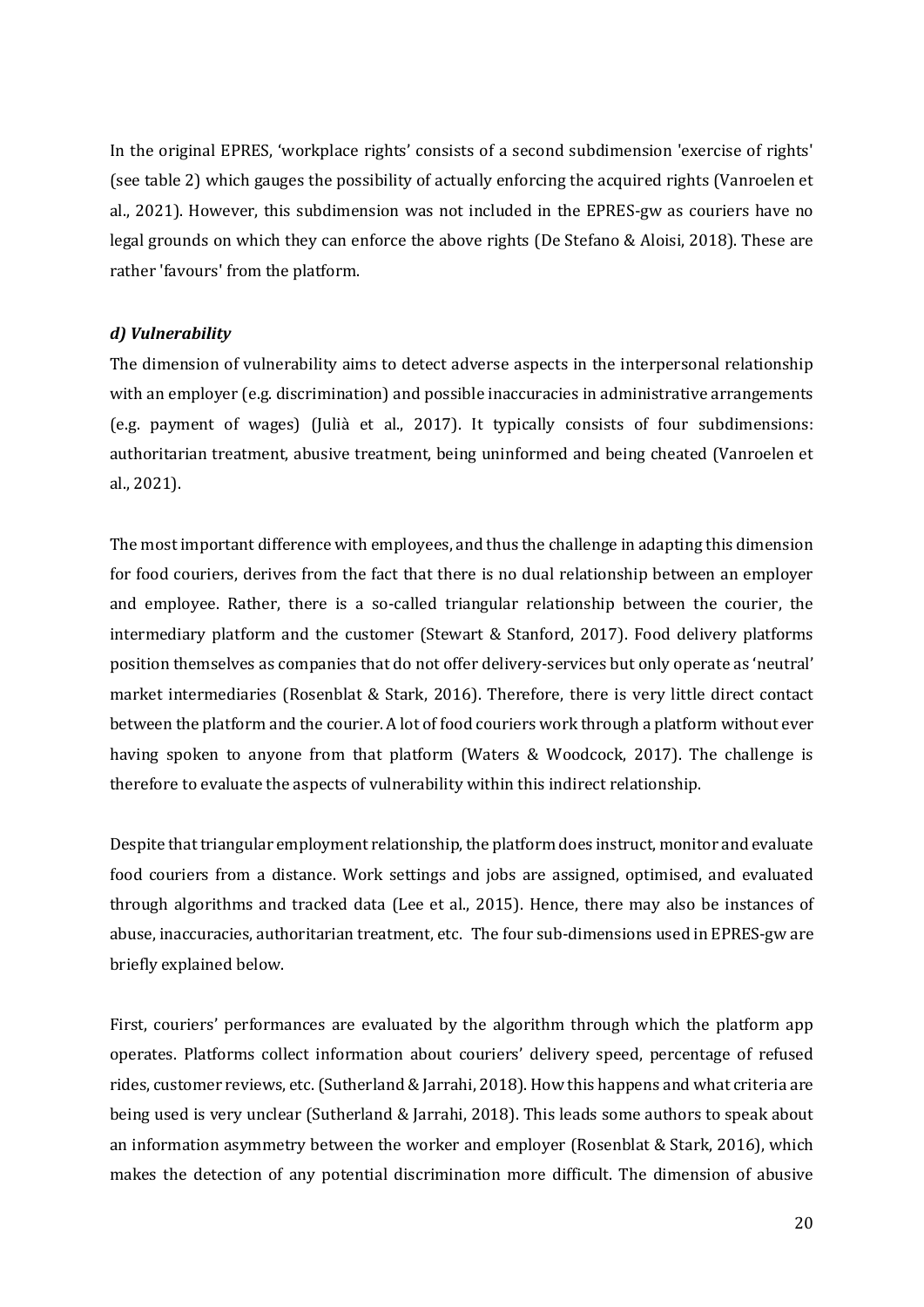treatment therefore gauged the feeling of being discriminated at work and fear of arguing about it. Second, sometimes couriers are 'fired' by having their accounts blocked based on these evaluations (Schmidt, 2017). It happened during the fieldwork that a courier told me about this: *A man (I estimate between 35 and 40) shows me an e-mail on his mobile phone saying that his orders are not delivered fast enough, that there have been complaints from customers and that his account might therefore be blocked. He is angry that he cannot contact the platform and cannot defend himself. He also says that the slow deliveries are due to restaurants taking too long to prepare orders and that it is not his fault (Location 5, author's own fieldnotes April 18th).* Therefore, in the dimension of 'authoritarian treatment', fear of being excluded from the platform and the feeling of being easily replaceable were probed. This fieldwork observation also confirmed the importance of a question in the survey about being able to contact the platform in case of any problems (in the subdimension of 'being uninformed'). Last, for the subdimension of being cheated, the original indicator from the EPRES could be taken (see table 2) as it questions whether wages and other conditions are paid out correctly. Recent literature shows that in some cases there are complaints from couriers about unfair disbursements, for example because they were not at the right delivery-location (CEPS, 2021). Again, this relates to a lack of clarity about the criteria used to make such decisions.

#### *e) Undesirable working times*

This dimension of the EPRES aims to evaluate the undesirable nature of working times (Vanroelen et al., 2021) based on the idea that irregular, excessively long, unpredictable and unsocial working hours are often problematic for the well-being of workers (Bannai & Tamakoshi, 2014). The irregularity of working hours (e.g. often having to be stand-by for work) (Vanroelen et al., 2021) occurs with couriers in the form of 'unpaid overtime' and is dealt with in the economic unsustainability dimension (see paragraph f). The extent to which couriers have control over their own working hours ('unpredictable working times') is included in the disempowerment dimension (see table 2). The dimension of working hours is therefore concerned with the two remaining subdimensions: the (high) average number of hours worked per week and the (unsocial) times during which couriers work.

The challenge of adapting this dimension to food couriers is capturing the difference between workers who do it as their main job and those who have another job(s). The job of platform-based food courier is usually practiced as a student job or combined with another job (Kilhoffer et al., 2019). The number of working hours per week should therefore be much lower, on average, than for full-time workers. This is also confirmed by the (scarce) figures that exist on the subject: Drahokoupil and Piasna (2019) found out that couriers worked, on average, only 23 hours per month (i.e. one-tenth of what a full-time job would be in Belgium). However, some couriers also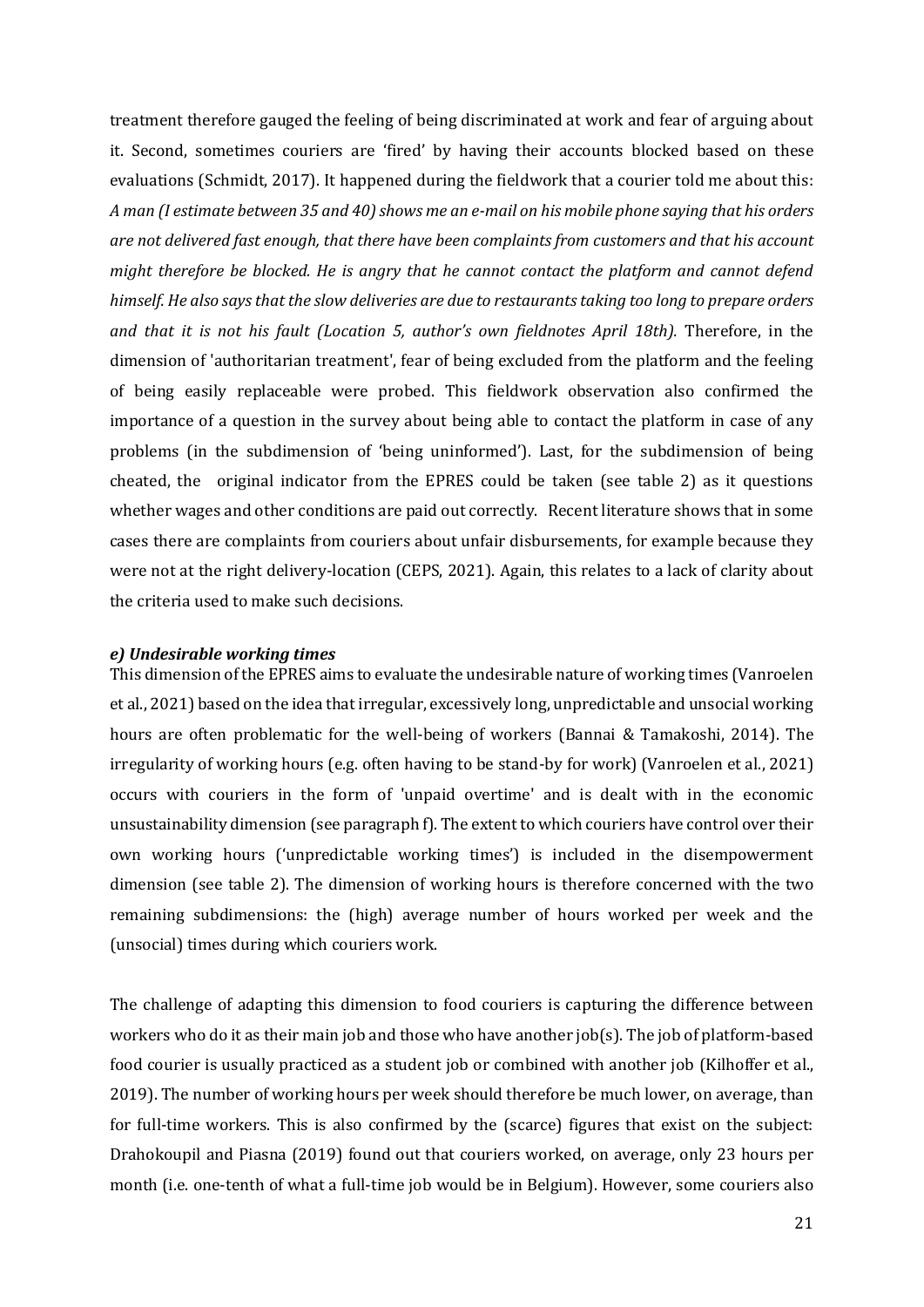do this as their main job. They generally find themselves in much more precarious positions because they cannot fall back on (the certainties of) another job and depend entirely on the (strongly fluctuating) income of their food delivery jobs (Schor et al., 2020). A high number of working hours in this job therefore usually indicates a disadvantageous employment situation. Therefore, the survey asked how many hours per week on average people worked as couriers. The coding of this question was based on the assumption that working more than 32 hours per week as a courier (4 days of 8 hours) is too much to be considered a 'side job' and that this indicates a high(er) degree of dependence on the job.

The second aspect evaluated in this dimension is the extent to which couriers' working hours interfere with their social life. Food couriers are typically working at moments when most people have leisure time and relax (e.g. during lunch breaks, in the evening, during weekends, on a public holiday, etc.) (Drahokoupil & Piasna, 2019). Other literature already showed that these unsocial working hours are a significant psychosocial risk factor for gig workers, as it can be detrimental to the work-life balance and family life (Bérastégui, 2021). Therefore, the survey also enquired how many times on average people work during the evening, weekends, public holidays, etc.

#### *f) Economic unsustainability*

Economic unsustainability is a dimension that aims to capture different aspects of remuneration problems (Vives et al., 2010). This extends beyond monthly pay to also encompass non-wage benefits, involuntary over/under-employment and unpaid overtime (Vanroelen et al., 2021).

The biggest challenge in adapting this dimension to food couriers concerns the correct interpretation of (low) incomes in relation to potential other job(s) and employment status (student, unemployed, etc.) and finding alternative indicators for traditional economic remuneration among employees.

First, it became clear from the fieldwork and the literature that couriers do not always know exactly how much their net income is, as it is usually very volatile (Goods et al., 2019) and the taxations that vary by employment contract are not always clear (Eurofound, 2018). Therefore, an estimation of the average gross monthly income was surveyed. Since the job of food courier is typically characterised by short working hours, this usually translates into relatively low monthly incomes (Vandaele, Piasna & Drahokoupil, 2019). The impact of those (low) incomes on economic stability differs vastly according to the dependency on that income (Schor et al., 2020). Hence, wage standards generally used to classify workers do not apply to food couriers. Nevertheless, there is a variation in payment even within these generally low incomes. The previously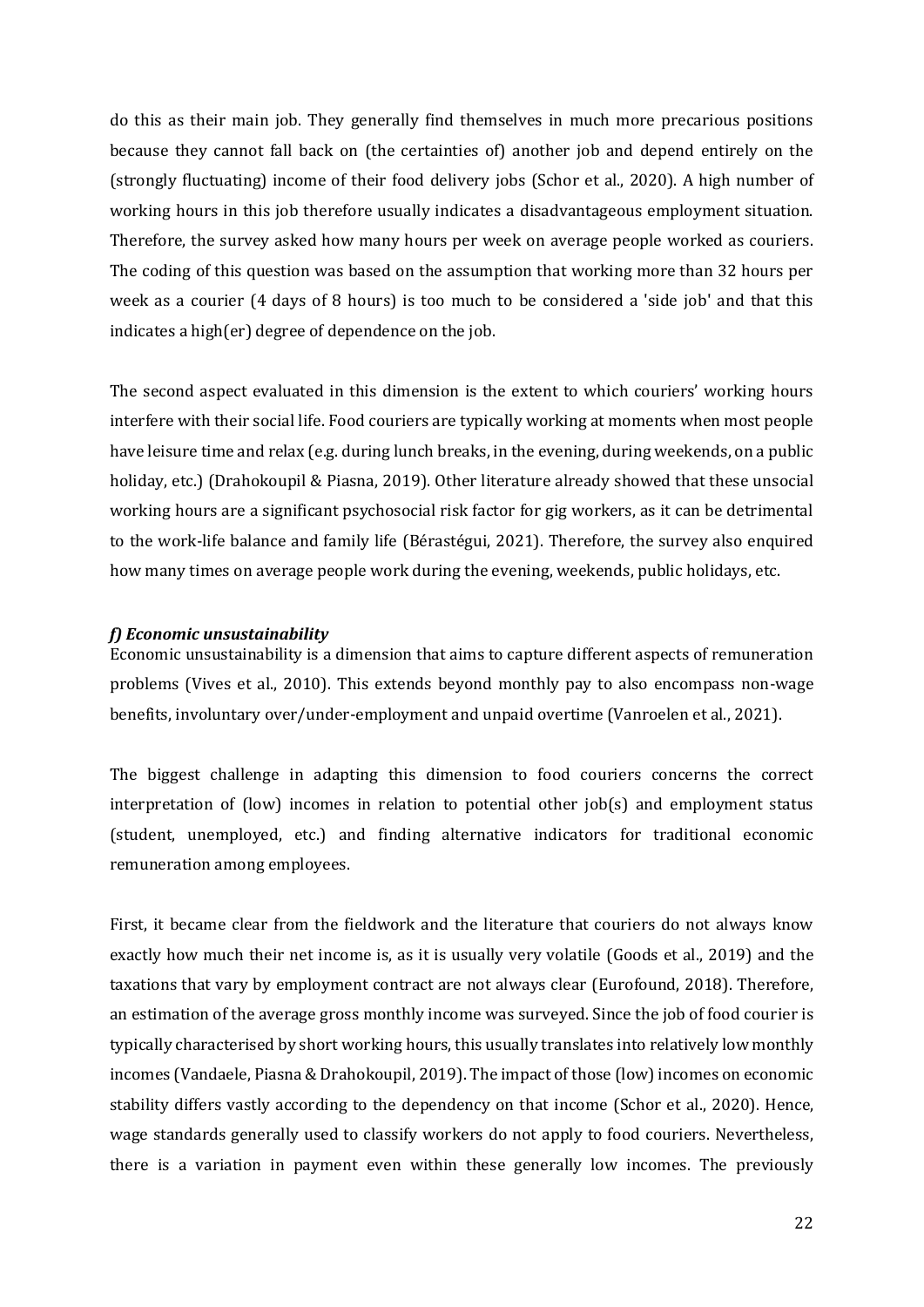mentioned differences in the allocation of rides by the algorithm (Rosenblat & Stark, 2016) plays a role in this, but also the amount of deliveries that a courier can make in a certain time (depending on the vehicle, personal speed, age, etc.). This was illustrated when Deliveroo went public and promised to distribute shares among its 'most loyal riders' (The Guardian, 2021a). This meant that the couriers who had been working for the platform for at least a year and had delivered the most orders (i.e. performed best) would be rewarded (The Guardian, 2021a). In order to capture wage variation within these generally low incomes, they were coded by quartile in the EPRES-gw (see Table 2). As such, classification is based on the distribution of incomes rather than on a predetermined, uniform wage standard - precisely because the impact varies so much.

Given this dubious role of income, other subdimensions should also be taken into account to capture economic unsustainability. The second subdimension concerns a lack of non-wage benefits. In the case of employees, this is usually operationalised as access to eco-vouchers or consumption vouchers (Vandevenne et al., 2020), but for couriers alternative benefits should be explored. During the fieldwork, informal discussions with couriers regularly revealed dissatisfaction with the loss of non-wage benefits that were previously provided, such as rain premiums and peak period premiums (Keyperson 1, author's own fieldnotes December) but also covid-premiums (location 5; 6, author' own fieldnotes March). This is also mentioned in the literature (e.g. CEPS, 2021) and therefore questioned in the survey. The third subdimension, 'unpaid overtime' is frequently mentioned as an aspect of the economic instability of food couriers (Bérastégui, 2021). Due to long waiting times in restaurants and at customers' premises, traffic congestion or other obstacles on the road, couriers sometimes work longer, unpaid hours within the system of piece-rate payment (De Groen et al., 2018). Therefore, in the survey 'unpaid overtime' was operationalised as the percentage of (unpaid) waiting times. The last dimension, underemployment, could be taken from the original EPRES without much modification (see table 2) and reflects the overall satisfaction with the available number of working hours per week.

#### *g) Low employability opportunities*

This last dimension measures the extent to which a job is a so-called 'death-end job', or in other words a job with no possibilities for developing an internal labour market career (Vanroelen et al., 2021). The indicator that is used for this dimension in the EPRES is 'access to employer subsidised training' (Vandevenne et al., 2020). Training can serve as a career driver, both within a profession and an overall career (Campbell & Price, 2016).

The challenge in adapting this dimension, again lies in accounting for the heterogeneity of the group of food couriers. Their heterogeneous profiles make it difficult to determine to what extent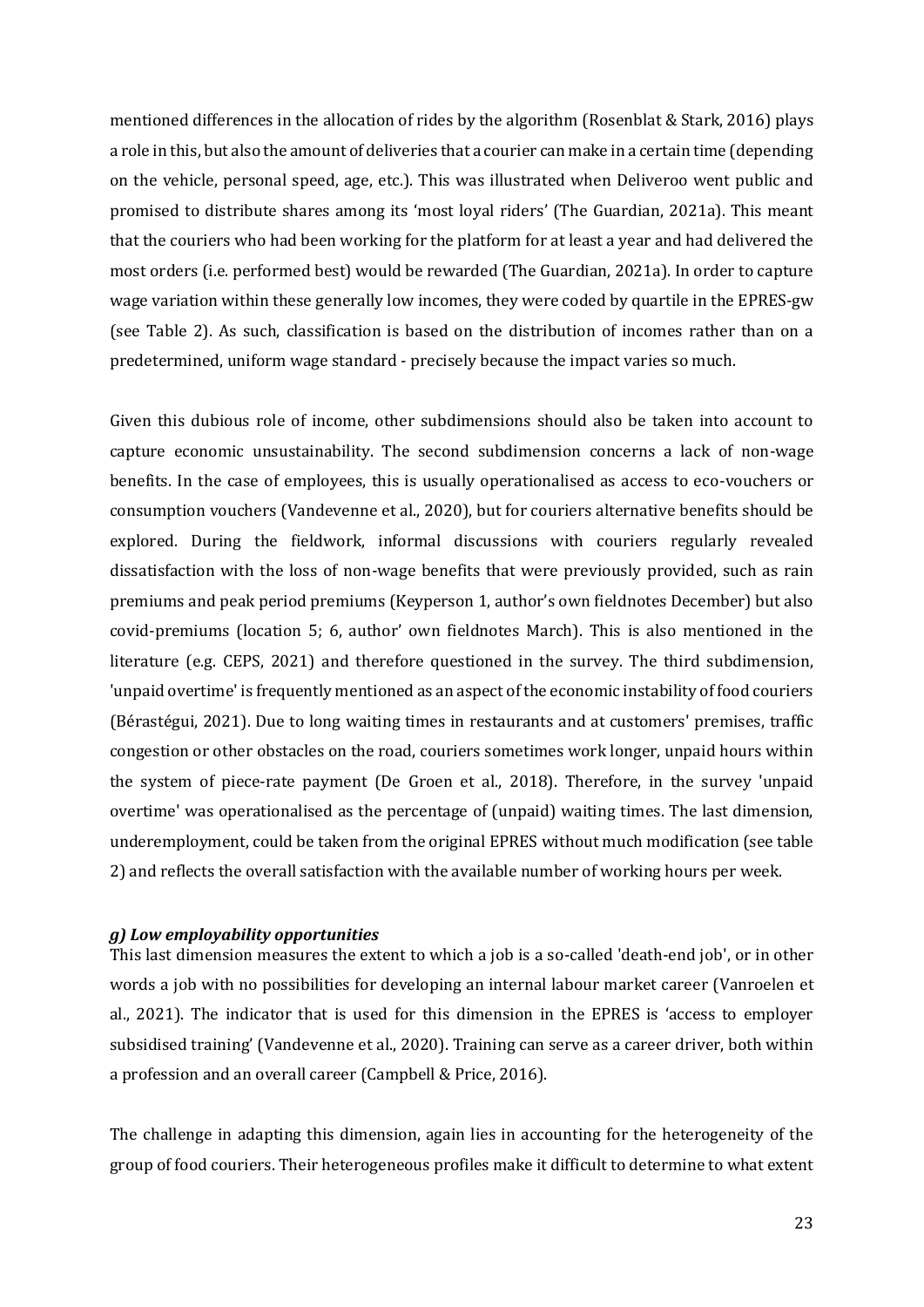the job of courier contributes to a career in a more stable, formal job (Schor et al., 2020). For example, a job as courier may offer a very different career perspective for a young student than for an older man whose foreign diploma is not recognised in Belgium.

Nevertheless training is an important dimension for food couriers because, as indicated in the background, the turnover in these jobs is very high (Vandaele, 2018). Therefore, the obtained job resources of couriers should be captured. Moreover, platforms often propagate that the job of courier can be a stepping stone to a long-term career (e.g. 'Deliveroo Academy'). Some platforms do offer couriers trainings. For example, DLP Deliveroo in Italy developed e-learning platforms with courses on road safety, health and safety at work (CEPS, 2021). However, training for food couriers is still rather scarce and the training that is offered is usually very basic (e.g. learning how to use the app) (De Groen et al., 2018). The value of a training is likely to vary greatly from courier to courier.

To account for this heterogeneity, the concept of 'training' was approached in a broad way. It was surveyed whether couriers themselves think that the job gives them the opportunity to learn something new.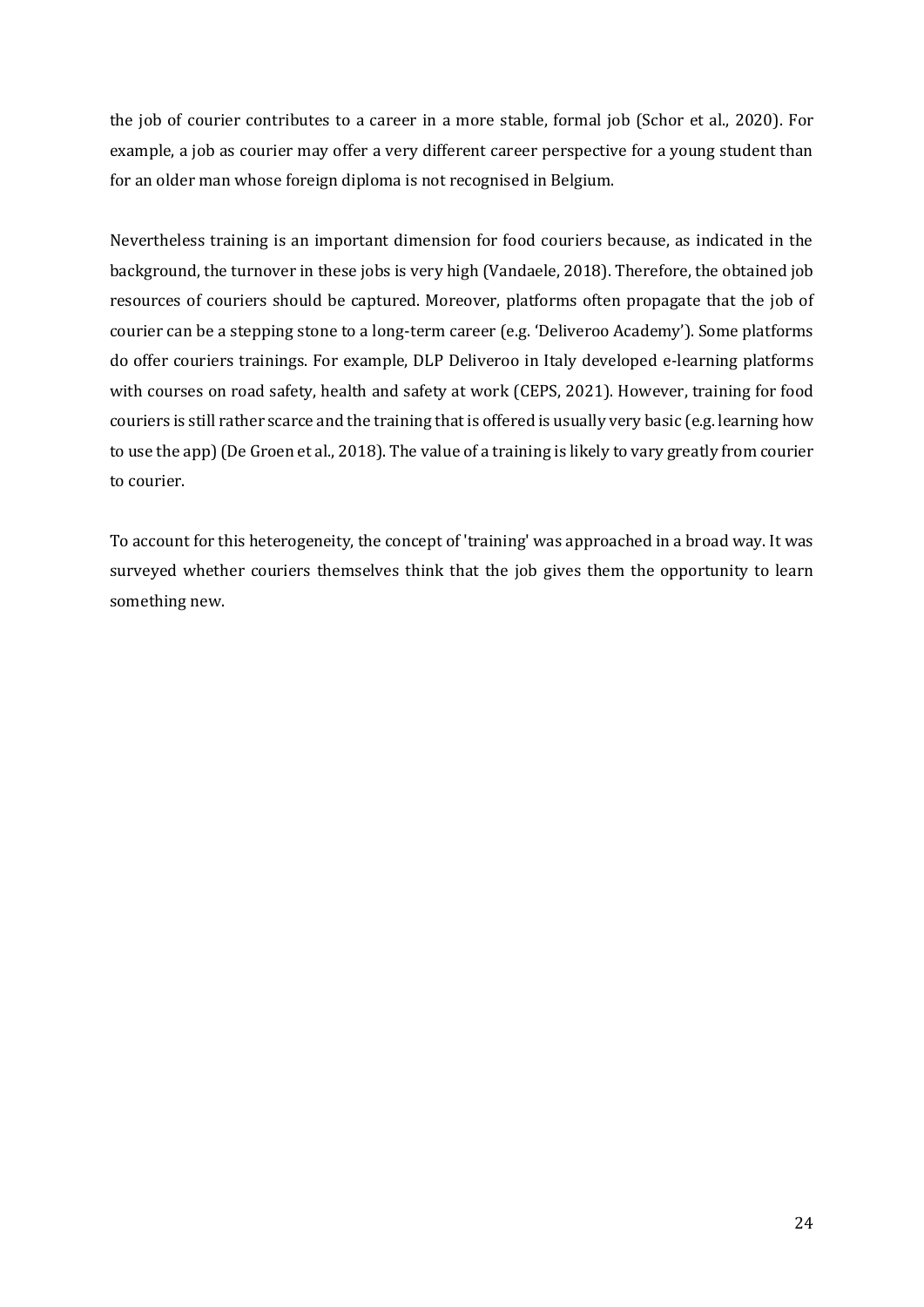| <b>Dimensions</b> | <b>Original EPRES-Be</b>                       | <b>EPRES-gw for food couriers</b>                     | <b>Indicators</b>                                                                         |
|-------------------|------------------------------------------------|-------------------------------------------------------|-------------------------------------------------------------------------------------------|
|                   |                                                |                                                       | Response options and coding $(0 =$ least precarious, $1 =$ most                           |
|                   |                                                |                                                       | precarious)                                                                               |
| 1. Temporariness  | Type of contract                               | Variations within unstable contracts                  | Variations within unstable contracts: With what contract                                  |
|                   | Contract of indefinite duration or not         | A contract of indefinite duration, a job student,     | do you work as a food courier at your platform?                                           |
|                   |                                                | a temporary contract, an interim job, a flexi-        | 0. As an employee with a contract of indefinite duration +                                |
|                   |                                                | job, a self-employed contract (P2P, fully             | As a job student                                                                          |
|                   |                                                | independent, student-self-employed) or no<br>contract | $0.33$ As an employee with a temporary contract $+$ As an<br>interim job + As a flexi-job |
|                   |                                                |                                                       | 0.66 As a self-employed (P2P, fully independent) + As a self-<br>employed student         |
|                   |                                                |                                                       | 1. No contract + I don't know                                                             |
| 2. Disempowerment | No worker representation                       | No worker representation                              | No worker representation                                                                  |
|                   | Involvement of trade unions in the regulation  | Being a member of an organisation that                | Are you a member of an organisation that defends your                                     |
|                   | of the following working conditions: hourly    | defends food couriers interests (including            | interests?                                                                                |
|                   | wages and salaries; social benefits and rights | alternative interest groups)                          | 0. Yes (trade union or riders collective)<br>1. No                                        |
|                   |                                                |                                                       |                                                                                           |
|                   | No participation in workplace issues           | No participation in workplace issues                  | No participation in workplace issues ( $\alpha$ =0,812)                                   |
|                   | Involvement of the worker in the regulation    | Involvement of the worker in the regulation of        | How are the following four aspects of your work arranged?                                 |
|                   | of the following working conditions: the work  | the following working conditions: how often           | Think about the most common situation.                                                    |
|                   | tasks of the day; the weekly or monthly        | one works; which jobs one can take on; the            | How often I work.                                                                         |
|                   | schedule                                       | way one does their job; the working times             | Which jobs I take on.                                                                     |
|                   |                                                |                                                       | The way I do my job.                                                                      |
|                   |                                                |                                                       | The times when I work.                                                                    |
|                   |                                                |                                                       | 0. I choose this myself                                                                   |
|                   |                                                |                                                       | 0.5 I partly choose this myself, and partly depend on the<br>platform and the app         |
|                   |                                                |                                                       | 1. It is imposed on me without consultation by the platform                               |
|                   |                                                |                                                       | and the app                                                                               |

**Table 2** *Operationalisation of the EPRES-gw based on employment research in Belgium and adapted to food couriers. Similarities and differences with the original EPRES-Be.*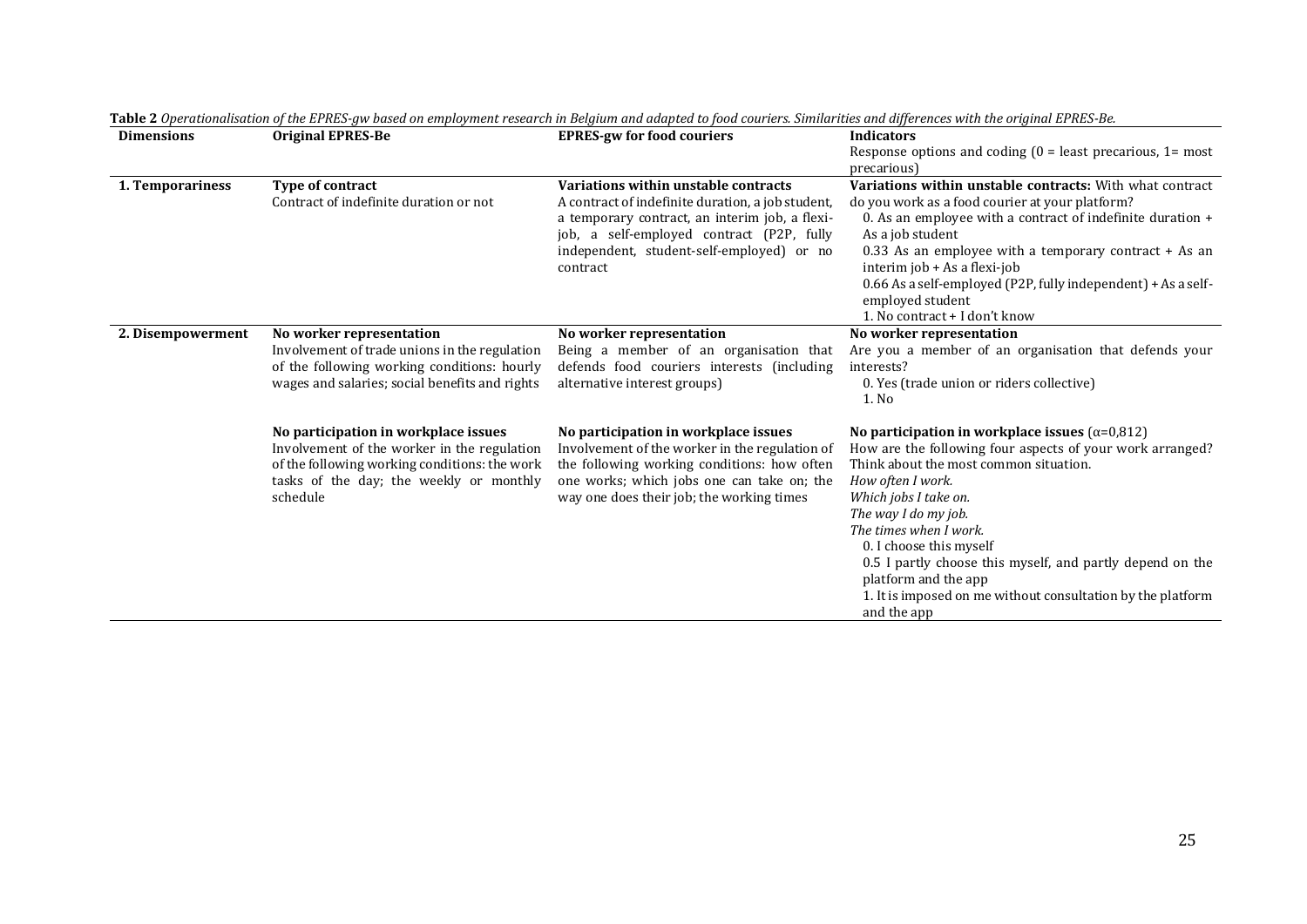| 3. Workplace rights | Lacking access to established workplace<br>rights (e.g. paid holidays, paid sick leave,<br>pensions, taking time off for important<br>reasons, )                                                                                                                                                                  | Variations within a lack of workplace<br>rights (e.g. contributions to the costs of<br>equipment, medical insurance, a fixed wage,<br>etc.)                                                                                                                        | A lack of four workplace rights ( $\alpha$ =0,774)<br>"My platform contributes to the costs of my equipment (e.g. a<br>helmet, bicycle, clothing, mobile phone, )"<br>"If I have an accident while performing my job, I am medically<br>insured"<br>"If I cause damage to third parties or their goods during my<br>work, I am insured"<br>"I am entitled to a fixed wage in addition to the amount I<br>receive per order delivered"<br>0. Totally agree + Slightly agree<br>0.5 Partially agree, partially disagree<br>1. Slightly disagree + Totally disagree + I don't know               |  |
|---------------------|-------------------------------------------------------------------------------------------------------------------------------------------------------------------------------------------------------------------------------------------------------------------------------------------------------------------|--------------------------------------------------------------------------------------------------------------------------------------------------------------------------------------------------------------------------------------------------------------------|-----------------------------------------------------------------------------------------------------------------------------------------------------------------------------------------------------------------------------------------------------------------------------------------------------------------------------------------------------------------------------------------------------------------------------------------------------------------------------------------------------------------------------------------------------------------------------------------------|--|
|                     | No exercise of rights<br>Not being able to exercise the rights one is<br>entitled to                                                                                                                                                                                                                              | No exercise of rights<br>This subdimension was not included because<br>couriers cannot legally enforce the above<br>rights, as they are not entitled to them                                                                                                       |                                                                                                                                                                                                                                                                                                                                                                                                                                                                                                                                                                                               |  |
| 4. Vulnerability    | <b>Authoritarian treatment</b><br>Adverse aspects in<br>an authoritarian<br>relationship<br>between<br>employer<br>and<br>employee (e.g. fear of asking for better<br>conditions,<br>about<br>working<br>worrying<br>dismissal if someone is temporarily<br>underperforming, feeling easily replaceable,<br>etc.) | <b>Authoritarian treatment</b><br>Adverse aspects in an authoritarian<br>relationship with the platform through the app<br>and the associated algorithm (e.g. being<br>concerned about exclusion from the platform,<br>feelings of being easily replaceable, etc.) | Authoritarian treatment ( $\alpha$ =0,615)<br>"If I temporarily underperform at work, I should be concerned<br>about fewer job opportunities, less wage or exclusion from the<br>platform"<br>"If I were to participate in a protest action, I should be<br>concerned about less job opportunities, less pay or exclusion<br>from the platform"<br>"The platform through which I work (most) for gives me the<br>feeling that I am easily replaceable.<br>0. Slightly disagree + Totally disagree<br>0.5 Partly agree, partially disagree + I don't know<br>1. Totally agree + Slightly agree |  |
|                     | <b>Abusive treatment</b><br>Abusive treatment by the employer towards<br>employee<br>(e.g.<br>discrimination,<br>the<br>psychological and/or verbal abuse)                                                                                                                                                        | <b>Abusive treatment</b><br>Abusive treatment by the platform through the<br>app, the associated algorithm and in relation to<br>customers and restaurants (e.g. being treated<br>unfairly or discriminately at work and fear to<br>argue about it)                | Abusive treatment ( $\alpha$ =0,637)<br>"I am treated unfairly or discriminately at work"<br>"If I were to be treated unfairly, I wouldn't dare to argue."<br>0. Slightly disagree + Totally disagree<br>0.5 Partly agree, partially disagree + I don't know<br>1. Totally agree + Slightly agree                                                                                                                                                                                                                                                                                             |  |
|                     | <b>Being cheated</b><br>Incorrect administration of wage and<br>employment conditions (e.g. payment of<br>wages and bonuses)                                                                                                                                                                                      | <b>Being cheated</b><br>Incorrect administration of wage                                                                                                                                                                                                           | <b>Being cheated</b><br>"The payment of my salary and optional premiums usually<br>happens correctly."<br>0. Totally agree + Slightly agree<br>0.5 Partially agree, partially disagree + I don't know<br>1. Slightly disagree + Totally                                                                                                                                                                                                                                                                                                                                                       |  |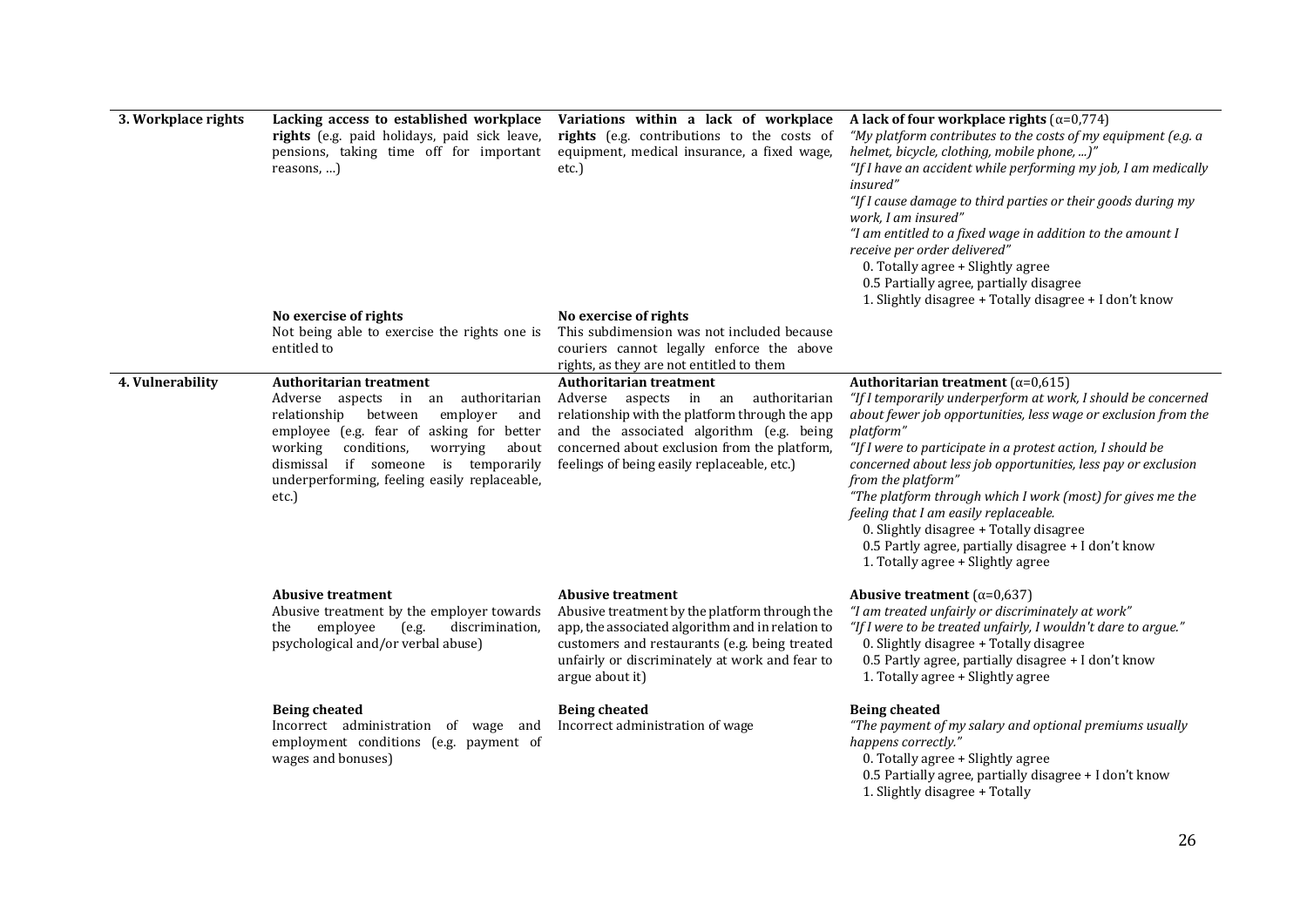|                                 | <b>Being uninformed</b><br>Being uninformed about the health and safety<br>risks inherent to the job                                                                                                     | <b>Being uninformed</b><br>Being uninformed about the health and safety<br>risks inherent to the job and difficulties in<br>communicating easily with the platform in<br>case of a problem                                             | Being uninformed $(\alpha=0,600)$<br>"I am well informed about the health and safety risks inherent<br>to my job"<br>"If a problem arises, I can communicate easily with my<br>platform in order to resolve it."<br>0. Totally agree + Slightly agree<br>0.5 Partially agree, partially disagree + I don't know<br>1. Slightly disagree + Totally |
|---------------------------------|----------------------------------------------------------------------------------------------------------------------------------------------------------------------------------------------------------|----------------------------------------------------------------------------------------------------------------------------------------------------------------------------------------------------------------------------------------|---------------------------------------------------------------------------------------------------------------------------------------------------------------------------------------------------------------------------------------------------------------------------------------------------------------------------------------------------|
| 5. Undesirable<br>working times | Long working hours<br>High average amount of working hours per<br>week; High amount of overtime hours per<br>week                                                                                        | Long working hours<br>High amount of working hours per week as a<br>courier on the platform through which one<br>works most, indicating more dependence on<br>this job                                                                 | Long working hours<br>How many hours per week do you work on average as a<br>courier with the platform through which you work most?<br>$0.0 - 16$ hours a week<br>0.5 17-32 hours a week<br>1. More than 32 hours a week                                                                                                                          |
|                                 | <b>Working times irregularity</b><br>Often being stand-by for work<br><b>Unpredictable working times</b><br>Changing work schedules on a regular basis<br>and not (or at the last minute) being informed | <b>Working times irregularity</b><br>Treated in the economic<br>instability-<br>dimension: unpaid overtime<br><b>Unpredictable working times</b><br>Treated in the disempowerment dimension:<br>participation in setting working times |                                                                                                                                                                                                                                                                                                                                                   |
|                                 | of the changes<br>Work at 'unsocial' times<br>Work often per month during the following<br>moments: between 5 pm and 10 pm; nights;<br>Saturdays; Sundays; during a public holiday                       | Work at 'unsocial' times<br>Work often per month during the following<br>moments: between 5 pm and 10 pm;<br>weekends; during a public holiday                                                                                         | Working during 'unsocial' times ( $\alpha$ =0,688)<br>Can you indicate how often you work on average per month<br>at the following times?<br>"I work  between 5 pm and 10 pm"<br>"I work  on weekends"<br>"I work  on a public holiday"<br>0. Never + I don't know<br>0.33 Sometimes<br>0.66 Regularly<br>1. Always                               |
| 6. Economic<br>unsustainability | Low income<br>Low monthly net income from main paid job                                                                                                                                                  | Low income<br>Low monthly gross income out of the job of<br>courier via the platform through which one<br>works most                                                                                                                   | Low income<br>What is your monthly gross income (net of tax) that you earn<br>as a courier via the platform through which you work most?<br>0. Two highest income quartiles<br>0,5. Second income quartile<br>1. Lowest income quartile                                                                                                           |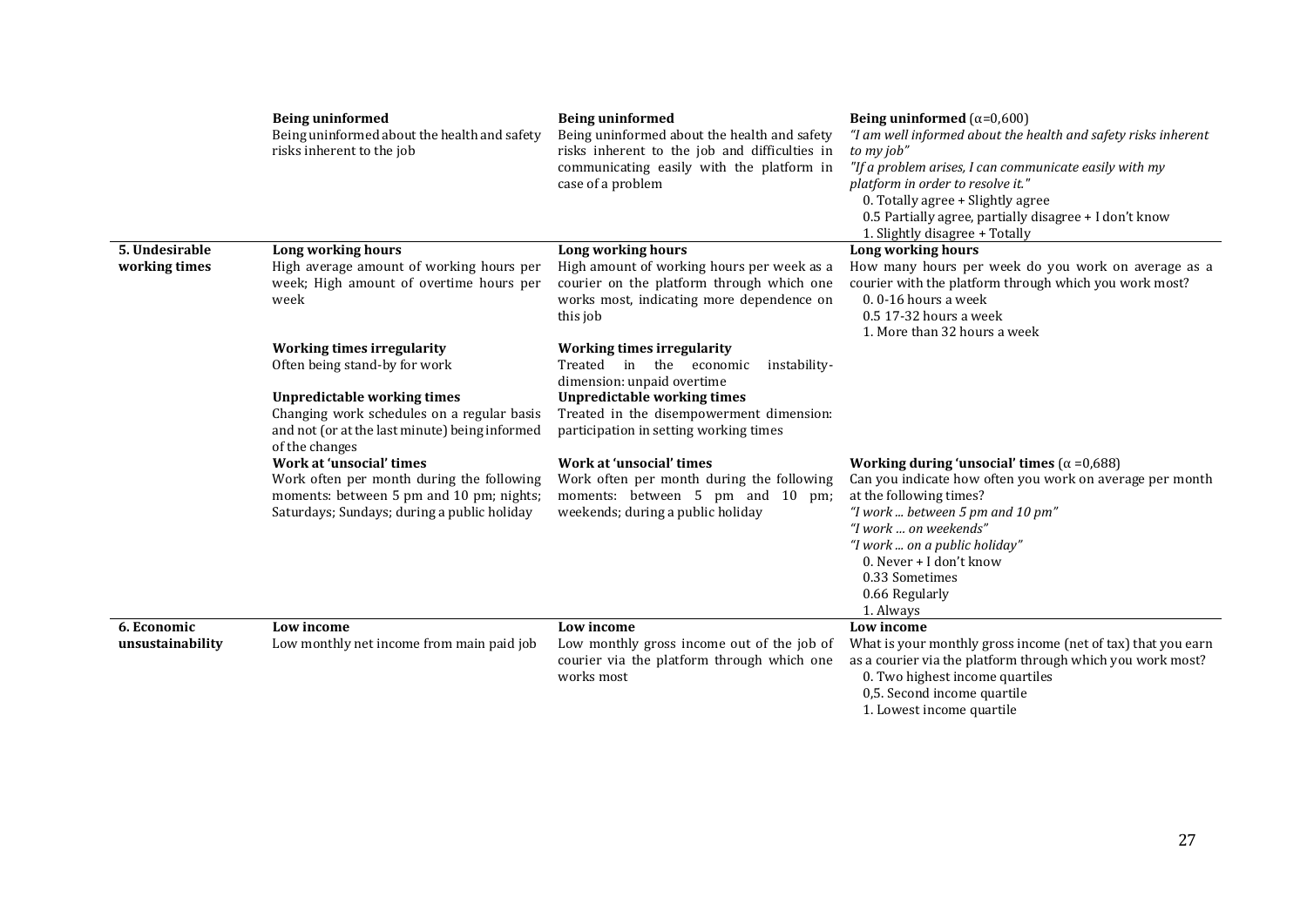|                                       | Lack of non-wage benefits<br>i.e. Eco vouchers, meal vouchers, gift<br>vouchers                                                   | Lack of non-wage benefits<br>i.e. Rain premium, corona premium, peak<br>period premiums                                                                     | Lack of non-wage benefits<br>"I am entitled to at least one of the following reimbursements:<br>rain premium, corona premium, peak period premiums"<br>0. Totally agree + Slightly agree<br>0.5 Partially agree, partially disagree<br>1. Slightly disagree + Totally disagree + I don't know |
|---------------------------------------|-----------------------------------------------------------------------------------------------------------------------------------|-------------------------------------------------------------------------------------------------------------------------------------------------------------|-----------------------------------------------------------------------------------------------------------------------------------------------------------------------------------------------------------------------------------------------------------------------------------------------|
|                                       | Unpaid overtime<br>Treated in the working times-dimension (i.e.<br>working times irregularity)                                    | <b>Unpaid overtime</b><br>High amount of unpaid working hours (e.g.<br>waiting for an order, waiting for a ride,)                                           | Unpaid working time<br>How many of your working hours are unpaid (e.g. waiting for<br>an order at a restaurant, waiting for a ride that you can<br>$accept,$ ?<br>$0. < 10\%$<br>$0.510\% - 40\%$<br>$1. > 40\%$                                                                              |
|                                       | Underemployment<br>Being involuntary part time employed and/or<br>wanting to work more hours than actually<br>working             | Under/overemployment<br>Not being satisfied with the amount of hours<br>per week that one can work as a courier, both<br>too many and too few working hours | Under/overemployment<br>Are you satisfied with the amount of hours per week that you<br>can work as a courier?<br>$0.$ Yes<br>0.5. No. I would like to work less<br>1. No, I would like to work more                                                                                          |
| 7. Low employability<br>opportunities | Lack of training opportunities<br>Have not attended any training paid for or<br>provided by the employer in the past 12<br>months | Lack of opportunities<br>Not being given the opportunity to learn<br>something new                                                                          | Lack of opportunities: "The platform through which I work<br>(most) offers me the opportunity to learn something new."<br>0. Totally agree + Slightly agree<br>0.5 Partly agree, partially disagree + I don't know<br>1. Slightly disagree + Totally disagree                                 |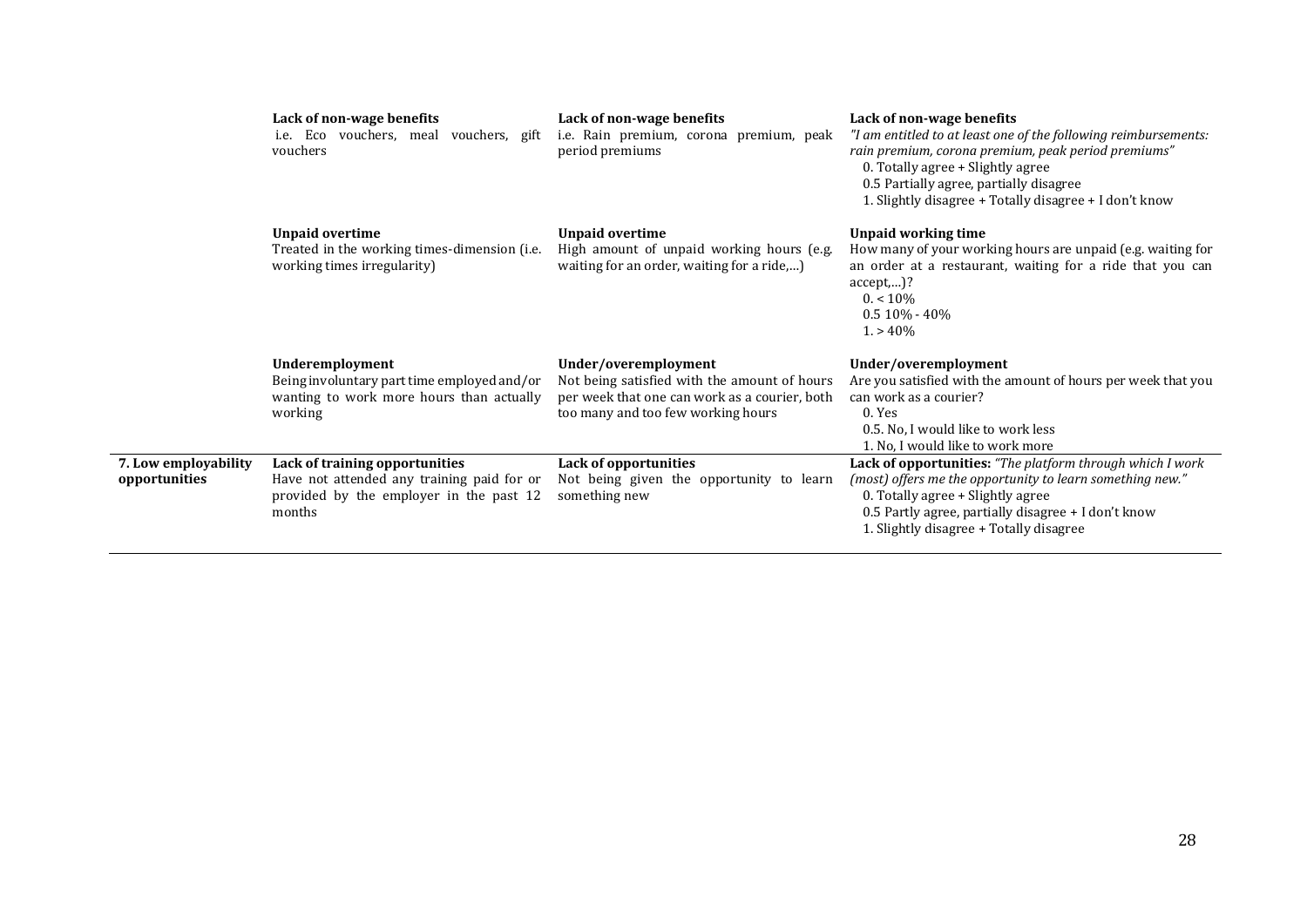#### <span id="page-32-0"></span>4.2 Quantitative results: validation of the EPRES-gw

In this second part of the results the EPRES-gw (n=99) is quantitatively validated (RQ2) in two steps, respectively a reliability test and an external validation.

#### 4.2.1 Reliability

<span id="page-32-1"></span>EPRES-gw was constructed as shown in Table 2. The sample size consisted of 70 respondents. A means imputation was performed on the scale. This means that missing values on the dimensions were replaced by the averages of at least five of the other seven dimensions (Hill, 1997). The final imputed EPRES-gw scale contains 99 respondents. The imputed scale and the original scale differ little in their scores on descriptive statistics and relationship to poor well-being, as the sensitivity analysis shows (see appendix). Table 2 also shows the coding of the (sub)dimensions of the EPRES-gw. The Cronbach's Alpha is always indicated when a subdimension contains more than one item. All the scores are above 0,6, indicating a good reliability (Ahmad, Zulkurnain, & Khairushalimi, 2016). The appendix also contains a correlation matrix of EPRES-gw and the subdimensions (see Table A2).

Figure 1 shows the mean scores on the precarity scale and its sub-dimensions. The mean score on precarity for all couriers in the sample is 0,561 (a score of 1 expresses the most precarious situation). The dimensions 'workplace rights' (0,657) and 'undesirable working times' (0,621) have the highest mean scores. 'Vulnerability' (0,435) has the lowest mean score.



**Figure 1** *Precarity and its dimensions for Brussels food couriers (n=99)*

*Source: Epres-gw survey, own analysis.*

#### 4.2.2 External validity

<span id="page-32-2"></span>Table 3 shows the EPRES-gw scores for a range of demographic and socio-economic groups. The analysis of variance does not show any significant differences (p>0,05). A few groups show larger (but insignificant) differences. Employment status shows larger differences between groups, especially for the respondents who work exclusively as food couriers and have no other job. They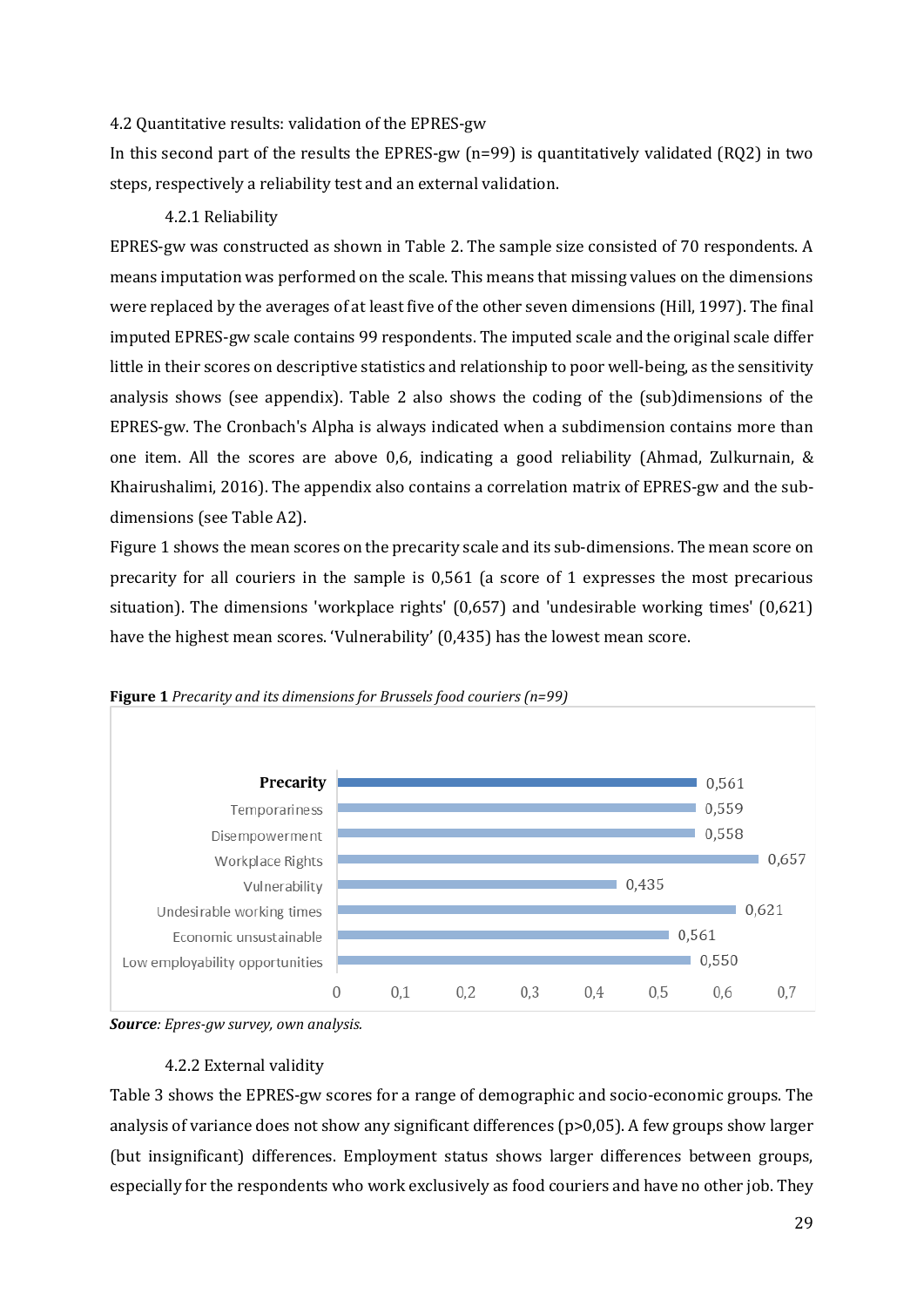score higher on both precarity (0,608) and poor well-being (0,506). Also for educational level, a larger difference can be noted between the couriers with a diploma that is not recognised in Belgium and the other groups. Couriers with an unrecognised diploma score the worst on both precarity (0,582) and poor well-being (0,488).

Table 4 shows the correlations between EPRES-gw and its dimensions with poor well-being. Precarity correlates significantly and positively with poor well-being ( $\rho$ = 0,373 \*\*\*). Three of the seven dimensions of precarity individually also correlate significantly and positively with poor well-being. These are respectively workplace rights ( $\rho$ =0,480<sup>\*\*\*</sup>), economic unsustainability ( $\rho$ =0,412 \*\*\*) and disempowerment ( $\rho$ = 0,238 \*). The statistical relationship between EPRES-gw and poor well-being is further explored in Figure 2, which shows the average scores on poor wellbeing per precarity-quintile. Leaving aside a slight deviation in quintile 2, a gradual pattern can be observed whereby higher scores on poor well-being can be recorded in the highest precarity quintiles.

|                                | Precarity        |    | Poor well-being |    |  |
|--------------------------------|------------------|----|-----------------|----|--|
|                                | Mean (S.D.)<br>n |    | Mean (S.D.)     | n  |  |
| <b>All workers</b>             | 0,561(0,138)     | 99 | 0,419(0,217)    | 96 |  |
| Sex (non-sig. p-value)         |                  |    |                 |    |  |
| Male                           | 0,565(0,138)     | 87 | 0,410(0,218)    | 88 |  |
| Female                         | 0,506(0,158)     | 8  | 0,520(0,184)    | 8  |  |
| Age (non-sig. p-value)         |                  |    |                 |    |  |
| 25 or younger                  | 0,546 (0,138)    | 50 | 0,428(0,213)    | 51 |  |
| $26 - 35$                      | 0,584(0,143)     | 36 | 0,404(0,234)    | 36 |  |
| Older than 35                  | 0,520(0,138)     | 8  | 0,425(0,196)    | 8  |  |
| <b>Educational level</b> (non- |                  |    |                 |    |  |
| sig. p-value)                  |                  |    |                 |    |  |
| No education $+$ Higher        | 0,541(0,149)     | 34 | 0,381(0,221)    | 35 |  |
| secondary education            |                  |    |                 |    |  |
| Higher education               | 0,570(0,142)     | 43 | 0,419(0,209)    | 42 |  |
| Unrecognised diploma           | 0,582(0,157)     | 15 | 0,488(0,241)    | 16 |  |
| <b>Employment Status</b> (non- |                  |    |                 |    |  |
| sig. p-value)                  |                  |    |                 |    |  |
| Other job besides food         | 0,571(0,132)     | 21 | 0,328(0,167)    | 20 |  |
| courier                        |                  |    |                 |    |  |
| <b>Student</b>                 | 0,532(0,123)     | 40 | 0,433(0,171)    | 42 |  |
| Looking for a job              | 0,567(0,156)     | 19 | 0,428(0,260)    | 20 |  |
| Exclusively working as a       | 0,608(0,186)     | 12 | 0,506(0,290)    | 11 |  |
| food courier                   |                  |    |                 |    |  |
| <b>Migration background</b>    |                  |    |                 |    |  |
| (non-sig. p-value)             |                  |    |                 |    |  |
| Born in Belgium and both       | 0,532(0,121)     | 15 | 0,405(0,166)    | 15 |  |
| parents born in Belgium        |                  |    |                 |    |  |
| Born in Belgium and (one       |                  |    |                 |    |  |
| of the) parents not born       | 0,587(0,143)     | 27 | 0,383(0,232)    | 26 |  |
| in Belgium                     |                  |    |                 |    |  |
| Not born in Belgium and        |                  |    |                 |    |  |
| (one of the) parents not       | 0,555(0,145)     | 52 | 0,433(0,223)    | 54 |  |
| born in Belgium                |                  |    |                 |    |  |

**Table 3** *Precarity scores and poor well-being scores per demographic and socio-economic group (n=99).*

*Source: EPRES-gw survey (own analysis). ANOVA, t-test and post hoc test with Bonferroni correction; S.D. = Standard deviation; Sig. = Significance level.*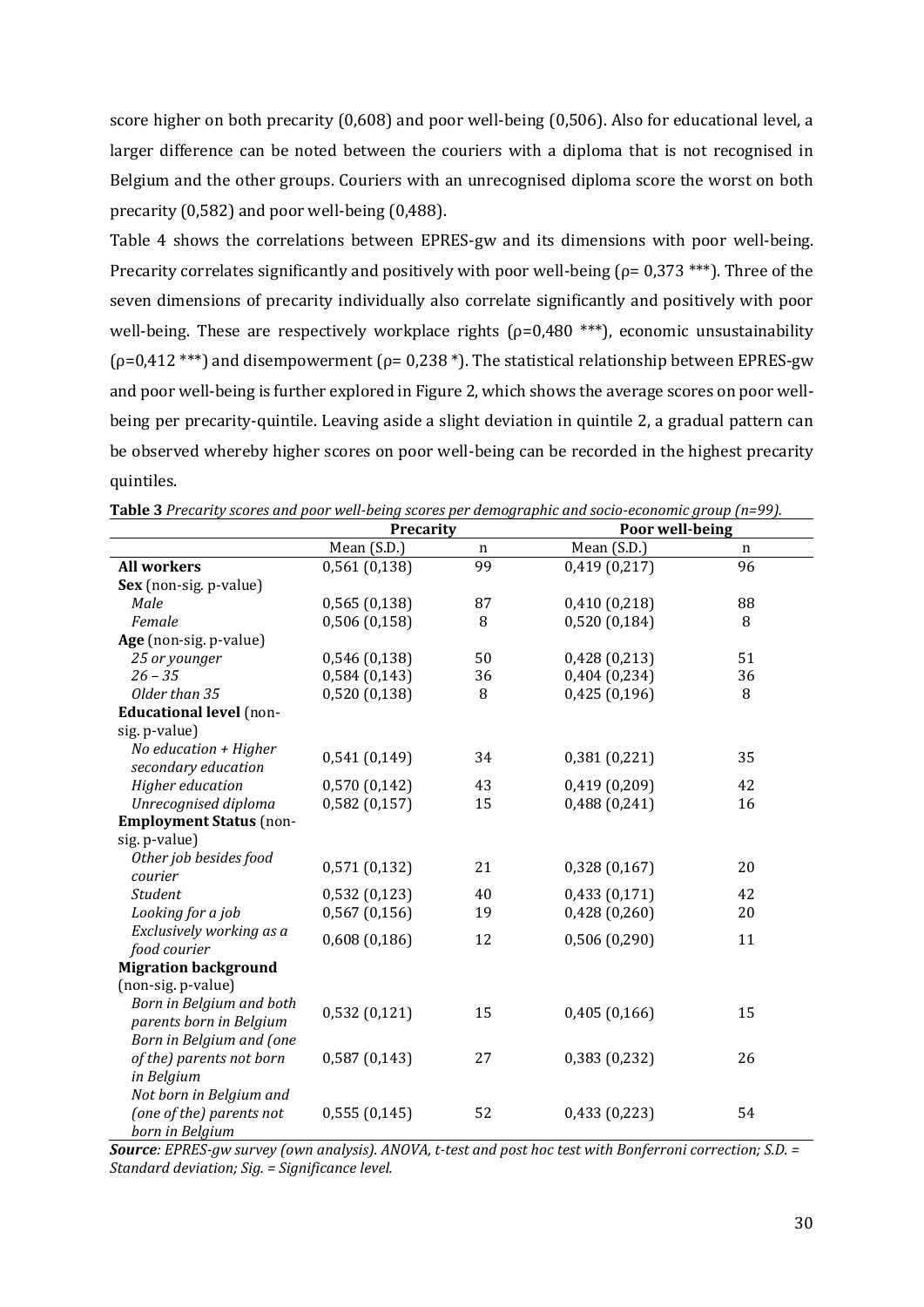|                                 | Poor well-being |    |  |
|---------------------------------|-----------------|----|--|
|                                 | $\rho$ (Sig.)   | n  |  |
| <b>Precarity</b>                | $0,373$ (***)   | 93 |  |
| <b>Temporariness</b>            | $-0,063$        | 91 |  |
| Disempowerment                  | $0,238$ (*)     | 91 |  |
| Workplace Rights                | $0,480$ (***)   | 87 |  |
| Vulnerability                   | 0,136           | 93 |  |
| Undesirable working times       | 0,064           | 88 |  |
| Economic unsustainability       | $0,412$ (***)   | 88 |  |
| Low employability opportunities | 0,189           | 96 |  |

**Table 4** *Pearson correlations between precarity, its dimensions and poor well-being*

**Source**: *EPRES-gw survey (own analysis). \* p<0,05, \*\*p<0,01, \*\*\*p<0,001. Sig.= Significance level.*



**Figure 2** *Average scores on poor well-being for EPRES-gw, divided into quintiles*

Figure 3 completes the external validation and concerns a general comparison between three groups. These are 1) EPRES-gw (the precarity scale constructed in this study for food couriers), 2) EPRES (a precarity scale constructed in 2019 based on data collected among 2332 Belgian employees: Vandevenne et al., 2020) and 3) the group of employees working in the transport sector from the EPRES sample (n=50). The comparison between the two scales should be interpreted with caution given the difference in both sample size and scale composition. Nevertheless, EPRES-gw is constructed in such a way that the dimensions should theoretically reflect the same as the EPRES-Be dimensions and both scales - as indicated above - showed a similar relationship with poor well-being. The food couriers score on average higher on precarity (0,561) than the other two groups (EPRES: 0,302 and EPRES-Transport: 0,282). A look at the dimensions shows that the biggest differences between the food couriers and the other groups can be found in the dimensions of 'temporariness, 'workplace rights', 'undesirable working times' and 'economic unsustainability'. On the other hand, the differences between the employees in the transport sector and the gig workers in food delivery are smaller in the dimensions of 'low employability opportunities' and 'disempowerment'.

**Source**: *EPRES-gw survey (own analysis).*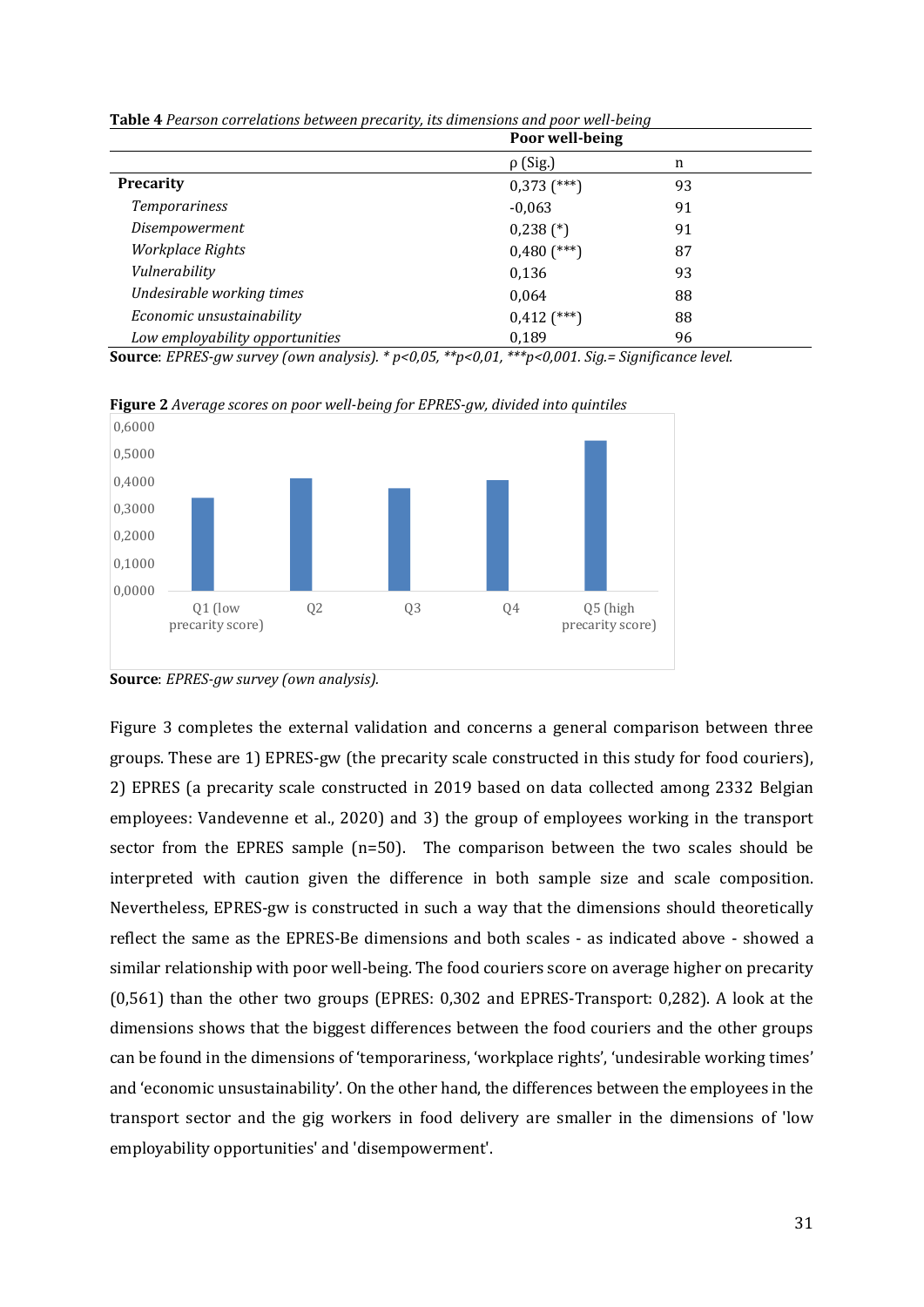

**Figure 3** *A comparison between EPRES transport sector (n=50), EPRES (n=2332) and EPRES-gw (n=99)*

<span id="page-35-0"></span>**Source***: EPRES-gw survey (own analysis).* 

#### **5. Discussion**

This pilot study developed a measuring instrument to assess precarity in the population of gig workers and tested it with Brussels platform-based food couriers. The measuring instrument was based on the Employment Precariousness Scale (EPRES), but adapted to the target population. As food couriers are known to be a hard-to-reach population, fieldwork was used to boost the number of responses (RQ1). The initial insights from the fieldwork were also used to support the adaptation process of the scale. The final scale was then validated to determine its metric potential (RQ2).

Eventually, 123 Brussels food couriers were reached through fieldwork carried out by one researcher over a period of three months. Given the lack of quantitative data, fieldwork thus proves to be a promising strategy to recruit gig workers in the future (De Leeuw & Hox, 1998). However, the results also showed that couriers set certain boundaries when being approached to participate in research. The role that researchers adopt and their performance in the field have an important influence on the willingness to participate (Lisiak, 2015). For example, the initiating steps in the field showed that gender could be a factor in this. The influence of the researcher of course applies to all forms of fieldwork, but is especially something to take into account in a hardto-reach population (Pawelz, 2018). Other authors have already addressed the lack of good reachout methods in this respect. Badger and Woodcock (2019) for instance advocate for an 'engaged ethnographic approach' for gig workers. In-depth and wide-ranging fieldwork that pays sufficient attention to the characteristics and sensitivities of the population builds on their thesis and could contribute to the *"longer conversation about what kind of research is appropriate - and needed - to*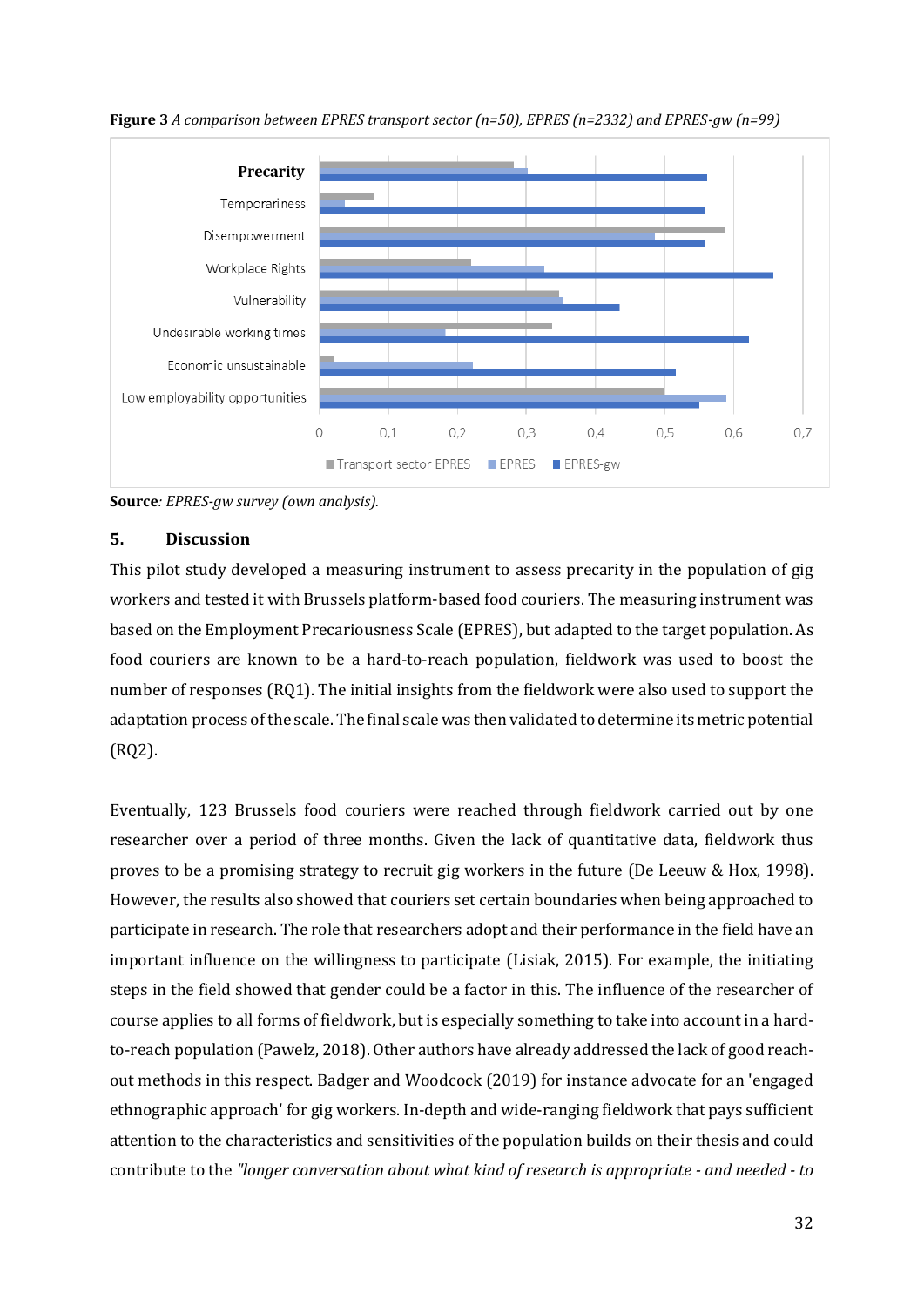*confront the changing nature of work and work quality in the contemporary economy"* (Badger & Woodcock, 2019, p.7). For example, the notion of the limited impact of advocacy groups, that emerged in the results, is a useful preliminary observation for a targeted, more tailored reach-out approach. Instead of trying to capture the aspect of voice and representation of gig workers through traditional channels (e.g. contact with trade unions), perhaps more thought should be given to alternative ways (e.g. occupying public space in a city: Gregory & Maldonado, 2020) and places (e.g. online riders group and forums: Vandaele, Piasna & Drahokoupil, 2019) in which and through which gig workers make themselves visible and audible.

In addition to the insights on the reachability of food couriers through fieldwork (RQ1), this study also conducted an adaptation and validation of the EPRES-gw scale (RQ2). The adaptation process of the EPRES indicated certain operational constraints for couriers (e.g. the heterogeneity of the group, thresholds that are not usable, a triangular employment relationship with the platform etc.) and thus confirmed the importance of 'translating' the concept of precarity to the context of gig workers (Kahancová et al., 2020). Nevertheless, the seven-dimensional conceptualisation of precarity proved theoretically useful in addressing the various employment aspects of gig work, even though it was originally developed for employees. This was confirmed by the quantitative validation of the scale. The scale showed good reliability with Cronbach's Alpha's above 0,6 in the sub-dimensions (hypothesis 2.1). The external validation showed that the EPRES-gw scores vary across different demographic and socio-economic groups (hypothesis 2.2). However, no significant differences could be identified. This is possibly due to the small sample size (e.g. the sample consisted of only eight women). Furthermore, the most remarkable and important conclusion of this study is perhaps the high, positive correlation between the EPRES-gw and poor well-being (hypothesis 2.3). Given that the capture of the relationship between precarity and poor well-being is such an essential feature of the EPRES scale (Benach et al., 2014), this provides a strong argument for the generalisability of the EPRES to address precarity among food couriers. It also provides opportunities and perspective to further develop the scale for other groups of gig workers. Despite the fact that a number of dimensions also correlated separately with poor wellbeing, the significant correlation with the full scale demonstrates that it is the accumulation of the seven dimensions that establishes a precarious work situation (Vosko, 2006). Finally, the comparison between EPRES-gw (for food couriers) and EPRES-Be (from previous research on Belgian employees) (hypothesis 2.4) also proved useful. Despite the inevitable differences between the two scales, the findings are consistent with what we would expect based on the literature. The precarity score of couriers is high compared to transport workers and the entire EPRES-Be sample, indicating that they do indeed have precarious jobs (Friedman, 2014). The largest differences were situated in the dimensions of 'temporariness', 'workplace rights',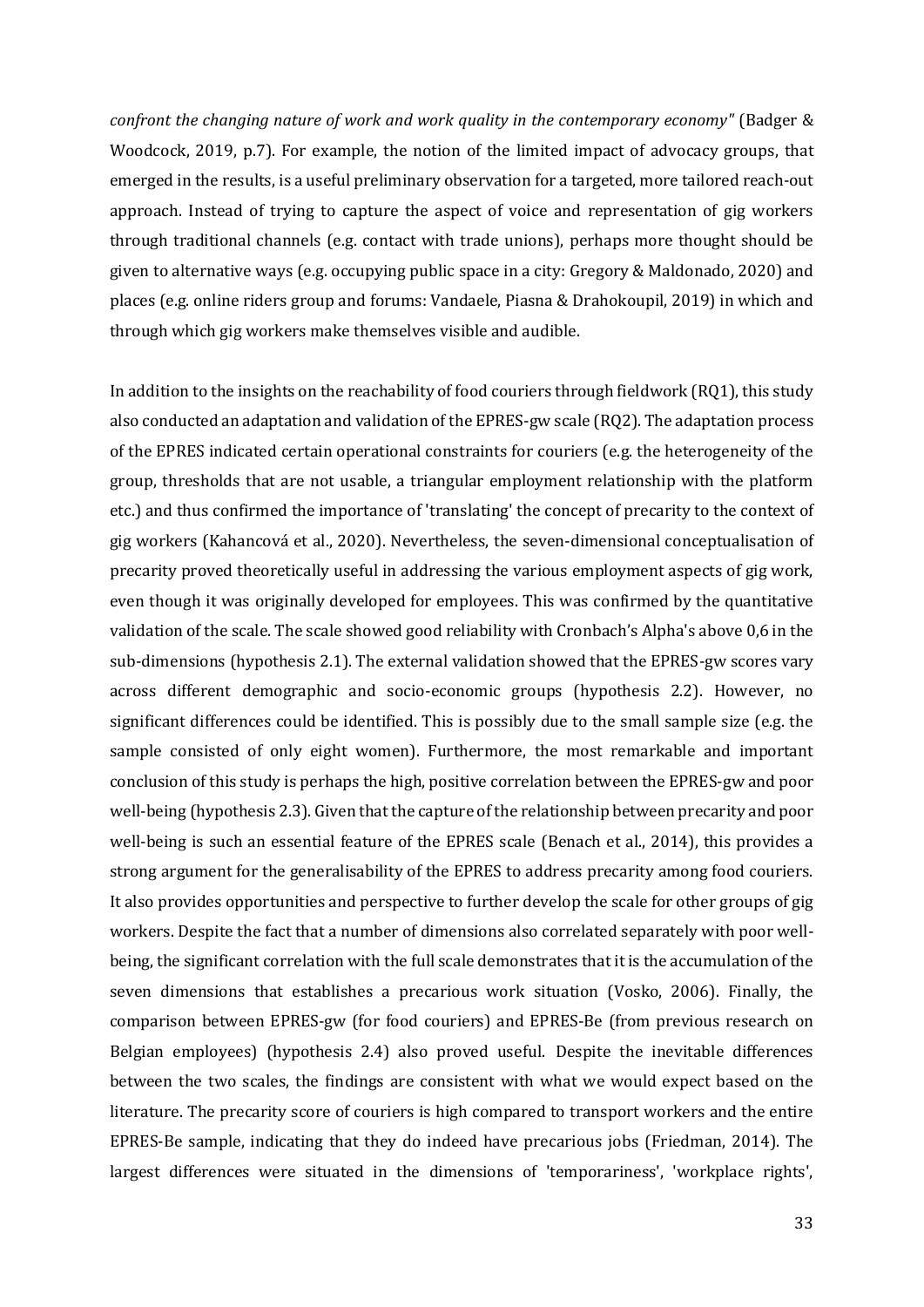'undesirable working times' and 'economic unsustainability'. These are indeed frequently cited negative job characteristics in scientific articles and policy reports on gig work (e.g. Minter, 2017). Moreover, they cover the main demands of trade unions concerning gig workers' rights (e.g. employee contracts, hourly wages, access to occupational healthcare) (Lenaerts & Vandekerckhove, 2020). It is also noteworthy that smaller differences were found in the dimensions of 'disempowerment' and 'low employability opportunities'. This observation aligns with the literature, as the previously discussed fragmentation of trade unions and labour movements (a subdimension of disempowerment) concerns a general trend that is much broader than the gig economy (Vandaele, 2018). Furthermore, the possibility of internal labour market careers through training is also a problem in many other sectors that were included in the EPRES-Be sample (e.g. cleaning sector and construction sector: Vandevenne & Vanroelen, 2020). Hence, this finding contributes to the thesis of several 'precarity-scholars' who theorise gig work as an extreme case within a much wider trend of precarisation (Scholz, 2016; Dundon, 2018; Vallas, 2019).

This study also had some limitations. A first important limitation relates to the heterogeneity of the group of gig workers. As was already mentioned, it is important that a measuring instrument for precarity can distinct between food couriers who do this as their main job, those who do it as a side-job or job students (Schor et al., 2020). This was taken into account in the adaptation process by, for example, avoiding uniform thresholds (such as for 'economic unsustainability') or deliberately approaching certain dimensions in a 'broad' way (such as for 'low employability opportunities'). Furthermore, it was also evaluated whether the precarity scores differed per employment status (Table 3). However, in the instrument itself no distinction was made between these positions (e.g. by applying a different coding per group). Detecting this heterogeneity with a measuring instrument constitutes an important challenge for future research (Schor et al., 2020). A second limitation, related to the previous one, stems from the fragmented nature of gig jobs (Dundon, 2018). Given the high turnover, a one-shot-in-time approach (like in this study) offers little insight into career perspectives and long-term security. This is likely to also vary between gig workers and sectors (Dunn, 2020). In this study, this was briefly touched upon in the dimension of 'low employability opportunities'. Still, more insight is needed into employment trajectories (Dunn, 2020). Mapping the motivations and movements of gig workers across the labour market could provide a relevant contribution in that respect: how long have they been doing gig work; where do they come from and where do they want to go with their careers?

In conclusion, this study has also highlighted a few important issues from a policy perspective. Processes like the 'platformisation' and de-standardisation of labour markets change the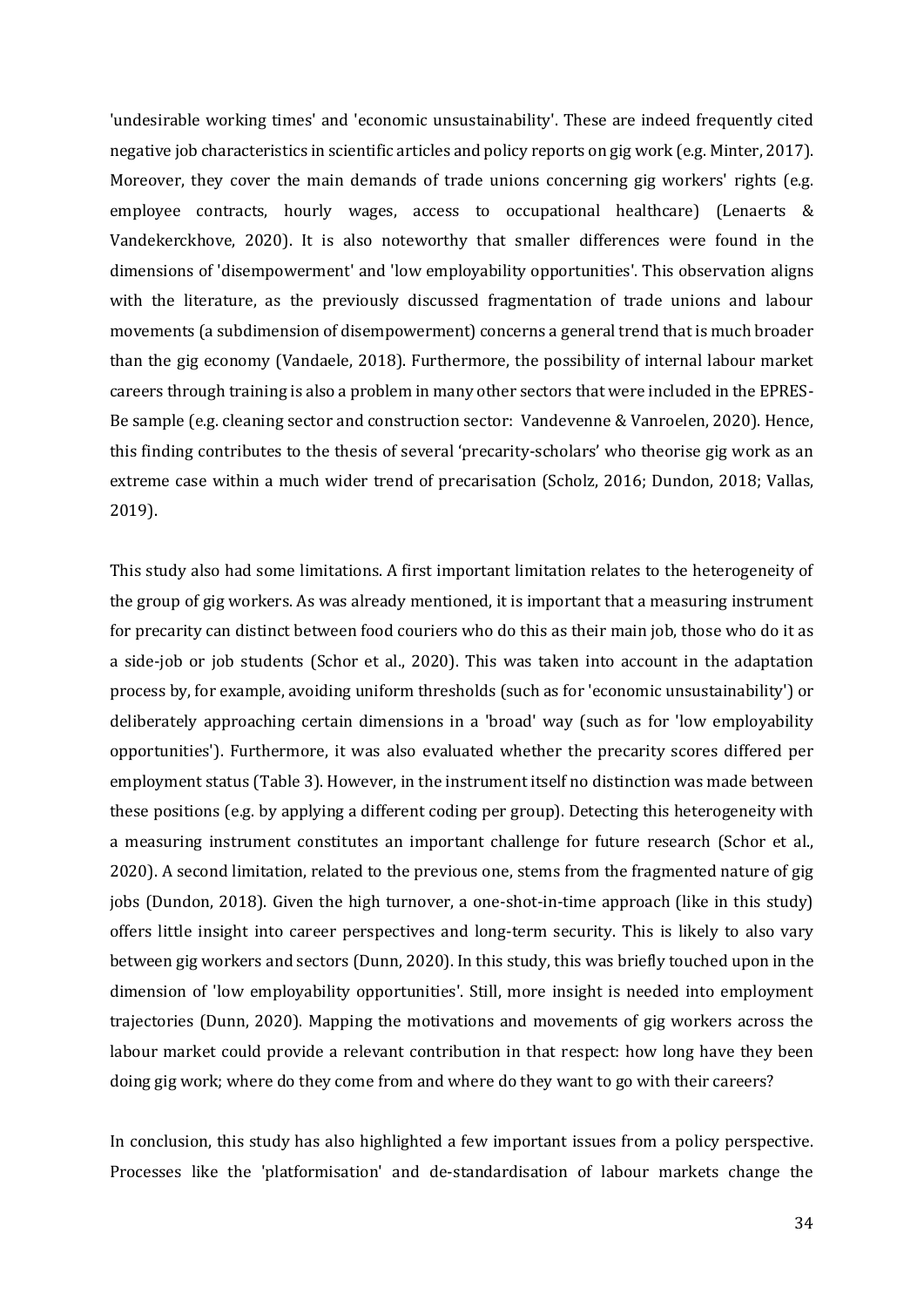employment conditions and relations (Huws, Spencer, & Holts, 2016) and entail new social risks for the health and well-being of workers (Hauben, Lenaerts, & Wayaert, 2020). Growing numbers of precariously employed gig workers with a poor overall wellbeing undermine sustainable employment in this digital age. Policy makers should therefore take note of these new health risks that extend beyond gig workers' employment status. The upcoming economic recovery phase that will have to lead us out of the covid crisis, offers the perfect opportunity to (re)design labour markets (OECD, 2021) with a stronger emphasis on digital and flexible, but also healthy jobs that are feasible in the long run.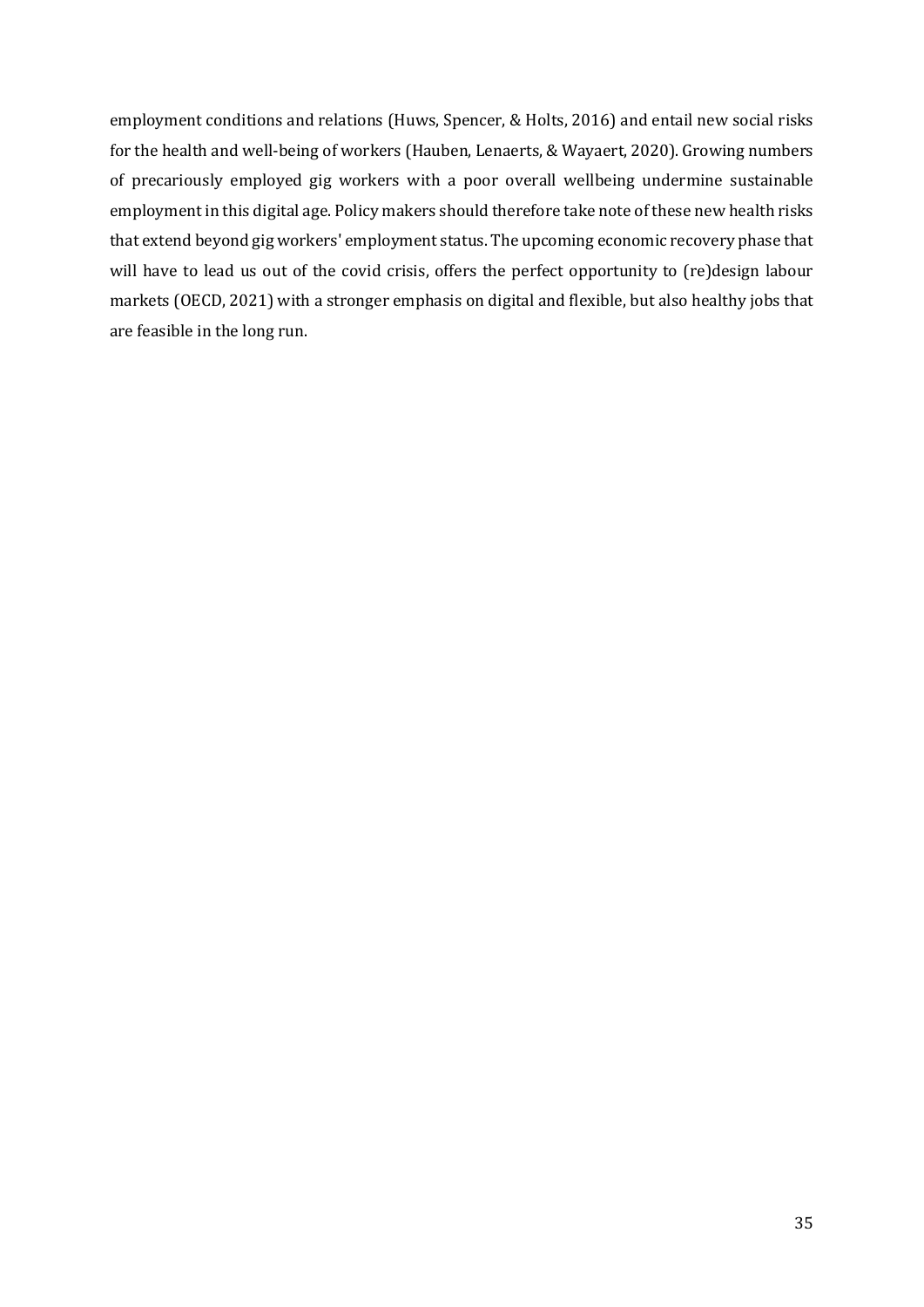## **Appendix**

*Table A1. Sensitivity analysis precarity scale (EPRES-gw) imputed and not imputed.* 

|                                            | EPRES-gw $(n=70)$    | EPRES-gw imputed $(n=99)$ |
|--------------------------------------------|----------------------|---------------------------|
| Mean $(S.D.)$                              | 0,557(0,128)         | 0,561(0,138)              |
| Median                                     | 0.566                | 0.571                     |
| Pearson correlation with well-being (Sig.) | $0,330$ (**)         | $0,373$ (***)             |
| Regression with well-being (Sig.)          | $\beta = 0.529$ (**) | $f***$<br>$\beta = 0.581$ |

**Source**: *EPRES-gw survey (own analysis). \* p<0,05, \*\*p<0,01, \*\*\*p<0,001. Sig.= Significance level.*

#### *Table A2. Pearson correlation matrix EPRES-gw and its dimensions.*

<span id="page-39-0"></span>

| Pearson correlation<br>(Sig.)      | <b>Precarity</b> | <b>Temporariness</b> | Disempowerment | Workplace<br>Rights | Vulnerability | Undesirable<br>working times | Economic<br>unsustainability | Low<br>employability<br>opportunities |
|------------------------------------|------------------|----------------------|----------------|---------------------|---------------|------------------------------|------------------------------|---------------------------------------|
| <b>Precarity</b>                   |                  | $0,333***$           | 0,115          | $0.644***$          | $0.574***$    | $0,276**$                    | $0,486***$                   | $0.698***$                            |
| Temporariness                      | $0,333***$       |                      | $-0,247*$      | 0,181               | $-0,147$      | 0,068                        | $-0,029$                     | 0,017                                 |
| Disempowerment                     | 0,115            | $-0,247*$            |                | $-0,279**$          | 0,028         | 0,078                        | $0,231*$                     | $-0,050$                              |
| Workplace Rights                   | $0.644***$       | 0,181                | $-0,279**$     |                     | $0,260*$      | $-0,071$                     | $0,369***$                   | $0,347***$                            |
| Vulnerability                      | $0.574***$       | $-0,147$             | 0,028          | $0,260*$            |               | 0,175                        | 0,207                        | $0,359***$                            |
| Undesirable<br>working times       | $0,276**$        | 0,068                | 0,078          | $-0,071$            | 0,175         |                              | $-0,278*$                    | $-0,032$                              |
| Economic<br>unsustainability       | $0,486***$       | $-0,029$             | $0,231*$       | $0,369***$          | 0,207         | $-0,278*$                    |                              | $0,246*$                              |
| Low employability<br>opportunities | $0,698***$       | 0,017                | $-0,050$       | $0,347***$          | $0,359***$    | $-0,032$                     | $0,246*$                     |                                       |

**Source**: *EPRES-gw survey (own analysis). \* p<0,05, \*\*p<0,01, \*\*\*p<0,001. Sig.= Significance level.*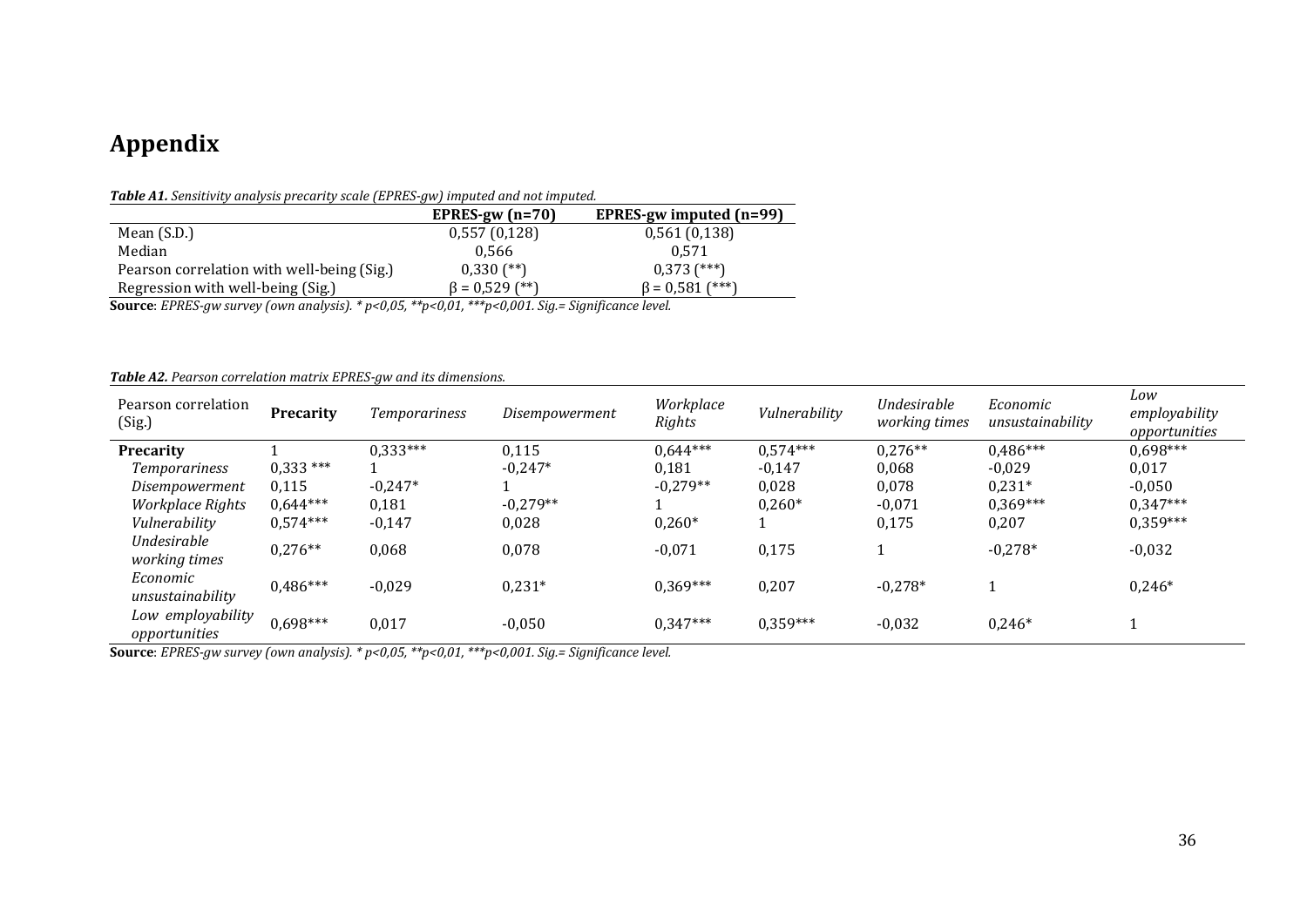## <span id="page-40-0"></span>**References**

- Ahmad, S., Zulkurnain, N., & Khairushalimi, F. (2016). Assessing the Validity and Reliability of a Measurement Model in Structural Equation Modeling (SEM). *British Journal of Mathematics & Computer Science*, *15*(3), 1–8. https://doi.org/10.9734/bjmcs/2016/25183
- Aloisi, A. (2016). Commoditized workers: case study research on labor law issues arising from a set of "on-demand/gig economy" platform. *Comparative Labor Law Policy Journal*, *37*(3), 653–690.
- Badger, A., & Woodcock, J. (2019). Ethnographic methods with limited access: assessing quality of work in hard to reach jobs. In D. Wheatley (Ed.), *Handbook of Research Methods on the Quality of Working Lives* (pp. 135–146). Cheltenham: Edward Elgar. https://doi.org/10.4337/9781788118774.00016
- Bannai, A., & Tamakoshi, A. (2014). The association between long working hours and health: A systematic review of epidemiological evidence. *Scandinavian Journal of Work, Environment and Health*, 40(1), 5–18. https://doi.org/10.5271/sjweh.3388
- Benach, J., Vives, A., Amable, M., Vanroelen, C., Tarafa, G., & Muntaner, C. (2014). Precarious employment: Understanding an emerging social determinant of health. *Annual Review of Public Health,* 35(1), 229–253. https://doi.org/10.1146/annurev-publhealth-032013- 182500
- Bérastégui, P. (2021). *Exposure to psychosocial risk factors in the gig economy: a systematic review.* Brussels: European Trade Union Institute.
- Bosch, G. (2004). Towards a new standard employment relationship in Western Europe. *British Journal of Industrial Relations*, *42*(4), 617–636. https://doi.org/10.1111/j.1467- 8543.2004.00333.x
- Bruzz. (2018, January 10). *Koerierscollectief bij Deliveroo wil elke zaterdagavond staken.*  https://www.bruzz.be/economie/koerierscollectief-bij-deliveroo-wil-elke-zaterdagavondstaken-2018-01-10
- Bruzz (2020, January 20). *Vakbond in rechtszaak Deliveroo: 'Wij vragen enkel om koeriers correct te betalen'.* Bruzz. https://www.bruzz.be/justitie/vakbond-rechtszaak-deliveroo-wijvragen-enkel-om-koeriers-correct-te-betalen-2020-01-20
- Bruzz (2021, February 15). *Deliveroo vraagt binnenkort selfies aan fietskoeriers om accountfraude te bestrijden*. https://www.bruzz.be/samenleving/deliveroo-vraagtbinnenkort-selfies-aan-fietskoeriers-om-accountfraude-te-
- bestrijden?fbclid=IwAR1ysJqFiseRpQ\_px9CKIJ8txzt26ozo5pTb1BnMjEiltbW7ilG0nRiDsgo Brynjolfsson, E., & Mcaffee, A. (2014). *The Second Machine Age: Work, Progress, and Prosperity in a Time of Brilliant Technologies*. *Quantitative Finance*. New York: W.W. Norton & Company.
- Campbell, I., & Price, R. (2016). Precarious work and precarious workers: Towards an improved conceptualisation. *Economic and Labour Relations Review*, *27*(3), 314–332. https://doi.org/10.1177/1035304616652074
- CEPS. (2021). *Digital labour platforms in the EU. Mapping and business models.* Brussels: European Commission. https://doi.org/10.2767/224624
- Cohen, N., & Arieli, T. (2011). Field research in conflict environments: Methodological challenges and snowball sampling. *Journal of Peace Research*, *48*(4), 423–435. https://doi.org/10.1177/0022343311405698
- Council of the European Union. (2019). *Council Recommendation of 8 November 2019: On access to social protection for workers and the self-employed.*
- Dablanc, L., Morganti, E., Arvidsson, N., Woxenius, J., Browne, M., & Saidi, N. (2017). The Rise of On-Demand 'Instant Deliveries' in European Cities. *An International Journal, Kedge Business School*. https://doi.org/10.1080/16258312.2017.1375375ï
- Davis, J. (2015). Capital Markets and job creation in the 21st century. *The Initiative on 21st Century Capitalism Centre for Effective Public Management at Brookings*, *26*(December), 1– 14.
- Deliveroo (2021). *Het P2P-statuut.* Retrieved on May 17, 2021 from: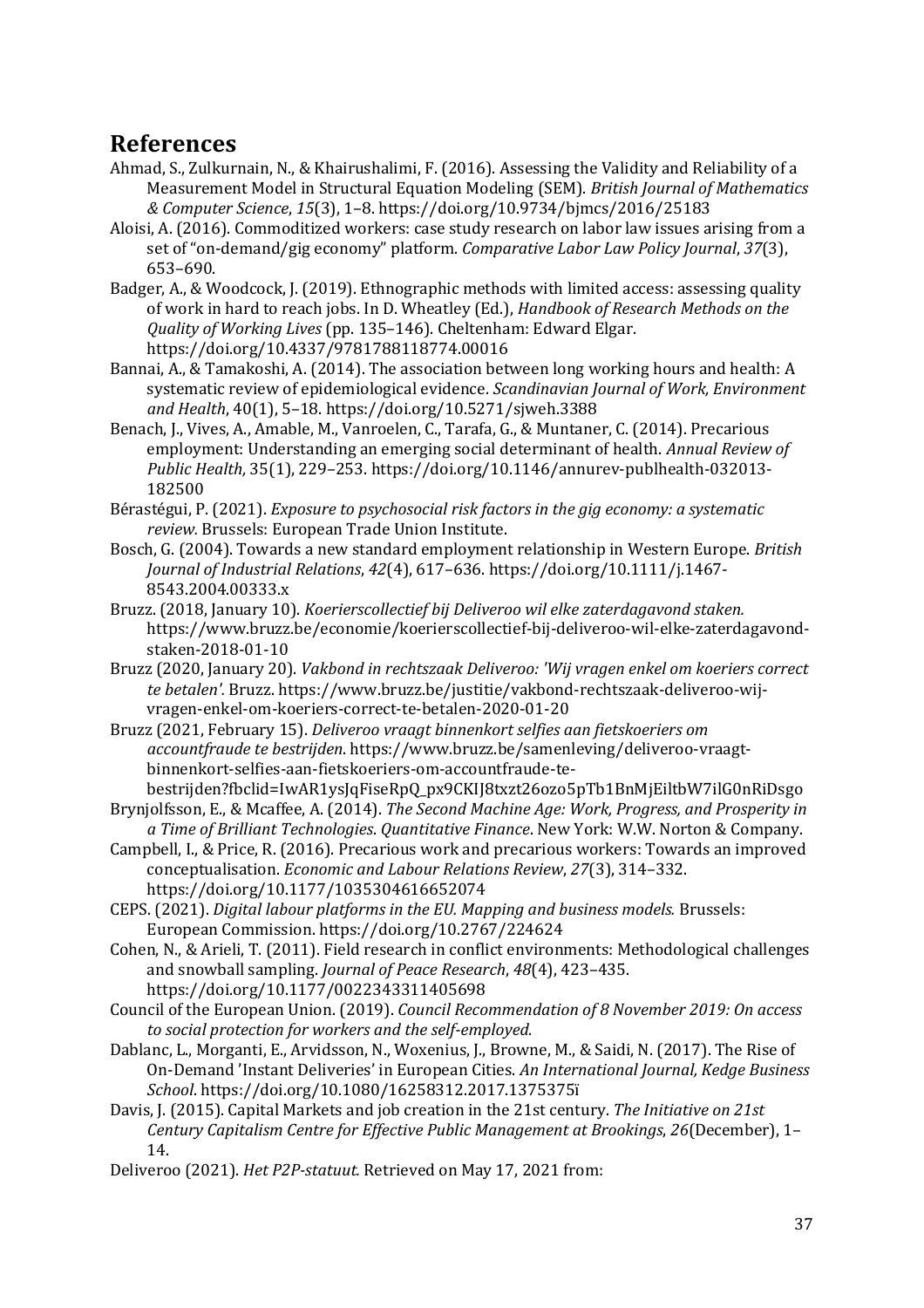https://riders.deliveroo.be/nl/support/het-p2p-statuut/het-p2p-statuut-met-deliveroo1 De Groen, P. W., Kilhoffer, Z., & Eurofound, I. M. (2018). *Employment and Working Conditions of* 

*Selected Types of Platform Work.* Luxembourg: Publications Office of the European Union. De Leeuw, E. D., & Hox, J. J. (1998). Nonrespons in surveys: een overzicht. *Kwantitatieve* 

*Methoden*, *19*(January), 31–53. De Stefano, V., & Aloisi, A. (2018). *European Legal Framework for digital labour platforms.* Brussels: European Commission. https://doi.org/10.2760/78590

Drahokoupil, & Fabo, B. (2016). *The platform economy and the disruption of the employment relationship.* Brussels: European Trade Union Institute.

Drahokoupil, J., & Piasna, A. (2017). Work in the Platform Economy: Beyond Lower Transaction Costs. *Intereconomics*, *52*(6), 335–340. https://doi.org/10.1007/s10272-017-0700-9

Drahokoupil, J., & Piasna, A. (2019). *Work in the platform economy: Deliveroo riders in Belgium and the SMart arrangement*. Brussels: European Trade Union Institute.

Dundon, T. (2018). The fracturing of work and employment relations. *Labour & Industry: A Journal of the Social and Economic Relations of Work*, *29*(1), 6–18. https://doi.org/10.1080/10301763.2018.1537047

Dunn, M. (2020). Making gigs work: digital platforms, job quality and worker motivations. *New Technology, Work and Employment*, *35*(2), 232–249. https://doi.org/10.1111/ntwe.12167

El País (2020, September 24). *Spanish Supreme Court rules food-delivery riders are employees, not self-employed.* El País. https://english.elpais.com/economy\_and\_business/2020-09- 24/spanish-supreme-court-rules-food-delivery-riders-are-employees.html

Eurofound. (2013). *Quality of employment conditions and employment relations in Europe.* Dublin.

European Trade Union Institute. (2017). *Delivering for FoodTech: at your own risk*. Brussels.

Friedman, G. (2014). Workers without employers: Shadow corporations and the rise of the gig economy. *Review of Keynesian Economics*, *2*(2), 171–188. https://doi.org/10.4337/roke.2014.02.03

Gevaert, J., De Moortel, D., & Vanroelen, C. (2018). *Working conditions: Employment status and job quality.* Dublin: Eurofound.

Gevaert, J., Van Aerden, K., De Moortel, D., & Vanroelen, C. (2020). Employment Quality as a Health Determinant: Empirical Evidence for the Waged and Self-Employed. *Work and Occupations*, 1–38. https://doi.org/10.1177/0730888420946436

Goods, C., Veen, A., & Barratt, T. (2019). "Is your gig any good?" Analysing job quality in the Australian platform-based food-delivery sector. *Journal of Industrial Relations*, *61*(4), 502– 527. https://doi.org/10.1177/0022185618817069

Graham, M, & Woodcock, J. (2018). Towards a fairer platform economy: introducing the Fairwork Foundation. *Alternate Routes*, *29*, 242–253.

Graham, Mark. (2020). Regulate, replicate, and resist–the conjunctural geographies of platform urbanism. *Urban Geography*, *41*(3), 453–457. https://doi.org/10.1080/02723638.2020.1717028

Graham, Mark, Woodcock, J., Heeks, R., Mungai, P., Van Belle, J. P., du Toit, D., … Silberman, S. M. (2020). The Fairwork Foundation: Strategies for improving platform work in a global context. *Geoforum*, *112*(February), 100–103. https://doi.org/10.1016/j.geoforum.2020.01.023

Gregory, K., & Maldonado, M. P. (2020). Delivering Edinburgh: uncovering the digital geography of platform labour in the city. *Information Communication and Society*, *23*(8), 1187–1202. https://doi.org/10.1080/1369118X.2020.1748087

Hauben, H., Lenaerts, K., & Wayaert, W. (2020). *The platform economy and precarious work.* Brussels: European parliament.

Hill, M. A. (1997). *SPSS Missing Value Analysis 7.5*. Chicago: SPSS Inc.

Holman, D. (2013). Job types and job quality in Europe. *Human Relations*, *66*(4), 475–502. https://doi.org/10.1177/0018726712456407

Huws, U., Spencer, N. H., & Holts, K. (2016). The Platformisation of Work in Europe. Results from research in 13 European countries. *Fundation for European Progressive Studies*, (December), 22–23.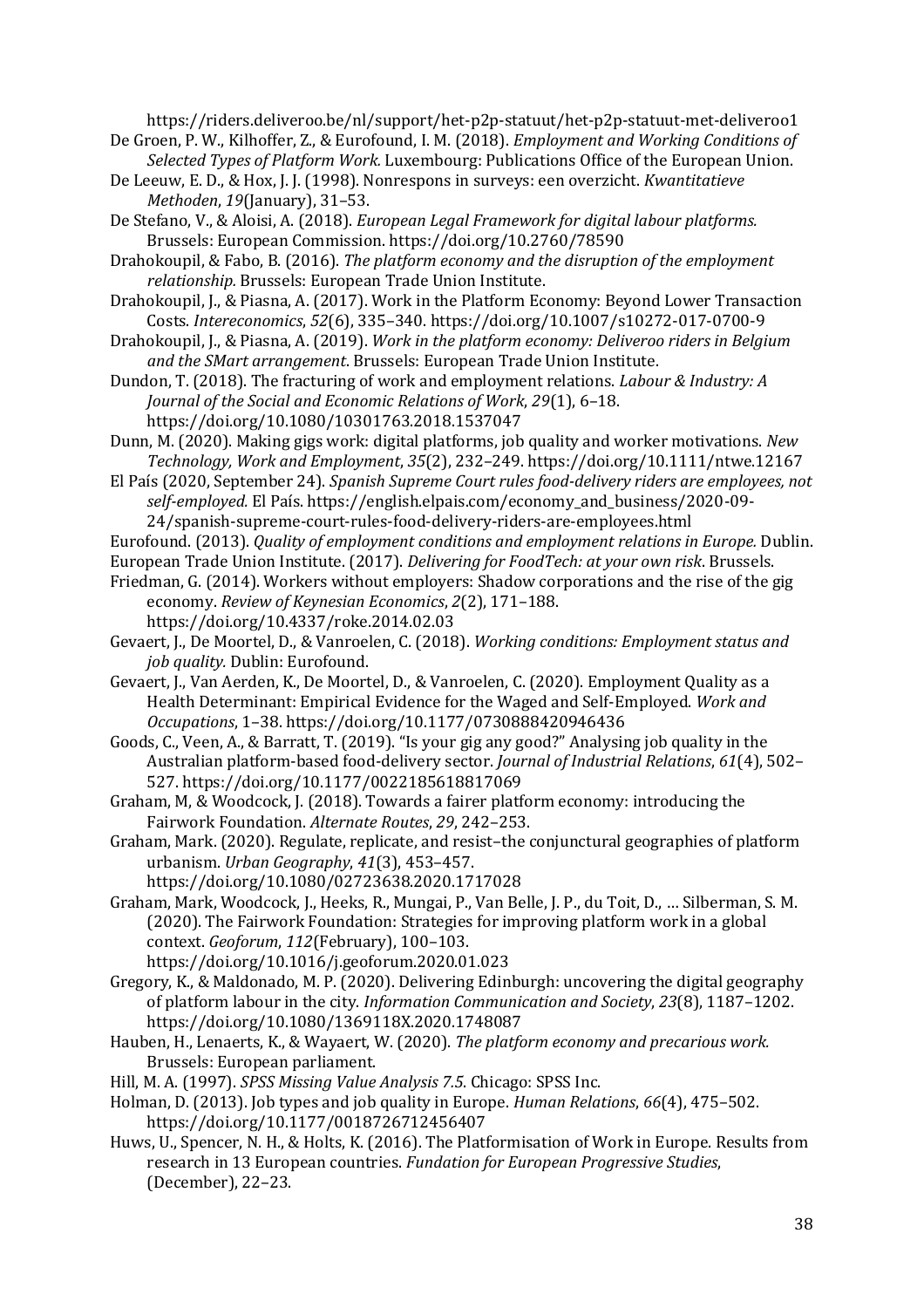ILO. (2013). *Measurement of the Informal Economy*. Geneva: International Labour Organisation.

- Hotvedt, J.M. (2018). The contract-of-employment test renewed: A Scandinavian approach to platform work. *Spanish Labour Law and Employment Relations Journal*, *7*(1–2), 56. https://doi.org/10.20318/sllerj.2018.4436
- Julià, M., Vanroelen, C., Bosmans, K., Van Aerden, K., & Benach, J. (2017). Precarious Employment and Quality of Employment in Relation to Health and Well-being in Europe. *International Journal of Health Services*, *47*(3), 389–409. https://doi.org/10.1177/0020731417707491
- Juntunen, R. (2017). *Does the worker have a say in the platform economy?* Oslo: Central Organisation of Finnish Trade Unions (SAK).
- Kahancová, M., Meszmann, T. T., & Sedláková, M. (2020). Precarization via Digitalization? Work Arrangements in the On-Demand Platform Economy in Hungary and Slovakia. *Frontiers in Sociology*, *5*(3), 1–11. https://doi.org/10.3389/fsoc.2020.00003
- Kalleberg, A. L. (2009). Precarious work, insecure workers: Employment relations in transition. *American Sociological Review*, *74*(1), 1–22.
	- https://doi.org/10.1177/000312240907400101
- Kilhoffer, Z., Groen, W. P. De, Lenaerts, K., Smits, I., Hauben, H., Waeyaert, W., … Robin-Olivier, S. (2019). *Study to gather evidence on the working conditions of platform workers.* Brussels: European Commission.
- Kriesberg, L. (1998). *Constructive Conflict: From Escalation to Resolution.* Lanham, MD: Rowman and Littlefield.
- Lee, M. K., Kusbit, D., Metsky, E., & Dabbishel, L. (2015). Working with Machines, 1603–1612. https://doi.org/10.4324/9780429272806
- Lehdonvirta, V. (2018). Flexibility in the gig economy: managing time on three online piecework platforms. *New Technology, Work and Employment*, *33*(1), 13–29. https://doi.org/10.1111/ntwe.12102
- Lenaerts, K., & Vandekerckhove, S. (2020). *Working conditions and social protection of platform workers in Belgium: Policy measures and stakeholder initiatives.* Brussels: European Commission - DG Employment, Social Affairs and Inclusion.
- Lisiak, A. A. (2015). Fieldwork and fashion: Gendered and classed performances in research sites. *Forum Qualitative Sozialforschung*, *16*(2). https://doi.org/10.17169/fqs-16.2.2334
- Los Angeles Times (1994, August 25). *On-line pizza idea is clever but only half baked.*  https://www.latimes.com/archives/la-xpm-1994-08-25-fi-31168-story.html
- Méda, D. (2017). *The Future of Work: The meaning and value of work in Europe*. Geneva: International Labour Institution.
- Messier, J., & Floro, M. (2008). *Measuring the Quality of Employment in the Informal Sector*. Department of Economics Working Paper Series (10).
- Minter, K. (2017). Negotiating labour standards in the gig economy: Airtasker and Unions New South Wales. *Economic and Labour Relations Review*, *28*(3), 438–454. https://doi.org/10.1177/1035304617724305
- Montgomery, T., & Baglioni, S. (2020). Defining the gig economy: platform capitalism and the reinvention of precarious work. *International Journal of Sociology and Social Policy*. https://doi.org/10.1108/IJSSP-08-2020-0400
- OECD. (2021). *Designing active labour market policies for the recovery.* Paris: Organisation for Economic Co-operation and Development.
- Padrosa, E., Belvis, F., Benach, J., & Julià, M. (2020). Measuring precarious employment in the European Working Conditions Survey: psychometric properties and construct validity in Spain. *Quality and Quantity*, (0123456789). https://doi.org/10.1007/s11135-020-01017-2
- Padrosa, E., Bolíbar, M., Julià, M., & Benach, J. (2021). Comparing Precarious Employment Across Countries: Measurement Invariance of the Employment Precariousness Scale for Europe (EPRES-E). *Social Indicators Research*, *154*(3), 893–915. https://doi.org/10.1007/s11205- 020-02539-w
- Pawelz, J. (2018). Researching gangs: How to reach hard-to-reach populations and negotiate tricky issues in the field. *Forum Qualitative Sozialforschung*, *19*(1). https://doi.org/10.17169/fqs-19.1.2878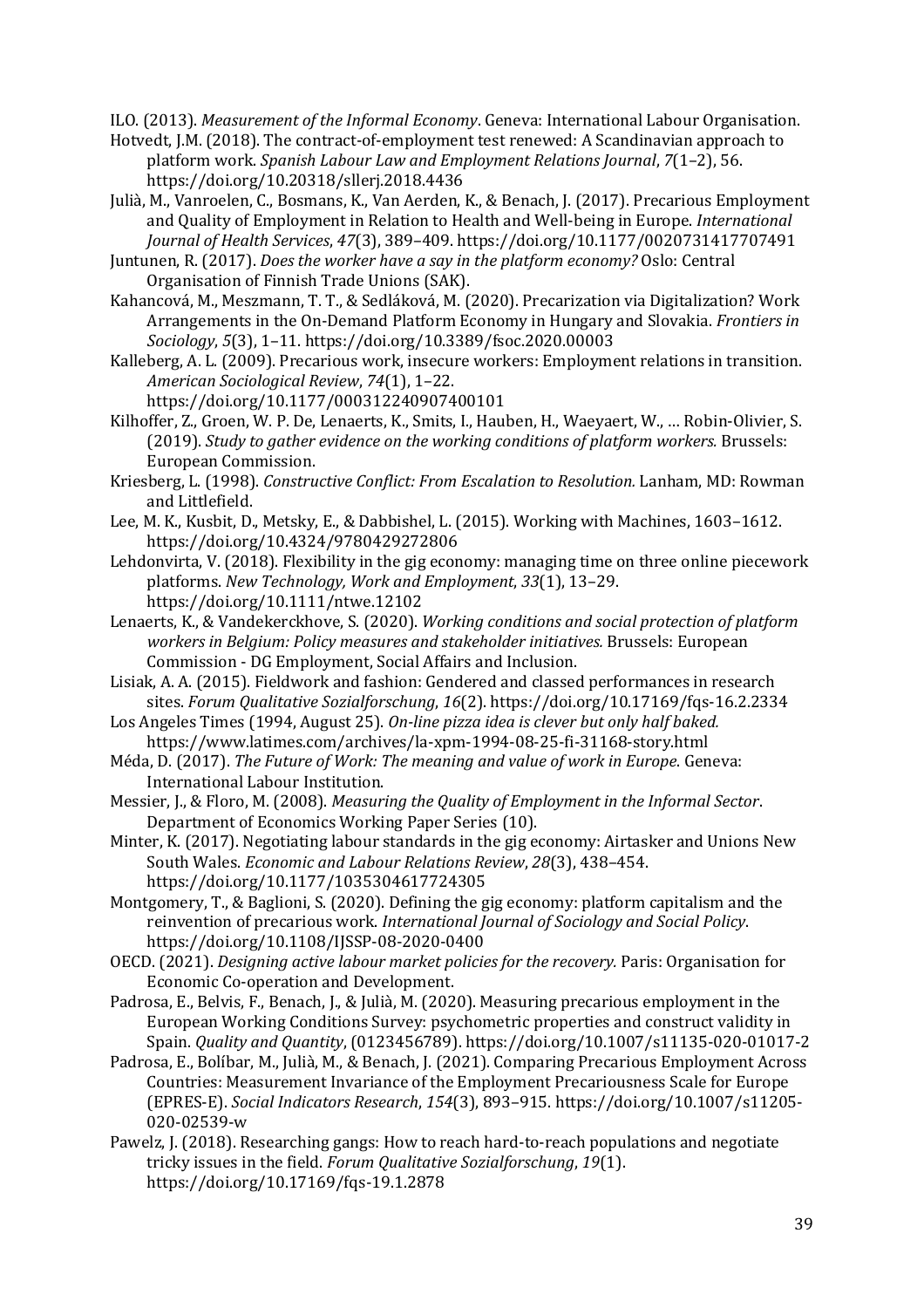- Puig-Barrachina, V., Vanroelen, C., Vives, A., Martínez, J. M., Muntaner, C., Levecque, K., … Louckx, F. (2014). Measuring employment precariousness in the European Working Conditions Survey: the social distribution in Europe. *Work (Reading, Mass.)*, *49*(1), 143–161. https://doi.org/10.3233/wor-131645
- Rijksdienst voor sociale zekerheid (2021). Werken als jobstudent. Retrieved on May 15, 2021 from: https://www.vlaanderen.be/werken-als-jobstudent.
- Rodgers, G. (1989). *Precarious jobs in labour market regulation. The growth of atypical employment in Western Europe.* (J. Rodgers, Ed.), *International Labour Office*. Genève (Zwitserland).
- Rosenblat, A., & Stark, L. (2016). Algorithmic labor and information asymmetries: A case study of Uber's drivers. *International Journal of Communication*, *10*, 3758–3784. https://doi.org/10.2139/ssrn.2686227
- Schmidt, F. A. (2017). *Digital Labour Markets in the Platform Economy. Mapping the Political Challenges of Crowd Work and Gig Work.* Brussels: Department of Economic and Social Policy.
- Scholz, T. (2016). *Uberworked and Underpaid. How Workers Are Disrupting the Digital Economy.* Cambridge: Polity Press.
- Schor, J. B., Attwood-Charles, W., Cansoy, M., Ladegaard, I., & Wengronowitz, R. (2020). Dependence and precarity in the platform economy. *Theory and Society (Published Online)*, *49*(1), 833–861. https://doi.org/10.1007/s11186-020-09408-y
- Sieber, D. S. (1973). The Integration of Fieldwork and Survey Methods. *American Journal of Sociology*, *78*(6), 1335–1359.
- Standing, G. (2011). *The Precariat. The New Dangerous Class.* London (UK): Bloomsbury Academic. https://doi.org/10.1017/CBO9781107415324.004
- Stewart, A., & Stanford, J. (2017). Regulating work in the gig economy: What are the options? *Economic and Labour Relations Review*, *28*(3), 420–437. https://doi.org/10.1177/1035304617722461
- Sun, P. (2019). Your order, their labor: An exploration of algorithms and laboring on food delivery platforms in China. *Chinese Journal of Communication*, *12*(3), 308–323. https://doi.org/10.1080/17544750.2019.1583676
- Sundararajan, A. (2016). *The End of Employment and the Rise of Crowd-Based Capitalism.* Cambridge: MIT Press.
- Sutherland, W., & Jarrahi, M. H. (2018). The sharing economy and digital platforms: A review and research agenda. *International Journal of Information Management*, *43*(February), 328–341. https://doi.org/10.1016/j.ijinfomgt.2018.07.004
- The Guardian (2021a, March 7). Deliveroo's £16m gift to loyal riders 'is no compensation for bad pay'. The Guardian. https://www.theguardian.com/business/2021/mar/07/deliveroos-16m-gift-to-loyal-riders-is-no-compensation-for-bad-pay.
- The Guardian (2021b, March 8). Deliveroo sets aside £112m to cover legal costs of delivery rider cases. The Guardian. https://www.theguardian.com/business/2021/mar/08/deliveroolosses-flotation-covid-ipo-london-stock-exchange.
- TNO Nederlandse Organisatie voor toegepast-natuurwetenschappelijk onderzoek (2021). *Nationale Enquête Arbeidsomstandigheden (NEA).* Retrieved on June 25, 2021 from: https://www.monitorarbeid.tno.nl/nl-nl/onderzoeken/nea/.
- Topp, C. W., Østergaard, S. D., Søndergaard, S., & Bech, P. (2015). The WHO-5 well-being index: A systematic review of the literature. *Psychotherapy and Psychosomatics*, *84*(3), 167–176. https://doi.org/10.1159/000376585
- Vallas, S. P. (2019). Platform Capitalism: What's at Stake for Workers? *New Labor Forum*, *28*(1), 48–59. https://doi.org/10.1177/1095796018817059
- Vallas, S., & Schor, J. B. (2020). What do platforms do? Understanding the gig economy. *Annual Review of Sociology*, *46*, 273–294. https://doi.org/10.1146/annurev-soc-121919-054857
- Van Doorn, N. (2020). At what price? Labour politics and calculative power struggles in ondemand food delivery. *Work Organisation, Labour & Globalisation*, *14*(1), 136.
- Van Doorn, N., Ferrari, F., & Graham, M. (2020). Migration and Migrant Labour in the Gig